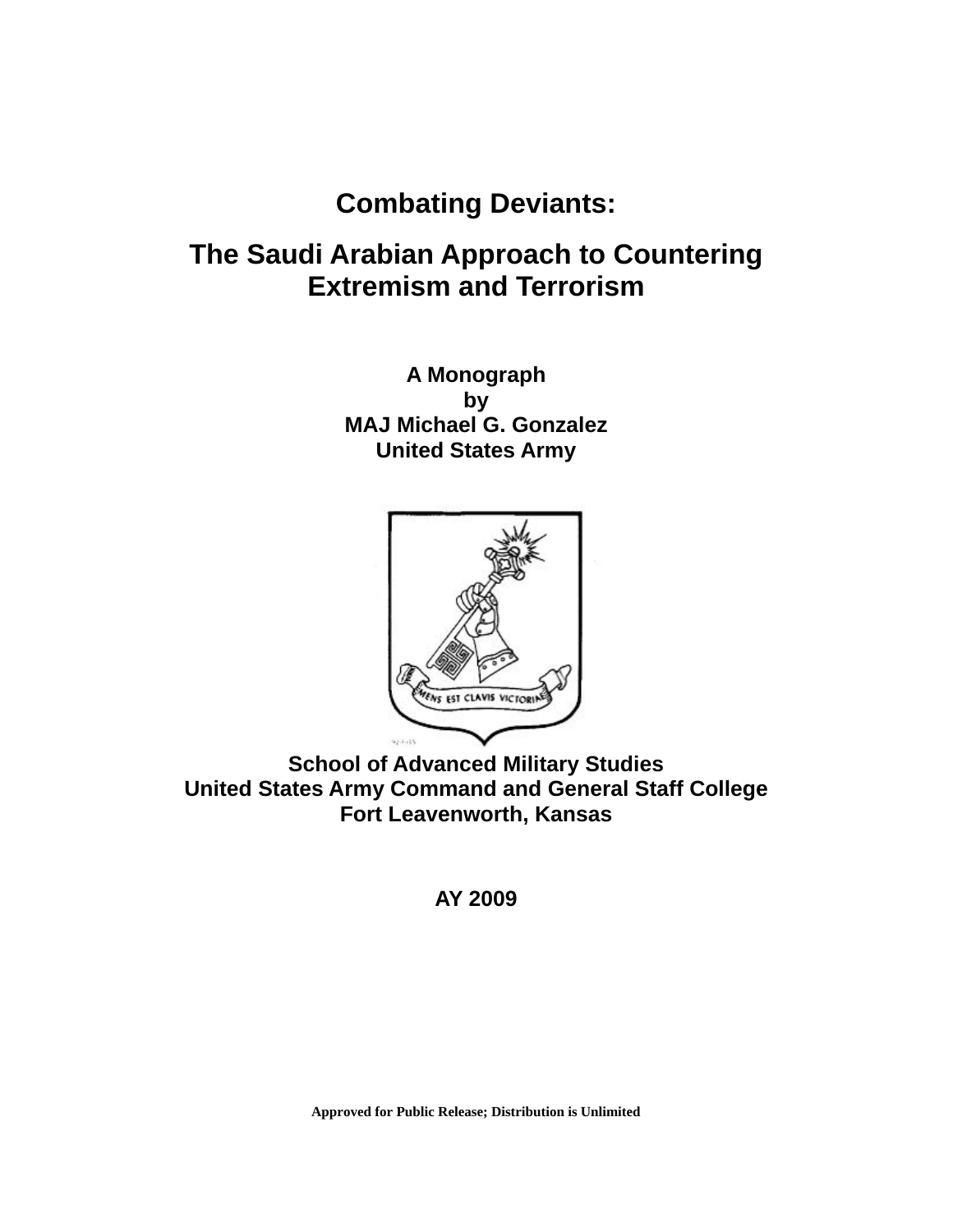| <b>REPORT DOCUMENTATION PAGE</b>                                                                                                                                                                                                                                                                                                                                                                                                                                                                                                                                                                                                                                                                                                                                                                                                                                                                                                                                                               |                                                        |                                                              |                                      |                                      | Form Approved<br>OMB No. 0704-0188                                                                                                         |
|------------------------------------------------------------------------------------------------------------------------------------------------------------------------------------------------------------------------------------------------------------------------------------------------------------------------------------------------------------------------------------------------------------------------------------------------------------------------------------------------------------------------------------------------------------------------------------------------------------------------------------------------------------------------------------------------------------------------------------------------------------------------------------------------------------------------------------------------------------------------------------------------------------------------------------------------------------------------------------------------|--------------------------------------------------------|--------------------------------------------------------------|--------------------------------------|--------------------------------------|--------------------------------------------------------------------------------------------------------------------------------------------|
| Public reporting burden for this collection of information is estimated to average 1 hour per response, including the time for reviewing instructions, searching existing data sources, gathering and maintaining the<br>data needed, and completing and reviewing this collection of information. Send comments regarding this burden estimate or any other aspect of this collection of information, including suggestions for reducing<br>this burden to Department of Defense, Washington Headquarters Services, Directorate for Information Operations and Reports (0704-0188), 1215 Jefferson Davis Highway, Suite 1204, Arlington, VA 22202-<br>4302. Respondents should be aware that notwithstanding any other provision of law, no person shall be subject to any penalty for failing to comply with a collection of information if it does not display a currently<br>valid OMB control number. PLEASE DO NOT RETURN YOUR FORM TO THE ABOVE ADDRESS.<br>1. REPORT DATE (DD-MM-YYYY) |                                                        |                                                              |                                      |                                      |                                                                                                                                            |
|                                                                                                                                                                                                                                                                                                                                                                                                                                                                                                                                                                                                                                                                                                                                                                                                                                                                                                                                                                                                |                                                        |                                                              |                                      |                                      |                                                                                                                                            |
|                                                                                                                                                                                                                                                                                                                                                                                                                                                                                                                                                                                                                                                                                                                                                                                                                                                                                                                                                                                                |                                                        |                                                              |                                      |                                      |                                                                                                                                            |
|                                                                                                                                                                                                                                                                                                                                                                                                                                                                                                                                                                                                                                                                                                                                                                                                                                                                                                                                                                                                |                                                        | <b>2. REPORT TYPE</b>                                        |                                      |                                      | 3. DATES COVERED (From - To)                                                                                                               |
| 09-04-2009                                                                                                                                                                                                                                                                                                                                                                                                                                                                                                                                                                                                                                                                                                                                                                                                                                                                                                                                                                                     |                                                        | Monograph                                                    |                                      |                                      | Nov 2008-Apr 2009                                                                                                                          |
| <b>4. TITLE AND SUBTITLE</b>                                                                                                                                                                                                                                                                                                                                                                                                                                                                                                                                                                                                                                                                                                                                                                                                                                                                                                                                                                   |                                                        |                                                              |                                      |                                      | <b>5a. CONTRACT NUMBER</b>                                                                                                                 |
|                                                                                                                                                                                                                                                                                                                                                                                                                                                                                                                                                                                                                                                                                                                                                                                                                                                                                                                                                                                                |                                                        | Combating Deviants: The Saudi Arabian Approach to Countering |                                      |                                      |                                                                                                                                            |
| Extremism and Terrorism.                                                                                                                                                                                                                                                                                                                                                                                                                                                                                                                                                                                                                                                                                                                                                                                                                                                                                                                                                                       |                                                        |                                                              |                                      |                                      |                                                                                                                                            |
|                                                                                                                                                                                                                                                                                                                                                                                                                                                                                                                                                                                                                                                                                                                                                                                                                                                                                                                                                                                                |                                                        |                                                              |                                      |                                      |                                                                                                                                            |
|                                                                                                                                                                                                                                                                                                                                                                                                                                                                                                                                                                                                                                                                                                                                                                                                                                                                                                                                                                                                |                                                        |                                                              |                                      |                                      | <b>5b. GRANT NUMBER</b>                                                                                                                    |
|                                                                                                                                                                                                                                                                                                                                                                                                                                                                                                                                                                                                                                                                                                                                                                                                                                                                                                                                                                                                |                                                        |                                                              |                                      |                                      |                                                                                                                                            |
|                                                                                                                                                                                                                                                                                                                                                                                                                                                                                                                                                                                                                                                                                                                                                                                                                                                                                                                                                                                                |                                                        |                                                              |                                      |                                      | <b>5c. PROGRAM ELEMENT NUMBER</b>                                                                                                          |
|                                                                                                                                                                                                                                                                                                                                                                                                                                                                                                                                                                                                                                                                                                                                                                                                                                                                                                                                                                                                |                                                        |                                                              |                                      |                                      |                                                                                                                                            |
| 6. AUTHOR(S)                                                                                                                                                                                                                                                                                                                                                                                                                                                                                                                                                                                                                                                                                                                                                                                                                                                                                                                                                                                   | Gonzalez, Michael G., MAJ, U.S. Army                   |                                                              |                                      |                                      | <b>5d. PROJECT NUMBER</b>                                                                                                                  |
|                                                                                                                                                                                                                                                                                                                                                                                                                                                                                                                                                                                                                                                                                                                                                                                                                                                                                                                                                                                                |                                                        |                                                              |                                      |                                      |                                                                                                                                            |
|                                                                                                                                                                                                                                                                                                                                                                                                                                                                                                                                                                                                                                                                                                                                                                                                                                                                                                                                                                                                |                                                        |                                                              |                                      |                                      | <b>5e. TASK NUMBER</b>                                                                                                                     |
|                                                                                                                                                                                                                                                                                                                                                                                                                                                                                                                                                                                                                                                                                                                                                                                                                                                                                                                                                                                                |                                                        |                                                              |                                      |                                      |                                                                                                                                            |
|                                                                                                                                                                                                                                                                                                                                                                                                                                                                                                                                                                                                                                                                                                                                                                                                                                                                                                                                                                                                |                                                        |                                                              |                                      |                                      | <b>5f. WORK UNIT NUMBER</b>                                                                                                                |
|                                                                                                                                                                                                                                                                                                                                                                                                                                                                                                                                                                                                                                                                                                                                                                                                                                                                                                                                                                                                | 7. PERFORMING ORGANIZATION NAME(S) AND ADDRESS(ES)     |                                                              |                                      |                                      | <b>8. PERFORMING ORGANIZATION REPORT</b>                                                                                                   |
|                                                                                                                                                                                                                                                                                                                                                                                                                                                                                                                                                                                                                                                                                                                                                                                                                                                                                                                                                                                                | School of Advanced Military Studies (SAMS)             |                                                              |                                      |                                      | <b>NUMBER</b>                                                                                                                              |
| 250 Gibbon Avenue                                                                                                                                                                                                                                                                                                                                                                                                                                                                                                                                                                                                                                                                                                                                                                                                                                                                                                                                                                              |                                                        |                                                              |                                      |                                      |                                                                                                                                            |
| Fort Leavenworth, KS 66027-2134                                                                                                                                                                                                                                                                                                                                                                                                                                                                                                                                                                                                                                                                                                                                                                                                                                                                                                                                                                |                                                        |                                                              |                                      |                                      |                                                                                                                                            |
|                                                                                                                                                                                                                                                                                                                                                                                                                                                                                                                                                                                                                                                                                                                                                                                                                                                                                                                                                                                                |                                                        |                                                              |                                      |                                      |                                                                                                                                            |
|                                                                                                                                                                                                                                                                                                                                                                                                                                                                                                                                                                                                                                                                                                                                                                                                                                                                                                                                                                                                |                                                        |                                                              |                                      |                                      |                                                                                                                                            |
|                                                                                                                                                                                                                                                                                                                                                                                                                                                                                                                                                                                                                                                                                                                                                                                                                                                                                                                                                                                                |                                                        |                                                              |                                      |                                      |                                                                                                                                            |
|                                                                                                                                                                                                                                                                                                                                                                                                                                                                                                                                                                                                                                                                                                                                                                                                                                                                                                                                                                                                |                                                        |                                                              |                                      |                                      |                                                                                                                                            |
| 9. SPONSORING / MONITORING AGENCY NAME(S) AND ADDRESS(ES)                                                                                                                                                                                                                                                                                                                                                                                                                                                                                                                                                                                                                                                                                                                                                                                                                                                                                                                                      |                                                        |                                                              |                                      | 10. SPONSOR/MONITOR'S ACRONYM(S)     |                                                                                                                                            |
|                                                                                                                                                                                                                                                                                                                                                                                                                                                                                                                                                                                                                                                                                                                                                                                                                                                                                                                                                                                                |                                                        |                                                              |                                      |                                      |                                                                                                                                            |
|                                                                                                                                                                                                                                                                                                                                                                                                                                                                                                                                                                                                                                                                                                                                                                                                                                                                                                                                                                                                |                                                        |                                                              |                                      |                                      |                                                                                                                                            |
|                                                                                                                                                                                                                                                                                                                                                                                                                                                                                                                                                                                                                                                                                                                                                                                                                                                                                                                                                                                                |                                                        |                                                              |                                      | <b>11. SPONSOR/MONITOR'S REPORT</b>  |                                                                                                                                            |
|                                                                                                                                                                                                                                                                                                                                                                                                                                                                                                                                                                                                                                                                                                                                                                                                                                                                                                                                                                                                |                                                        |                                                              |                                      |                                      | <b>NUMBER(S)</b>                                                                                                                           |
|                                                                                                                                                                                                                                                                                                                                                                                                                                                                                                                                                                                                                                                                                                                                                                                                                                                                                                                                                                                                |                                                        |                                                              |                                      |                                      |                                                                                                                                            |
|                                                                                                                                                                                                                                                                                                                                                                                                                                                                                                                                                                                                                                                                                                                                                                                                                                                                                                                                                                                                | <b>12. DISTRIBUTION / AVAILABILITY STATEMENT</b>       |                                                              |                                      |                                      |                                                                                                                                            |
|                                                                                                                                                                                                                                                                                                                                                                                                                                                                                                                                                                                                                                                                                                                                                                                                                                                                                                                                                                                                | Approved for Public Release, Distribution is Unlimited |                                                              |                                      |                                      |                                                                                                                                            |
|                                                                                                                                                                                                                                                                                                                                                                                                                                                                                                                                                                                                                                                                                                                                                                                                                                                                                                                                                                                                |                                                        |                                                              |                                      |                                      |                                                                                                                                            |
|                                                                                                                                                                                                                                                                                                                                                                                                                                                                                                                                                                                                                                                                                                                                                                                                                                                                                                                                                                                                |                                                        |                                                              |                                      |                                      |                                                                                                                                            |
|                                                                                                                                                                                                                                                                                                                                                                                                                                                                                                                                                                                                                                                                                                                                                                                                                                                                                                                                                                                                |                                                        |                                                              |                                      |                                      |                                                                                                                                            |
| <b>13. SUPPLEMENTARY NOTES</b>                                                                                                                                                                                                                                                                                                                                                                                                                                                                                                                                                                                                                                                                                                                                                                                                                                                                                                                                                                 |                                                        |                                                              |                                      |                                      |                                                                                                                                            |
|                                                                                                                                                                                                                                                                                                                                                                                                                                                                                                                                                                                                                                                                                                                                                                                                                                                                                                                                                                                                |                                                        |                                                              |                                      |                                      |                                                                                                                                            |
|                                                                                                                                                                                                                                                                                                                                                                                                                                                                                                                                                                                                                                                                                                                                                                                                                                                                                                                                                                                                |                                                        |                                                              |                                      |                                      |                                                                                                                                            |
| <b>14. ABSTRACT</b>                                                                                                                                                                                                                                                                                                                                                                                                                                                                                                                                                                                                                                                                                                                                                                                                                                                                                                                                                                            |                                                        |                                                              |                                      |                                      |                                                                                                                                            |
| The government of the Kingdom feels it has done a great deal to counter the effects of Islamic deviants since 9/11 and are adopting many                                                                                                                                                                                                                                                                                                                                                                                                                                                                                                                                                                                                                                                                                                                                                                                                                                                       |                                                        |                                                              |                                      |                                      |                                                                                                                                            |
|                                                                                                                                                                                                                                                                                                                                                                                                                                                                                                                                                                                                                                                                                                                                                                                                                                                                                                                                                                                                |                                                        |                                                              |                                      |                                      | methods in countering extremism and terrorism on the Arabian Peninsula. However, detractors against the Kingdom say this is not the case   |
|                                                                                                                                                                                                                                                                                                                                                                                                                                                                                                                                                                                                                                                                                                                                                                                                                                                                                                                                                                                                |                                                        |                                                              |                                      |                                      | and that the Saudi government has not done enough to counter these threats. It is for this reason that the purpose of this monograph is to |
| examine the methods and strategies executed by the Kingdom in countering these threats. The question this research will answer is: What                                                                                                                                                                                                                                                                                                                                                                                                                                                                                                                                                                                                                                                                                                                                                                                                                                                        |                                                        |                                                              |                                      |                                      |                                                                                                                                            |
| policies, practices and strategies employed by the Kingdom of Saudi Arabia are successful in countering the current Islamic                                                                                                                                                                                                                                                                                                                                                                                                                                                                                                                                                                                                                                                                                                                                                                                                                                                                    |                                                        |                                                              |                                      |                                      |                                                                                                                                            |
|                                                                                                                                                                                                                                                                                                                                                                                                                                                                                                                                                                                                                                                                                                                                                                                                                                                                                                                                                                                                |                                                        |                                                              |                                      |                                      | extremist/terrorist threat? To answer this question this research will utilize literature written on and in the Kingdom by scholars and    |
| authorities in Middle Eastern affairs. This research will develop background on the historical, cultural and religious methods utilized by the                                                                                                                                                                                                                                                                                                                                                                                                                                                                                                                                                                                                                                                                                                                                                                                                                                                 |                                                        |                                                              |                                      |                                      |                                                                                                                                            |
| Kingdom in dealing with the current extremist/terrorist threats and how these methods have succeeded in thwarting their definition of                                                                                                                                                                                                                                                                                                                                                                                                                                                                                                                                                                                                                                                                                                                                                                                                                                                          |                                                        |                                                              |                                      |                                      |                                                                                                                                            |
| extremist/terrorist activity.                                                                                                                                                                                                                                                                                                                                                                                                                                                                                                                                                                                                                                                                                                                                                                                                                                                                                                                                                                  |                                                        |                                                              |                                      |                                      |                                                                                                                                            |
|                                                                                                                                                                                                                                                                                                                                                                                                                                                                                                                                                                                                                                                                                                                                                                                                                                                                                                                                                                                                |                                                        |                                                              |                                      |                                      |                                                                                                                                            |
|                                                                                                                                                                                                                                                                                                                                                                                                                                                                                                                                                                                                                                                                                                                                                                                                                                                                                                                                                                                                |                                                        |                                                              |                                      |                                      |                                                                                                                                            |
| <b>15. SUBJECT TERMS</b>                                                                                                                                                                                                                                                                                                                                                                                                                                                                                                                                                                                                                                                                                                                                                                                                                                                                                                                                                                       |                                                        |                                                              |                                      |                                      |                                                                                                                                            |
|                                                                                                                                                                                                                                                                                                                                                                                                                                                                                                                                                                                                                                                                                                                                                                                                                                                                                                                                                                                                |                                                        | Counter Extremism; Counter Terrorism; Saudi Arabian History  |                                      |                                      |                                                                                                                                            |
|                                                                                                                                                                                                                                                                                                                                                                                                                                                                                                                                                                                                                                                                                                                                                                                                                                                                                                                                                                                                |                                                        |                                                              |                                      |                                      |                                                                                                                                            |
| 16. SECURITY CLASSIFICATION OF:<br>U                                                                                                                                                                                                                                                                                                                                                                                                                                                                                                                                                                                                                                                                                                                                                                                                                                                                                                                                                           |                                                        |                                                              | <b>17. LIMITATION</b><br>OF ABSTRACT | <b>18. NUMBER</b><br><b>OF PAGES</b> | 19a. NAME OF RESPONSIBLE PERSON                                                                                                            |
|                                                                                                                                                                                                                                                                                                                                                                                                                                                                                                                                                                                                                                                                                                                                                                                                                                                                                                                                                                                                |                                                        |                                                              |                                      |                                      | Stefan J. Banach , COL, U.S. Army                                                                                                          |
| a. REPORT<br>U                                                                                                                                                                                                                                                                                                                                                                                                                                                                                                                                                                                                                                                                                                                                                                                                                                                                                                                                                                                 | <b>b. ABSTRACT</b><br>U                                | c. THIS PAGE<br>U                                            | UU                                   | 55                                   | 19b. TELEPHONE NUMBER (include area<br>code)                                                                                               |
|                                                                                                                                                                                                                                                                                                                                                                                                                                                                                                                                                                                                                                                                                                                                                                                                                                                                                                                                                                                                |                                                        |                                                              |                                      |                                      | 913-758-3302                                                                                                                               |
|                                                                                                                                                                                                                                                                                                                                                                                                                                                                                                                                                                                                                                                                                                                                                                                                                                                                                                                                                                                                |                                                        |                                                              |                                      |                                      | $C$ tondord Ferm 200 (Dev. 8.08)                                                                                                           |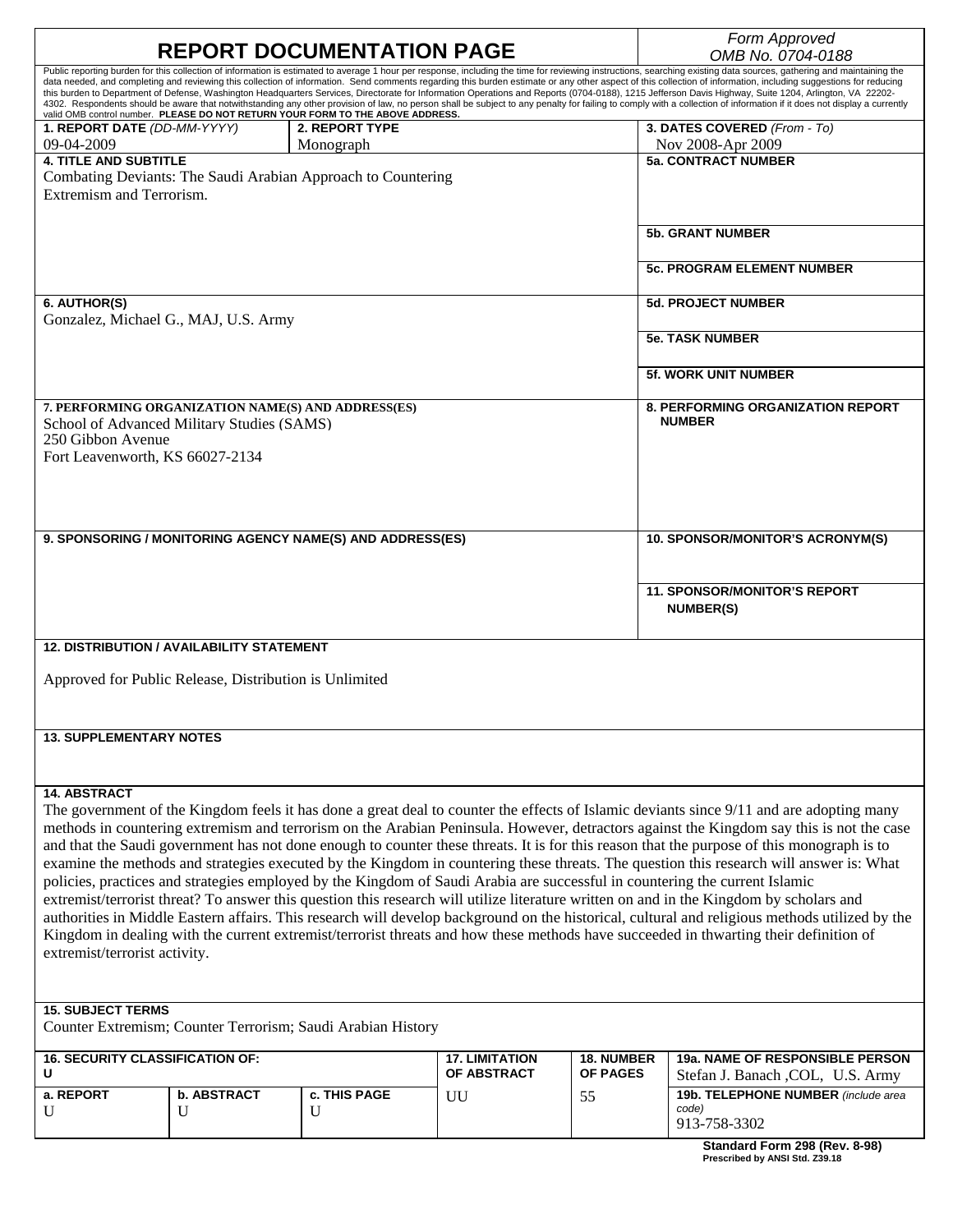## **SCHOOL OF ADVANCED MILITARY STUDIES**

## **MONOGRAPH APPROVAL**

MAJ Michael G. Gonzalez

Title of Monograph: Combating Deviants: The Saudi Arabian Approach to Countering Extremism and Terrorism.

This monograph was defended by the degree candidate on 09 April 2009 and approved by the monograph director and reader named below.

Approved by:

Alice Butler-Smith, Ph. D.

\_\_\_\_\_\_\_\_\_\_\_\_\_\_\_\_\_\_\_\_\_\_\_\_\_\_\_\_\_\_\_\_\_\_ Monograph Director

Michael J. Lee, Col, USMC

Monograph Reader

Stefan J. Banach, COL, IN School of Advanced

Director, Military Studies

Robert F. Baumann, Ph.D. Graduate Degree

Director, Programs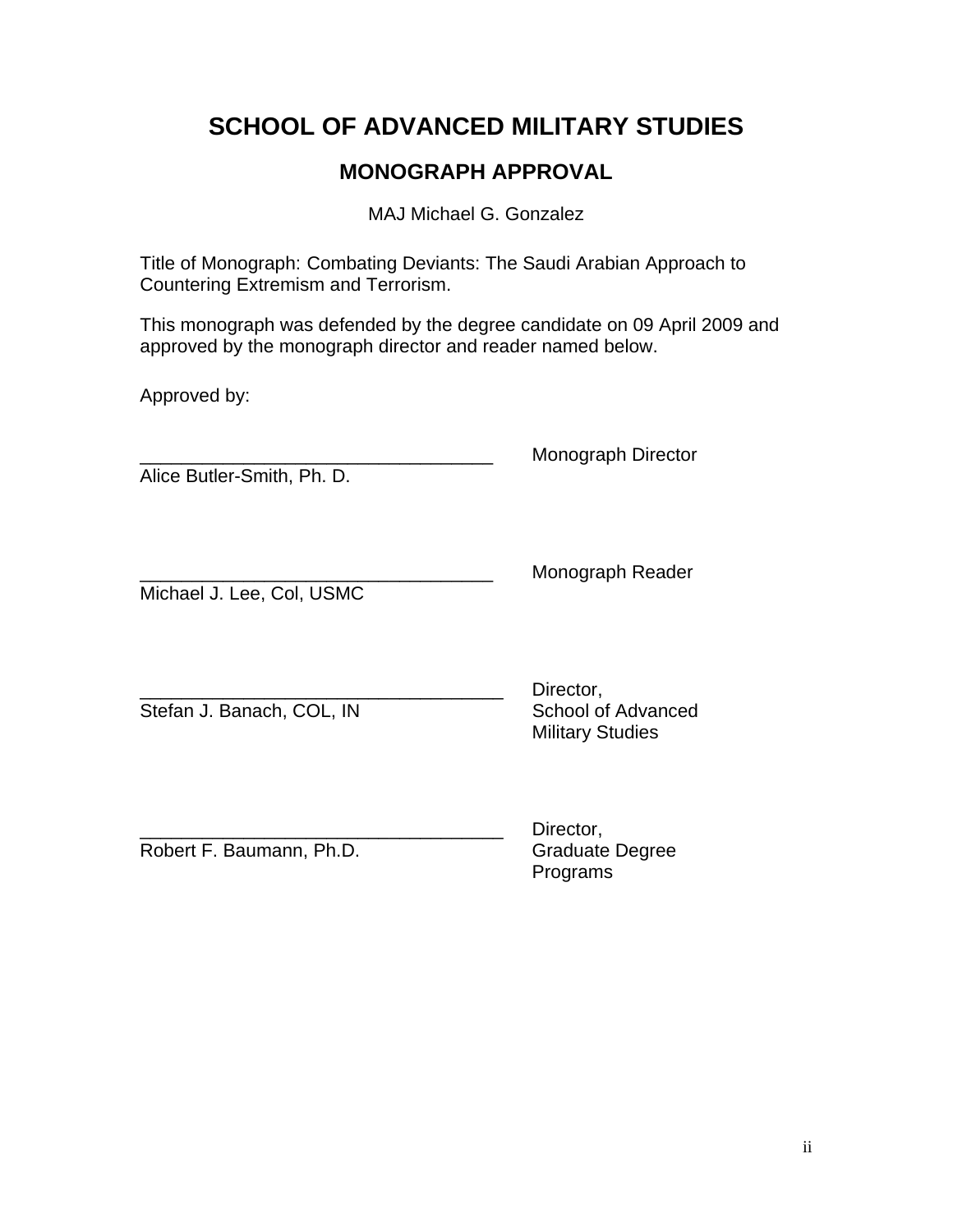### **Abstract**

#### COMBATING DEVIANTS: THE SAUDI ARABIAN APPROACH TO COUNTERING EXTREMISM AND TERRORISM by MAJ Michael G. Gonzalez, U.S. Army, # 55.

The Kingdom of Saudi Arabia performs a key role in the war on Islamic extremism and terrorism. The Kingdom maintains the distinction of being the birthplace of Islam and its government is the epitome of Islamic rule in the region. The Kingdom's response to Islamic terrorists attacks in their country, as well as the United States before and after 9/11, require exploration in order to comprehend the origins and possible solutions in dealing with the Islamic extremist/terrorist through cultural, religious economic and/or military means.

The Kingdom defines Islamic extremism and terrorism as separate entities and categorizes those who participate in either as deviants or deviators from the true path of Islam. This concept is further explored, in conjunction with identifying the successful initiatives employed by the Kingdom which can aid the United States and its allies in developing further deterrence options in matters with regard to Islamic extremism/terrorism.

The government of the Kingdom feels it has done a great deal to counter the effects of Islamic deviants since 9/11 and are adopting many methods in countering extremism and terrorism on the Arabian Peninsula. However, detractors against the Kingdom say this is not the case and that the Saudi government has not done enough to counter these threats. It is for this reason that the purpose of this monograph is to examine the methods and strategies executed by the Kingdom in countering these threats. The question this research will answer is: What policies, practices and strategies employed by the Kingdom of Saudi Arabia are successful in countering the current Islamic extremist/terrorist threat? To answer this question this research will utilize literature written on and in the Kingdom by scholars and authorities in Middle Eastern affairs. This research will develop background on the historical, cultural and religious methods utilized by the Kingdom in dealing with the current extremist/terrorist threats and how these methods have succeeded in thwarting their definition of extremist/terrorist activity.

It is not the intent of this research to disapprove or approve of Kingdom strategies or tactics as much as inform readers about the methods and approaches utilized by the United States' premier Arab/Islamic ally in combating these threats. It is significant that one comprehend the methods developed for countering these threats are unique to the Kingdom. In order to appreciate why the Saudis have chosen these approaches one must first be familiar with Saudi history and their socio-cultural dynamic. This will aid in identifying what the populace believes and how this dynamic affects Kingdom approaches to the problem. Saudis' religion is an integral component of their culture and thus one must gain an appreciation of Islam from the Saudi perspective to truly grasp their rationale and reasoning on the approaches they have decided are best in countering Islamic threats to the Kingdom and the global community.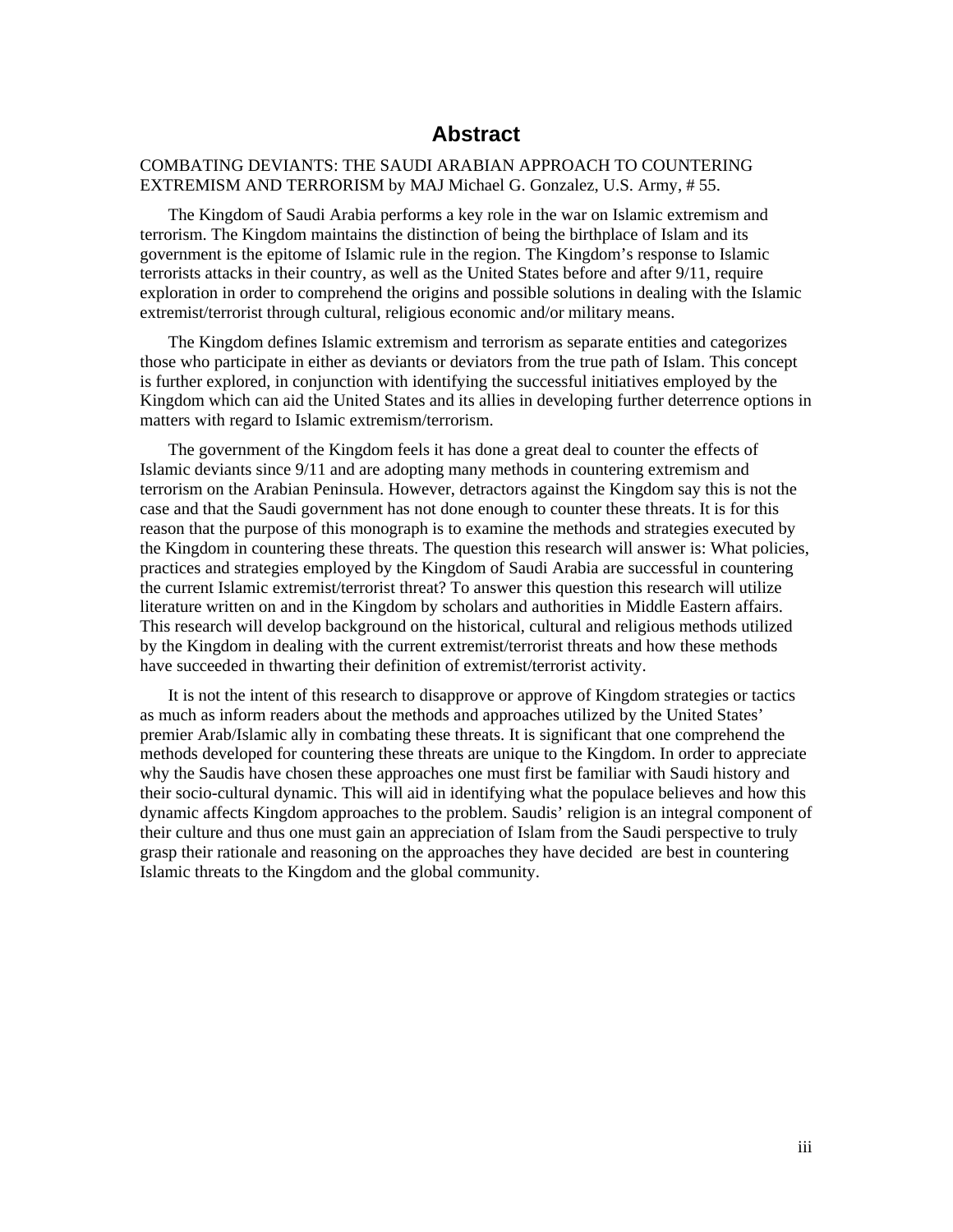# **TABLE OF CONTENTS**

| The Advocacy and Advisory Strategy: The indirect approach to reeducating deviants 33 |
|--------------------------------------------------------------------------------------|
|                                                                                      |
|                                                                                      |
|                                                                                      |
|                                                                                      |
|                                                                                      |
|                                                                                      |
|                                                                                      |
|                                                                                      |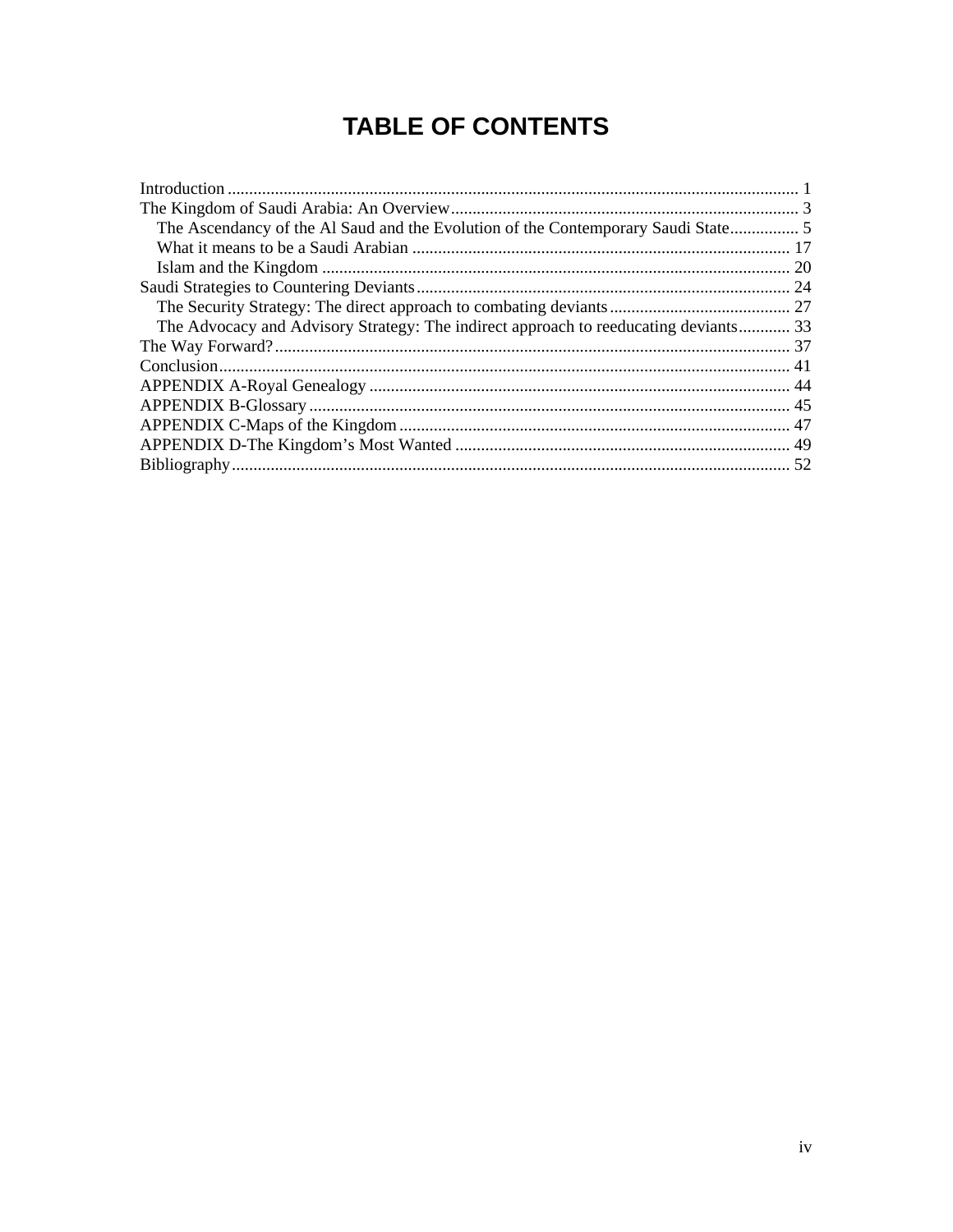### **Introduction**

<span id="page-5-0"></span>"I vow to my fellow citizens, and to the friends who reside among us, that the State will be vigilant about their security and well-being. Our nation is capable, by the Grace of God Almighty and the unity of its citizens, to confront and destroy the threat posed by a deviant few and those who endorse or support them. With the help of God Almighty, we shall prevail." Crown Prince Abdullah bin Abdulaziz<sup>[1](#page-5-1)</sup>

 There is a fundamental difficulty when defining what constitutes an Islamic extremist/terrorist. This problem arises from no universally recognized definition, as well as, the terms are usually defined through cultural viewpoint. Within the Kingdom of Saudi Arabia (hereafter, the Kingdom) an extremist, or jihadist, is typically defined as one who perverts the Islamic religion or conducts themselves contrary to the approved *Ulema* council, scholars that influence Islamic society, standards for behavior within the Kingdom.<sup>[2](#page-5-2)</sup> The Union of the Moslem World developed a definition of terrorism that it would like the global community to accept.

Their definition reads:

Terrorism is the aggression practiced by individuals, groups or states oppressing human beings' religion, life, money and honor. It includes all forms of fear, hurt, threat, killing without right, banditry and all actions of violence and threatening committed by individuals or collectively aiming to frighten, hurt or risk people's lives. Also it includes environmental damage and destruction of public and private utilities. All these terrorist deeds are considered as mischief in the land and are prohibited by the Holy Ouran.<sup>[3](#page-5-3)</sup>

This definition is largely accepted in the Muslim world and is the working definition utilized by

the Kingdom*.* In Islam to term a Muslim as a terrorist is not only a criminal act but an act against

Islam.

-

In the Kingdom extremists and terrorists are often given the moniker of "deviant" or

"Kharijite"; they are defined as, "those who corrupt the Islamic faith and pervert Islam to preach

<span id="page-5-1"></span><sup>&</sup>lt;sup>1</sup> King Abdullah bin Abdulaziz. "Royal Embassy of Saudi Arabia: Issue-War on Terrorism.". (*Royal Embassy of Saudi Arabia.* May 13, 2003).

http://www.saudiembassy.net/Issues/Terrorism/IssuesTer.asp (accessed 12 January 2009).

<span id="page-5-2"></span><sup>&</sup>lt;sup>2</sup> Abdullah F. Ansary. "Combating Extremism: A Brief Overview of Saudi Arabia's Approach." (*Middle East Policy* XV, no. 2, Summer 2008), 118.

<span id="page-5-3"></span><sup>3</sup> Brigadier General Ahmed S. Al-Mufarih. *The Role of the Kingdom of Saudi Arabia in Combating Terrorism.* (Strategy Research Project, Carlisle: U.S. Army War College, 2004), 2.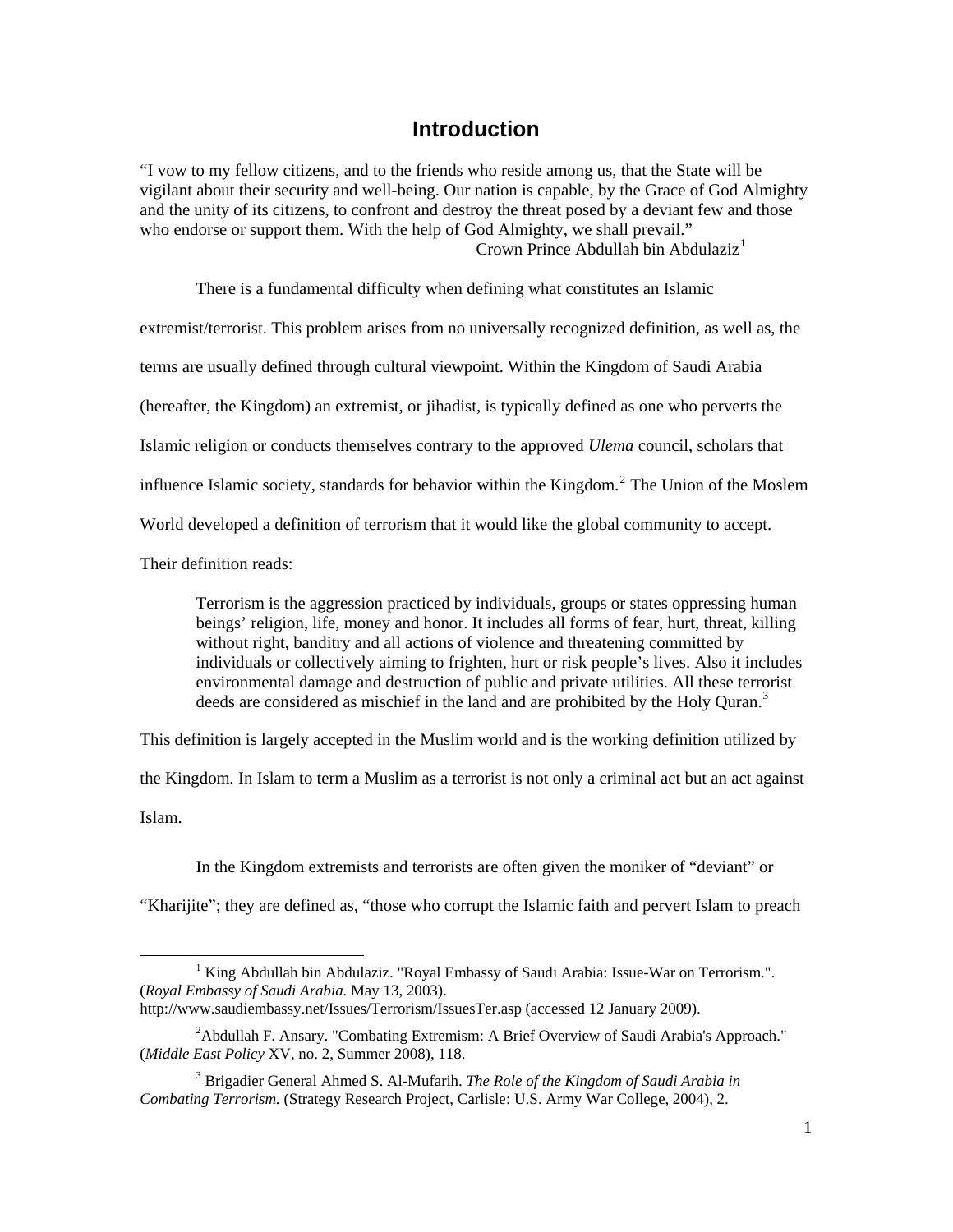violence."<sup>[4](#page-6-0)</sup> Important to note, the Kingdom does not view the two as synonymous entities. One can be an extremist without being a terrorist and vice versa. This delineation is what has affected the approaches the Kingdom has chosen in order to combat these threats.

 The Kingdom is no newcomer to the threats of Islamic extremism and terrorism. It fact, many critics claim the Kingdom gained its authority via a form of Islamic extremism. From its earliest days the Kingdom has combated extremists. In the late 1920's extremism almost leads to the downfall of the Kingdom. Abd al Aziz, first King and founder of the modern Saudi Kingdom, puts down a rebellion by the same Islamic zealots upon whom he depends to aid him in establishing the Kingdom. It is at the Battle of Sabillah in March of 1929 that the future Saudi King defeats the first extremist uprising questioning Al Saud hegemony.<sup>[5](#page-6-1)</sup> This battle puts an end of what is known as the *Ikhwan* Rebellion. *[6](#page-6-2)*

 Since that time the Kingdom encounters a few incidents that it attributes to extremist beliefs or terrorist activity. In 1979 the Kingdom confronts an uprising of fundamental Sunnis in Mecca and Shia seeking equal rights in its Eastern Provinces. In the 1990's the Kingdom faced a rash of bombings and attacks focused on the government's support of perceived pro-western policies. It is not until the terrorist attacks in 2003 that the Kingdom's might in combating these elements is accelerated.

-

<span id="page-6-0"></span><sup>&</sup>lt;sup>4</sup> Ibid., 118 and Yaroslav Trofimov. *The Siege of Mecca: The Forgotten Uprising in Islam's Holiest Shrine and the Birth of Al Qaeda* (New York: Doubleday, 2007), 34. Kharijite is the name of a radical sect of Islam whose believers assassinated the Prophet Mohammed's son-in-law Ali in the year 661; this name has come to mean a deviant from the Islamic religion.

<span id="page-6-1"></span><sup>5</sup> Robert Lacey, *The Kingdom,* (First American Edition 1982, New York: Harcourt Brace Jovanovich, Publishers, 1981), 201-214.

<span id="page-6-2"></span><sup>6</sup> .David Dean Commins, *The Wahhabi Mission and Saudi Arabia* (London; New York: I.B. Tauris, 2006), 80-93. The *Ikhwan* were an extremely fundamental Wahhabi group of Bedouins devoutly loyal to the imposition of harsh Wahhabist beliefs and dedicated to Abd al Aziz. Abd al Aziz would eventually put down a rebellion of the *Ikhwan* in 1928. Abd al Aziz would eventually disband the Ikhwan and remake them as the White Army, called this because of the white robes they were known to wear. Their descendents would go on to become the Saudi Arabian National Guard, the Kings personal army and internal security force.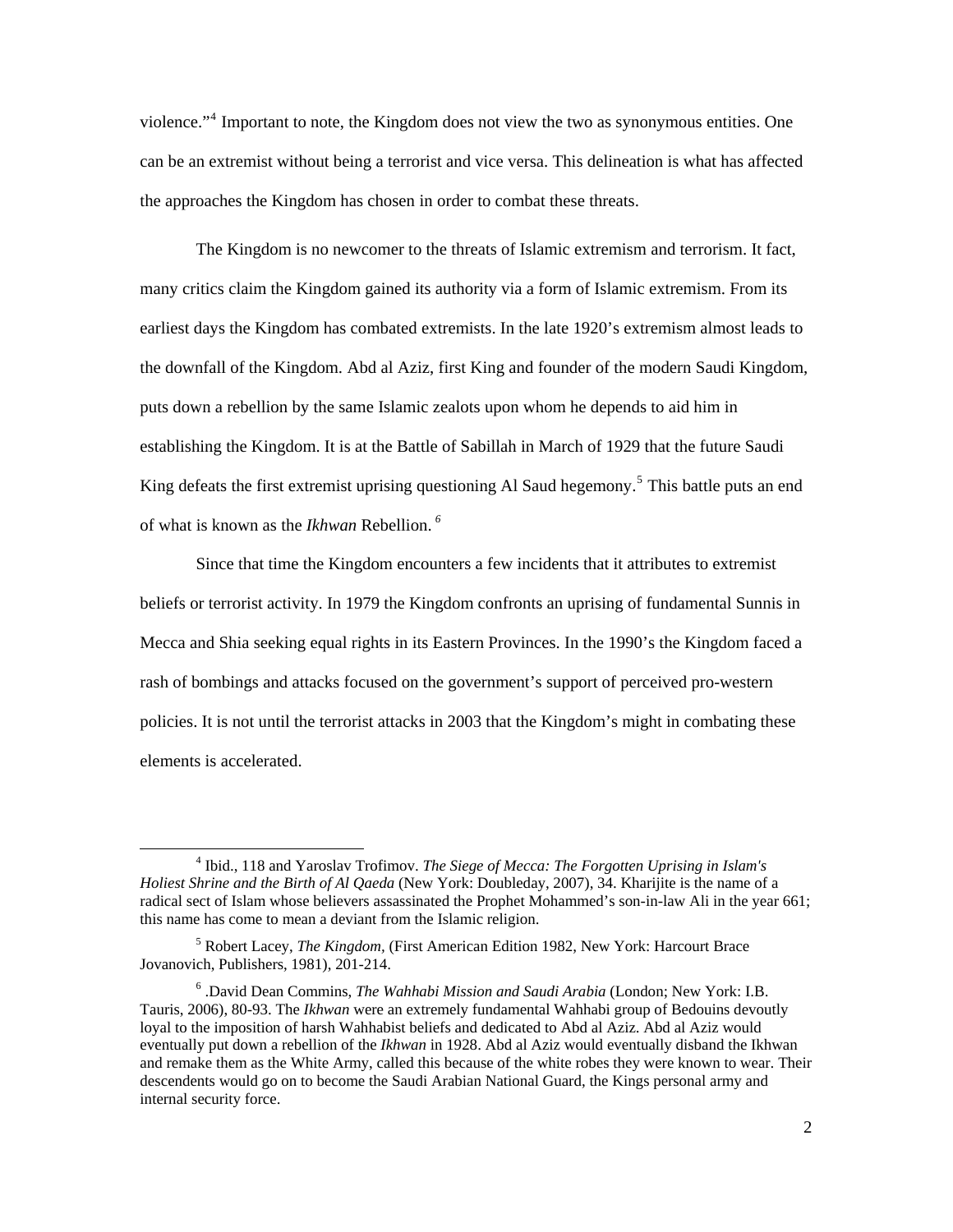<span id="page-7-0"></span> The government of the Kingdom feels it has done a great deal to counter the effects of Islamic deviants since this time and are adopting many methods in countering extremism and terrorism on the Arabian Peninsula. However, detractors against the Kingdom say this is not the case and that the Saudi government has not done enough to counter these threats. It is for this reason that the purpose of this monograph is to examine the methods and strategies executed by the Kingdom in countering these threats. The question this research will answer is: What policies, practices and strategies employed by the Kingdom of Saudi Arabia are successful in countering the current Islamic extremist/terrorist threat? To answer this question this research will utilize literature written on and in the Kingdom by scholars and authorities in Middle Eastern affairs. This research will develop background on the historical, cultural and religious methods utilized by the Kingdom in dealing with the current extremist/terrorist threats and how these methods have succeeded in thwarting their definition of extremist/terrorist activity.

 It is not the intent of this research to disapprove or approve of Kingdom strategies or tactics as much as inform readers about the methods and approaches utilized by the United States' premier Arab/Islamic ally in combating these threats. It is significant that one comprehend the methods developed for countering these threats are unique to the Kingdom. In order to appreciate why the Saudis have chosen these approaches one must first be familiar with Saudi history and their socio-cultural dynamic. This will aid in identifying what the populace believes and how this dynamic affects Kingdom approaches to the problem. Saudis' religion is an integral component of their culture and thus one must gain an appreciation of Islam from the Saudi perspective to truly grasp their rationale and reasoning on the approaches they have decided are best in countering Islamic threats to the Kingdom and the global community.

### **The Kingdom of Saudi Arabia: An Overview**

 It is first essential to answer the questions: Who are the people of the Arabian Peninsula? Why is this understanding important to the approaches taken in combating deviants? The simple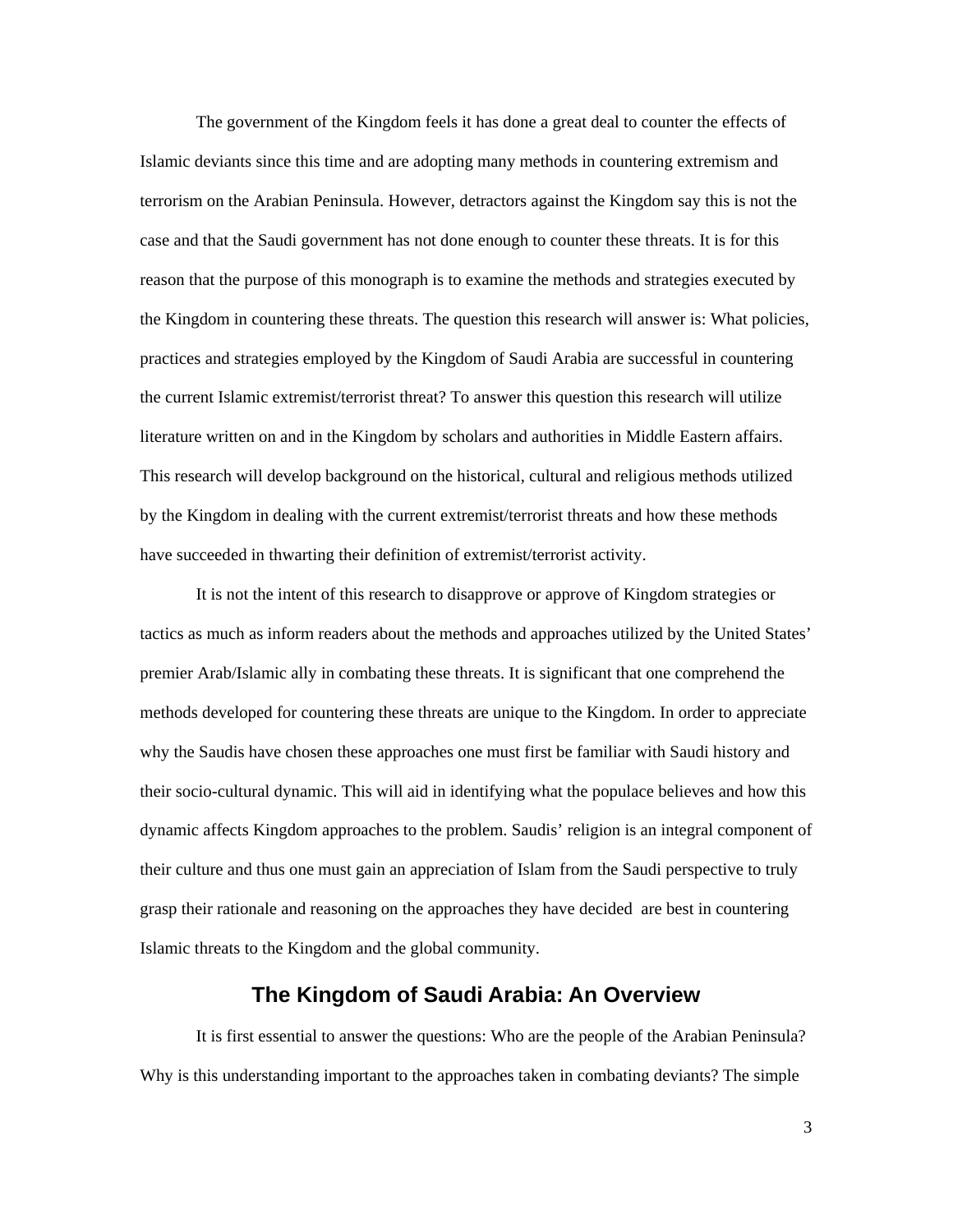answer is they are an amalgamation of Arab tribes that roamed the Najd<sup>[7](#page-8-0)</sup> and Arabian Peninsula in the  $19<sup>th</sup>$  and  $20<sup>th</sup>$  Century, through a process of political evolution that intertwines Islam and Arab culture, became the Kingdom. The real answer is much more involved and complex involving over 500 years of history. For the sake of brevity the history of Saudi Arabia relevant to this research will only be discussed from circa  $19<sup>th</sup>$  Century to the present.

 It is essential to comprehend the significant influence the Al Saud family has in the Arabian Peninsula, this insight sets the stage for future extremist/terrorist events. Al Saud influence begins in the mid-18<sup>th</sup> Century but quickly faced challenges and by the later part of the 19<sup>th</sup> Century the Al Saud find themselves in exile to Kuwait by their rivals, the Al Rashid.<sup>[8](#page-8-1)</sup> At the beginning of the early  $20<sup>th</sup>$  Century Al Saud dominance in the region reappears with a vengeance. In 1902, the Al Saud capital of Riyadh submits as well as the holy cities of Mecca and Medina in the mid-1920's; ending with the Kingdom of Saudi Arabia, *Al Mamlakah al Arabiyah as Suudiyah*, being unified by King*, Malik*, Abd al Aziz ibn Abd ar Rahman Al Saud on 23 September 1[9](#page-8-2)32.<sup>9</sup>

 The current Kingdom of Saudi Arabia has a population of 23 million, which includes over 5.3 million non-national residents. Until the mid-1960's the lifestyle was nomadic or seminomadic; but, with rapid economic prosperity came rapid urban growth, today about 95 percent of the population is settled.<sup>[10](#page-8-3)</sup> This growth and modernization, as well as, the influx of non-nationals

-

<span id="page-8-0"></span><sup>&</sup>lt;sup>7</sup> William Smyth, Eleanor Abdella Doumato, Fareed Mohamedi, Eric Hooglund, and Jean R. Tartter. *Saudi Arabia: A Country Study.* Fifth Edition. Ed. Helen Chapin Metz. (Washington, D.C.: Library of Congress, 1993), 18. The Najd or Nejd is the desert region in the center of the Arabian Peninsula or also known as Central Arabia; it is also the ancestral home of the Al-Saud. The rest of the peninsula is made up of the Hijaz, Rub Al Khali (Empty Quarter), Yemen, Asir, Hadhramaut and the Trucial Coast. See map Appendix B, Fig. 2.

<span id="page-8-1"></span> $8$  Lacey, 24. The Al Rashid was an influential Najd tribe that opposed Al Saud hegemony and wrested control from them in the latter part of the  $19<sup>th</sup>$  Century.

<span id="page-8-2"></span><sup>&</sup>lt;sup>9</sup> Prior to this unification Abd al Aziz was known by the title of "King of the Hejaz and Sultan of the Najd and its Dependencies". David M. Burke, "Saudi Security: Challenges for the Post-Saddam Era" (master's thesis, Naval Postgraduate School, 2004), 7.

<span id="page-8-3"></span><sup>10</sup> Countrywatch. "Saudi Arabia-2008 Country Review." *countrywatch.com.* (2008), under "Saudi Arabia", http://www.countrywatch.com/saudi arabia (accessed October 2, 2008), 113.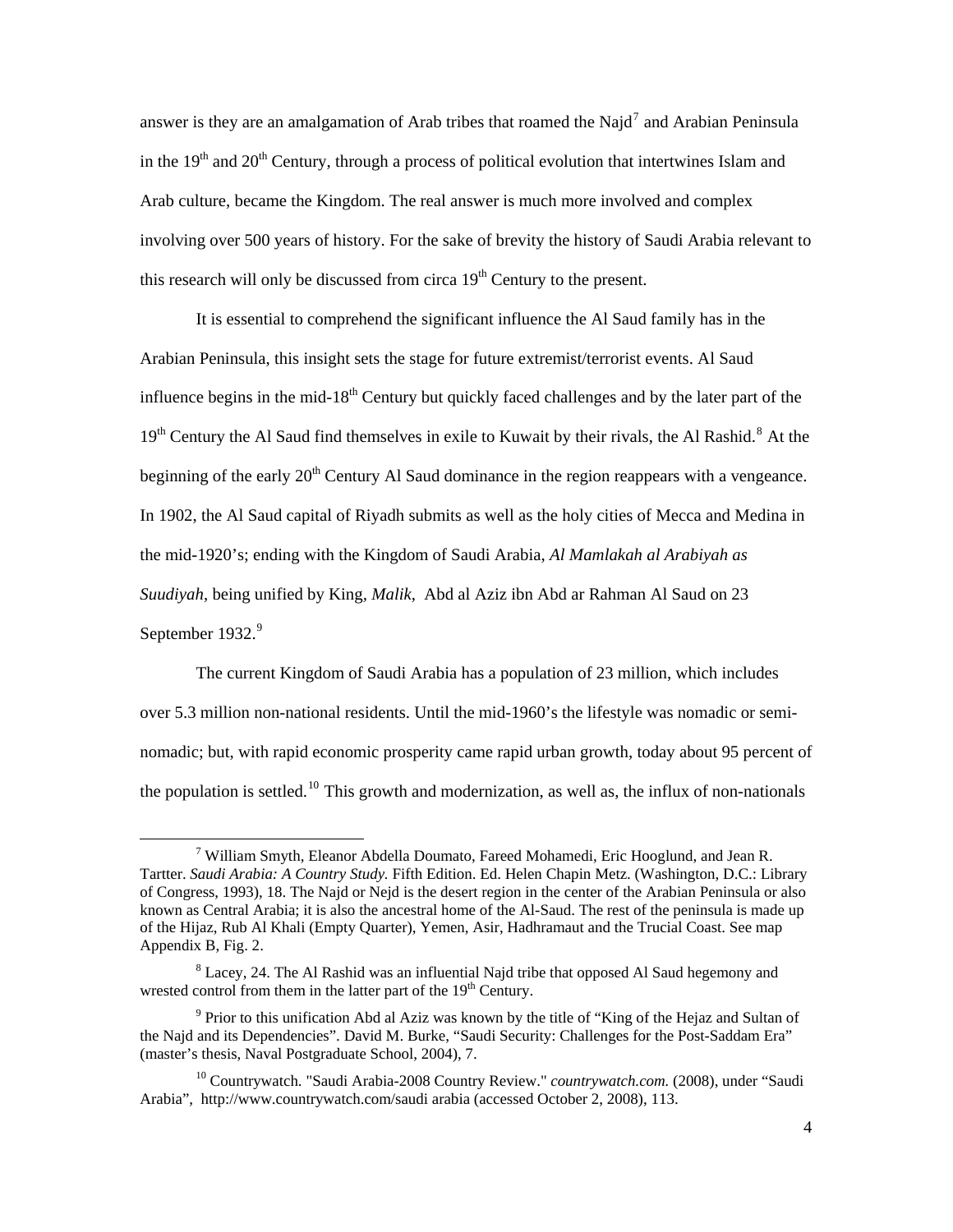<span id="page-9-0"></span>contributes to the Kingdoms internal security concerns and paved the way for 'deviant' Islamic movements in the Kingdom. The significance in comprehending how the Kingdom of Saudi Arabia originated is critical to gain full appreciation of how the Kingdom deals with this form of behavior from past to present. This understanding will aid in answering the question: How does the Kingdom view the current extremist/terrorist threat? Though it may seem odd to many westerners, the Saudis have a deeper understanding of the threat they face and through this understanding is why they have taken certain approaches when dealing with the current extremist/terrorist dilemma.

# **The Ascendancy of the Al Saud and the Evolution of the Contemporary Saudi State**

 Prior to the establishment of the monarchy by King Abd al Aziz in 1932, there are pivotal events that substantiate the Al Saud family as the dominant family of all the Arab tribes on the peninsula. For over 200 years the Al Saud family continues to perform a key role in the Arabian Peninsula. The history of this ascendancy to power can best be explained within the description of three separate dynastic periods. The significance of the origins of the Saudi State is that through their origins come the formation of contemporary Kingdom policy and socio-cultural reaction to dealing with the current domestic threats posed by extremists and terrorists.

 The First Dynasty, 1745-1818, of the Al Saud begins with Muhammad ibn Saud ibn Mugrin<sup>[11](#page-9-1)</sup>in his conquest of the Arabian Peninsula in the late  $18<sup>th</sup>$  Century. Muhammad ibn Saud was aided in his conquest by Muhammad ibn Abd al Wahhab<sup>[12](#page-9-2)</sup>; the relationship between Muhammad ibn Saud and Muhammad ibn Abd al Wahhab set the stage for the unification of the

-

<span id="page-9-1"></span> $11$  Smyth and Metz, 13-16. The title Saudi is derived from its namesake Saud ibn Muhammad ibn Muqrin, the father of Muhammad ibn Saud, the progenitor of the Al Saud Royal family. In contradiction to Arab culture, the name has become synonymous with the citizens of the Kingdom of Saudi Arabia.

<span id="page-9-2"></span><sup>12</sup> Ibid., 14. It is from him that the term *Wahhabi* is derived. This name is not what the Saudis call their sect of Islam; though they are proponents to the tenets set by Muhammad ibn Abd al Wahhab, 1703- 97, they, as he did, refer to themselves as *Muwahhidun* or Unitarians. It is the detractors of this sect that refer to them as Wahabbis.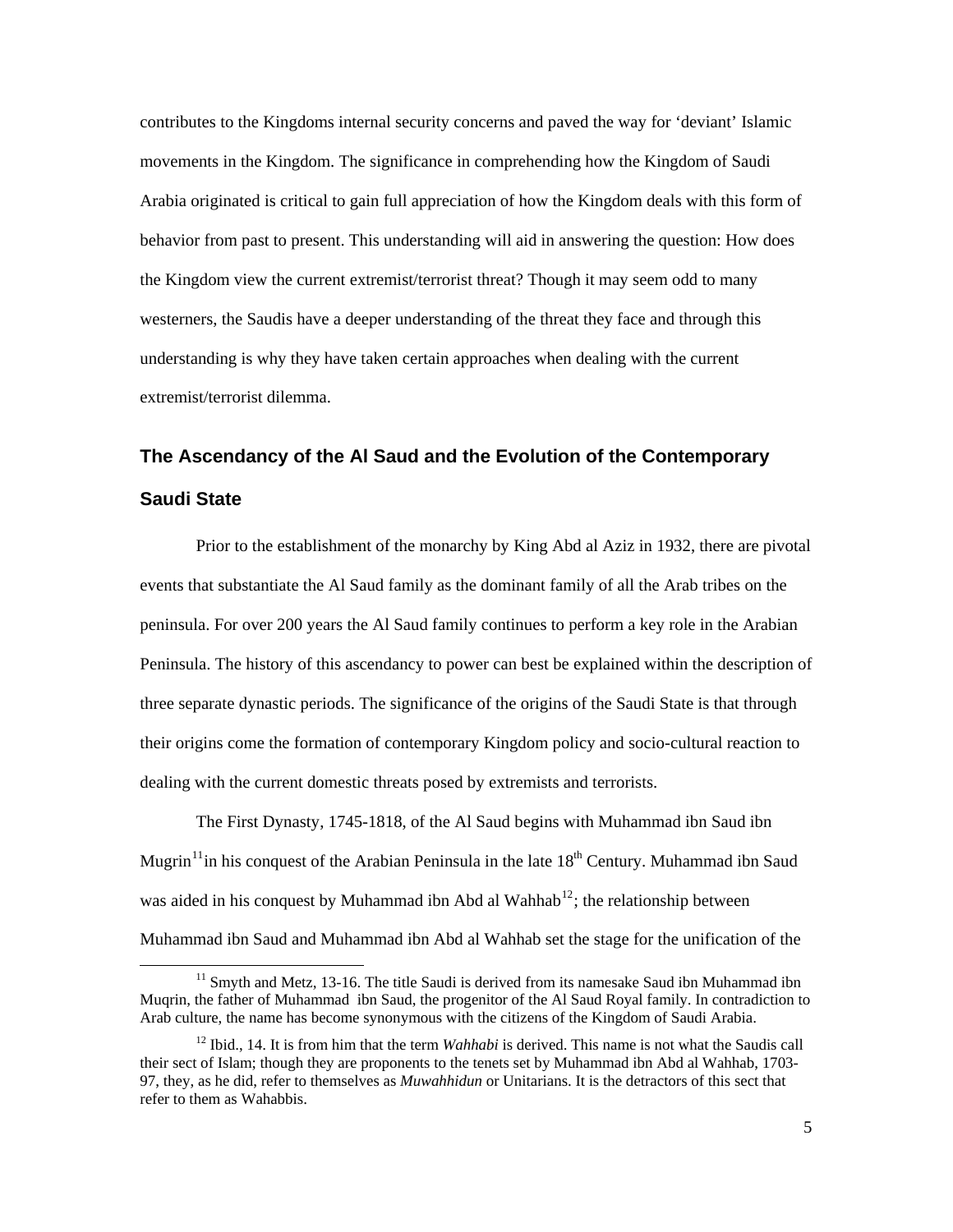tribes on the Arabian Peninsula and the establishment of the religious and political might of Islam that will eventually propel the Al Saud to be the preeminent Muslim monarchy the contemporary world has seen. $13$ 

 Muhammad ibn Abd al Wahhab, 1703-97, is a Muslim scholar and founder of the *Muwahhidun* (Unitarian) movement or more commonly known as Wahabbis. He studied Hanbali Islamic Law<sup>[14](#page-10-1)</sup> and went on to establish a sect of Islam where strict adherence to the principles of *Sharia*, Islamic Law, is a must. He directed his attack against Shia Muslims due to their belief in what he referred to as popular Islam or *Shirk*, polytheism<sup>[15](#page-10-2)</sup>. He believed himself to be the reformer of Islam and sought to solidify his position by seeking a strong political figure upon which he could depend to spread his message. Muhammad ibn Abd al Wahhab is credited with being the first Muslim scholar and Imam to attach political importance to his view of Islam.<sup>[16](#page-10-3)</sup> He is forced out of Eastern Arabia by dominant Shia authorities due to his anti-Shia rhetoric and escapes to Ad Diriyah, the Riyadh area of the Najd. In 1744, after years of seeking a political supporter, he finds one in Muhammad ibn Saud. He and Al Saud swear an oath to establish a state ruled according to Islamic principles.<sup>[17](#page-10-4)</sup> What Wahhab did was define a clear religious mission to which the Al Saud can then base their political authority.

1

<span id="page-10-0"></span> $<sup>13</sup>$  Commins, 7-39. In order to truly grasp Al Saud hegemony, one has to understand the special</sup> relationship built between the Al Wahhab(also known as Al Shaykh) and Al Saud families. You cannot have one without the other.

<span id="page-10-1"></span><sup>&</sup>lt;sup>14</sup> Doumato and Metz, 79-80. There are four Sunni legal schools of Islam: The Hanafi, Maliki, Muhammad in Idris ash Shafii and Hanbali. Hanbali is considered one of the strictest forms of Muslim legal schooling. It is considered the hardest in terms of social and personal rules. Founded by Imam Ahmad ibn Hanbal (circa  $9<sup>th</sup>$  Century) imprisoned over the controversy regarding whether the Ouran was "uncreated" or subject to the interpretations of man. Hanbali believers believe that the Quran is the unequivocal word of Allah and man has no right to stray from its word. However an important principle is that it allows for things to be assumed pure or allowable unless first proved otherwise.

<span id="page-10-4"></span><span id="page-10-3"></span><span id="page-10-2"></span><sup>15</sup> Smyth and Metz, 12. Popular Islam is also known as non-universal Islam and *Shirk* mainly refers to the Shia practices of visiting shrines and the reverence or worship given to Imams after their death, also the celebration of the Prophets birthday; in Christianity this would amount to saint worship.

 $16$  Commins, 17.

 $17$  Smyth and Metz, 15.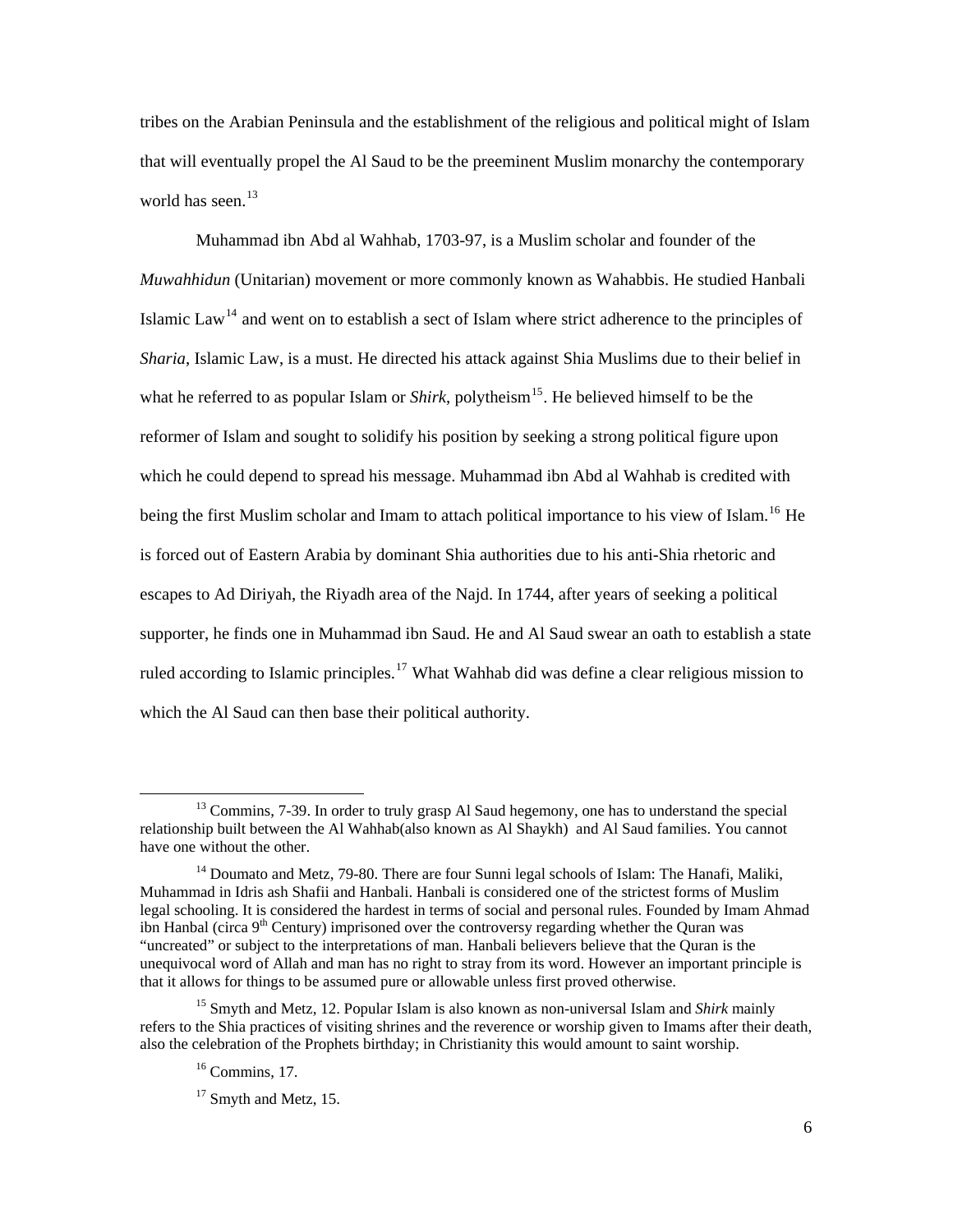With this new found authority, Muhammad ibn Saud begins to lead armies into the Arabian Peninsula in order to subdue other popular and Shia practices. He does so until his death in 1765 when his son Abd al Aziz ibn Muhammad continues the advance. With the death of Muhammad al Wahhab in 1792 the Al Saud not only claim the leadership title of *Shaykh,* leader, but also the religious title of *Imam*. This is significant in that not only does this recognize the Al Saud as political leaders but also as religious authorities; first time in Arab history that this is accomplished.<sup>[18](#page-11-0)</sup> In 1801, the Al Saud-Al Wahhab armies advance into Iraq and destroy Karbala, the Shia holy site in Iraq, and the tomb of Hussayn, grandson of the Prophet. Their destruction of Karbala is to imitate the Prophet Muhammad's destruction of pagan idols when he reentered Mecca in 630.<sup>[19](#page-11-1)</sup> By 1803, they conquer the holy cities of Mecca and Medina, where they destroy shrines and even plunder the tomb of the Prophet Muhammad.

This conquest continues into the  $19<sup>th</sup>$  Century with the son of Abd al Aziz, Saud, taking the reins from his father in 1814; in that same year Saud dies and his son Abd Allah becomes Imam. Abd Allah faces the largest threat to the Al Saud in the form of an invading Egyptian Army determined to re-establish control over the peninsula for the Ottoman Sultan. This is due to the Al Saud /Wahhabi capture of the two holy cities of Mecca and Medina in 1803. This reaction of the Ottoman Sultan, also known as the Caliph or leader of all Muslims, is a devastating insult to the Caliph. That these two cities are under the control of this religious group is considered by most Muslims of the time to be heretical. $^{20}$  $^{20}$  $^{20}$ 

 By 1811 Sultan Mahmud II tires of Al Saud insolence and decides to take decisive action. This same year he sends instructions to the viceroy of Egypt, Muhammad Ali, to invade the Arabian Peninsula and retake the Hijaz or western region of the Arabian Peninsula. By the end of 1815 the Egyptian Army reclaims the two holy cities for the Caliph and, by1818, the Egyptians

-

<sup>18</sup> Ibid., 17.

<span id="page-11-2"></span><span id="page-11-1"></span><span id="page-11-0"></span> $19$  Ibid., 15. The significance of this act is it provides the roots for the animus that exists between Shia and Sunnis in the region and especially in the Kingdom.

 $20$  Burke, 8.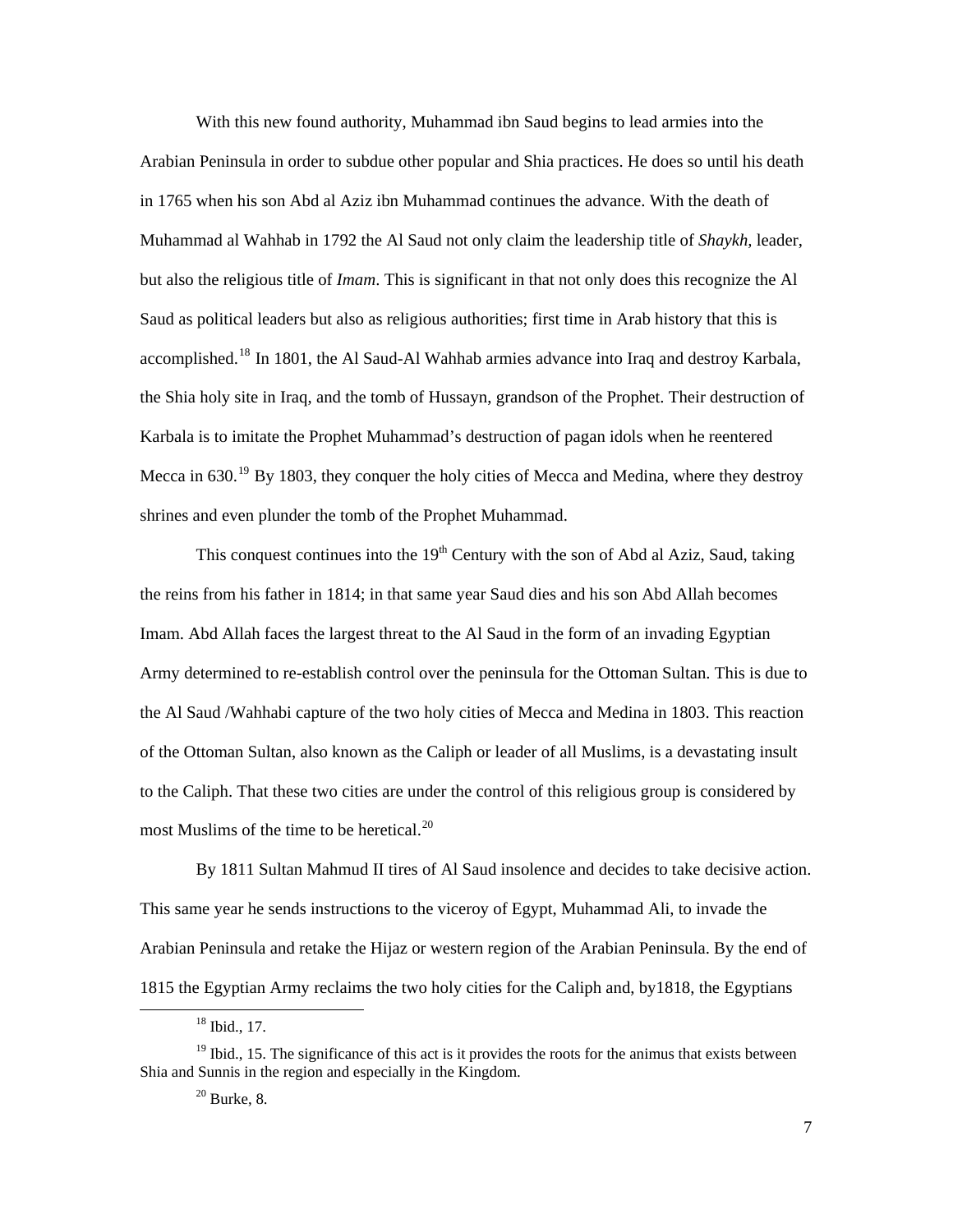fight through to the Najd and defeat the Al Saud at their capital in Ad Diriyah. Abd Allah is sent to Istanbul and executed. This defeat ends the First Saud Dynasty.

 The Second Saud Dynasty, 1824-1891, begins with the rise of Turki ibn Abd Allah, grandson of Muhammad Ibn Saud, and his defiance of Ottoman and Egyptian rule. In 1819 the Egyptians remove a majority of their forces from the Najd. With Egyptian hold over the Najd weakening, in 1824, Turki begins to reestablish Al Saud influence in the region and conquest of the Najd and the Eastern Provinces. In 1834 he is assassinated and his son Faisal is proclaimed *Imam*. In 1835, Muhammad Ali, turns on the Ottomans and attempts to establish Egyptian hegemony of the region. Faisal refuses to join forces with him and in 1838 is removed from power and his cousin Khalid is placed in charge. Faisal escapes from prison in 1843 and reclaims his position as Saudi *Imam*. [21](#page-12-0) Upon Faisal's death in 1865 his son Abd Allah becomes ruler. His reign is marked by infighting within the family and the forming and reforming of alliances within the tribes, the Al Saud's authority on the peninsula becomes unstable and is left ripe for regime change. Abd Allah asks for Ottoman intervention to oust his brother Saud who wrested control from Abd Allah in  $1870.<sup>22</sup>$  $1870.<sup>22</sup>$  $1870.<sup>22</sup>$  The Ottomans are pleased to come to his aid and help reestablish Abd Allah as the rightful leader. The civil war within the Al Saud pave the way for the Al Rashid rise to power and by 1891 they seize control of Riyadh and emplace a puppet Al Saud faction to rule, Abd ar Rahman father of the future King Abd al Aziz. When Abd ar Rahman attempts to enforce true authority, the Al Saud family is exiled to Kuwait.<sup>[23](#page-12-2)</sup>

 The Third Saud Dynasty begins, in 1891 and exists to the present day. This dynastic period manifests in Kuwait with Abd al Aziz ibn Abd ar Rahman, the founder of the modern Saudi state, preparing to restore Al Saud hegemony on the peninsula. Due to his charisma and ability to influence the Bedouin tribes he is able to create an army that returns the Al Saud as the

<span id="page-12-2"></span><span id="page-12-1"></span><span id="page-12-0"></span>1

<sup>21</sup> Ibid., 10.

 $22$  Ibid., 11

 $^{23}$  For a full explanation of events that transpire in this period see Smyth and Metz, 16-20.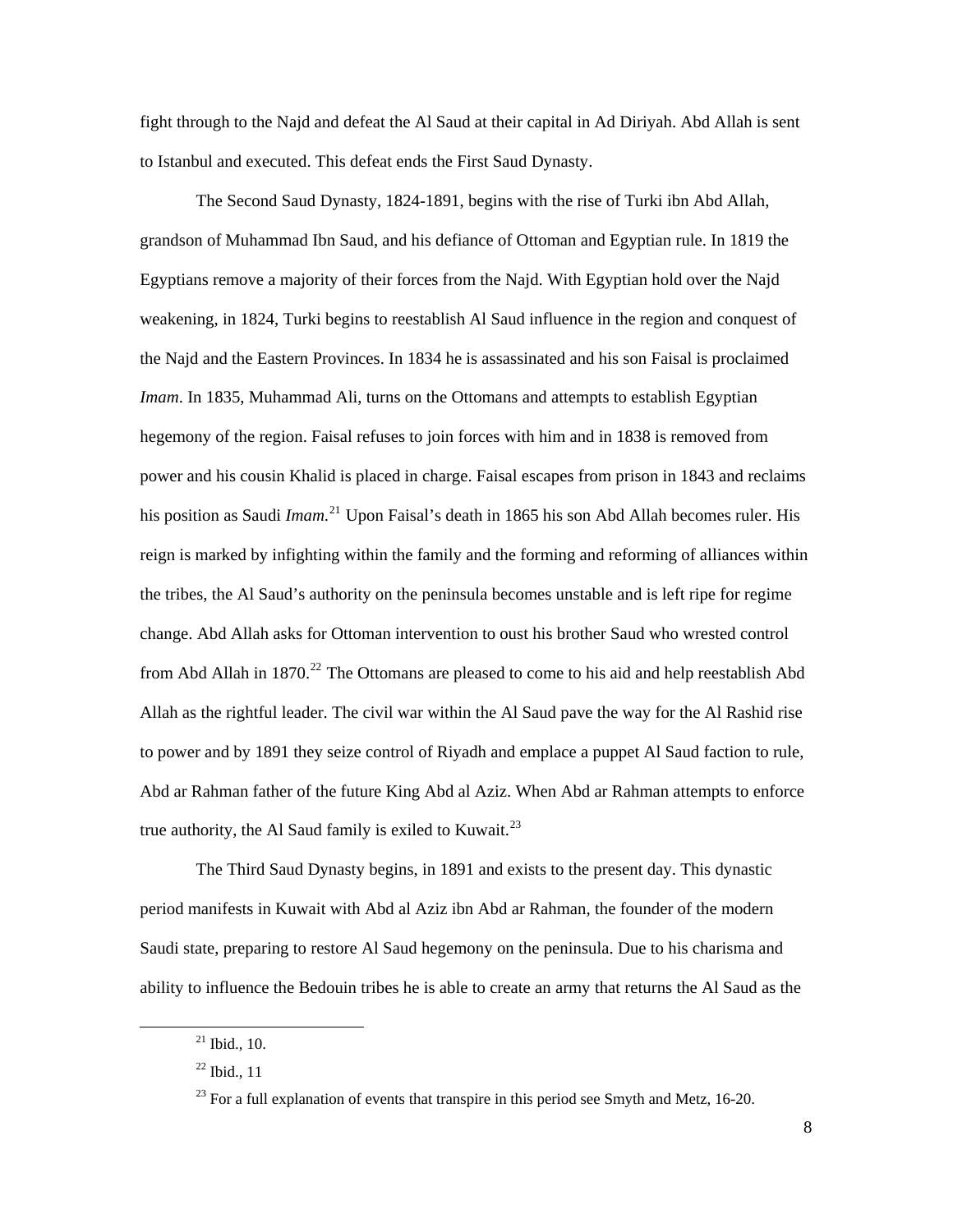prominent tribe on the Arabian Peninsula. In 1902, his armies recapture the city of Riyadh with help from the *Ikhwan*, brotherhood, and defeat elements of the Al Rashid. He continues his conquest with aid from the Ottoman Empire and the British. By the late 1920's he secures his rule over most of the Arabian Peninsula. In 1927 the first test on Abd al Aziz's authority results in what becomes known as the *Ikhwan* rebellion.

The *Ikhwan* are true Wahhabi zealots, many argue the first extremists/terrorists organization in the contemporary Saudi state- the Arabian Peninsula at this time is not the unified Kingdom. They are unhappy with Abd al Aziz's compromise with the British Empire<sup>[24](#page-13-0)</sup> and begin a bloody campaign of retribution on non-Wahhabi Muslims in the area. Abd al Aziz routes the *Ikhwan* in March 1929 at the Battle of Sabillah by dealing a demoralizing blow to the *Ikhwan* when one of their legendary tribal leaders, Faisal al Duwaish, is quickly wounded.<sup>[25](#page-13-1)</sup> This incident and the mere fact that the Al Saud is better equipped quickly ends the battle and effectively quells the uprising. Duwaish and Bijad are imprisoned and quickly die thereafter. The rest of the *Ikhwan* encampments, known as *hijras*<sup>[26](#page-13-2)</sup>, are gutted and many of the families are consumed by infighting. Abd al Aziz reestablishes order in the Najd and establishes the Kingdom of Saudi Arabia in 1932. The *Ikhwan* rebellion is the birth of Kingdom extremists threats that will come back to haunt the Al Saud.

1

<span id="page-13-0"></span> $24$  Trofimov, 17-18. Abd al Aziz understands that he cannot go to war with the British and makes treaties with them which allow for the unmolested movement of non-Wahhabi Muslims in the Trans Jordan area, Iraq, Kuwait and the Arabian Peninsula. The *Ikhwan* see this as an affront to their religious beliefs and break these treaties by attacking British subjects. They conduct cross border raids into Trans Jordan, Iraq and Kuwait; killing many non-Wahhabis under British protection and thus incurring the wrath of the British Empire. In order to appease the British, Abd al Aziz, begins to allow British Royal Air Force bombing sorties against *Ikhwan* camps and conducts a campaign to bring the *Ikhwan* back under his authority.

<span id="page-13-1"></span> $25$  Ibid. Faisal al Duwaish and Sultan al Bijad are the two preeminent tribal leader of the Uteybi Tribe. This tribe provides many of the *Ikhwan* soldiers. Even today the Uteybi are a major tribe with immense influence in the Saudi Arabian National Guard.

<span id="page-13-2"></span><sup>&</sup>lt;sup>26</sup> Ibid., 16-18. *Hijra* literally means migration but became synonymous with the settlements of *Ikhwan.* It will be a a hijra in northern Riyadh that one of the veterans of the Battle of Sabillah, Mohammed bin Seif al Uteybi, who fought side by side with Bijad and remembered his final words: "Never give up" will become father to a son by the name of Juhayman.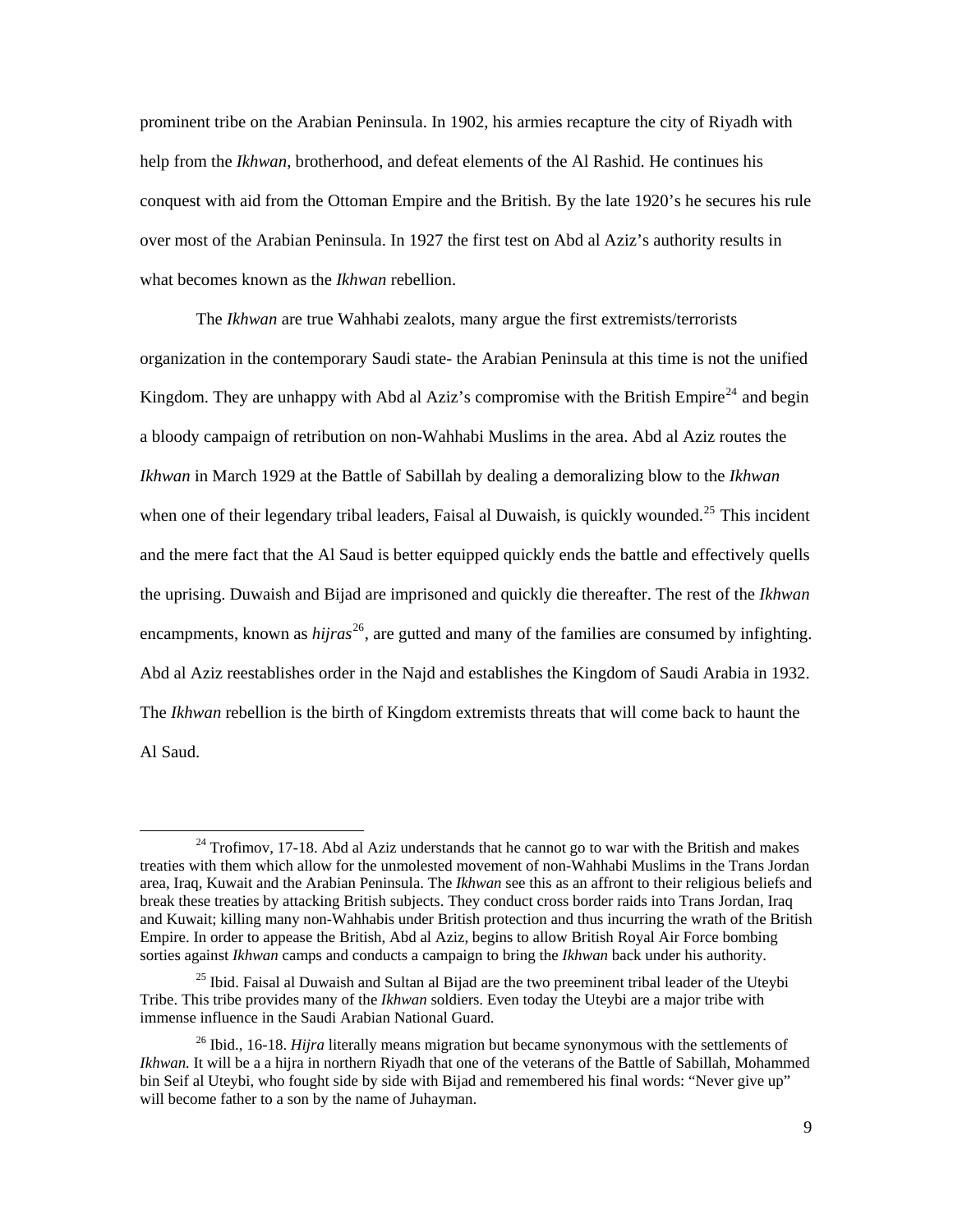King Abd al Aziz is nothing like his predecessors. He understands the intricacies of the environment in which he lives and capitalizes on them. He realizes a major threat to Al Saud hegemony is familial infighting. Infighting he views as a detriment to the Al Saud tribe and employs different strategies to ensure stability. One of his strategies is that of intermarriage amongst the family branches. He also posts senior members from other family branches to key governmental positions; as well as, set the precedent for the Kingdom's alliances with foreign powers in which to enhance its security. Abd al Aziz begins to cultivate relations with the British and ultimately the United States. Both these relationships remain today.

 After his death in 1958 he is succeeded by his son Saud and every king thereafter is a direct son of Abd al Aziz.<sup>[27](#page-14-0)</sup> Saud rules till 1964 and is succeeded by his brother Faisal in 1964. The rule of Saud is tumultuous, at best, due to his mismanagement of the government and allowing the Kingdom to become a sideshow to his own personal life. He ignores much of his societal demands and treats his rule of the Kingdom as more of a nuisance than a duty. He is replaced by his brother Faisal, who is seen as the best candidate to progress the Kingdom into the  $20<sup>th</sup>$  Century.

 Faisal's ascension to the throne is gained by a *fatwa*, religious ruling, from the *Ulema*. This is an important event, in that, it marks the first time in Kingdom history that the religious elite overrules a son of Abd al Aziz and in essence replaces the rightful heir with the heir apparent.<sup>[28](#page-14-1)</sup> Faisal becomes one of the most prosperous rulers for the Kingdom. It is during his reign that the Kingdom is to reemerge as the dominant oil broker in the Middle East as well as enter into a modernization and reform program; the effects of which are still being seen to present day. Faisal is assassinated in 1975 by a nephew and his replacement is his brother Khalid who comes to power due to the current crown prince, Muhammed bin Abd al Aziz, abdicating the throne to him.

<span id="page-14-0"></span> $^{27}$  For a genealogy of succession to the present day see Appendix A.

<span id="page-14-1"></span><sup>&</sup>lt;sup>28</sup> Lacey, 353-354.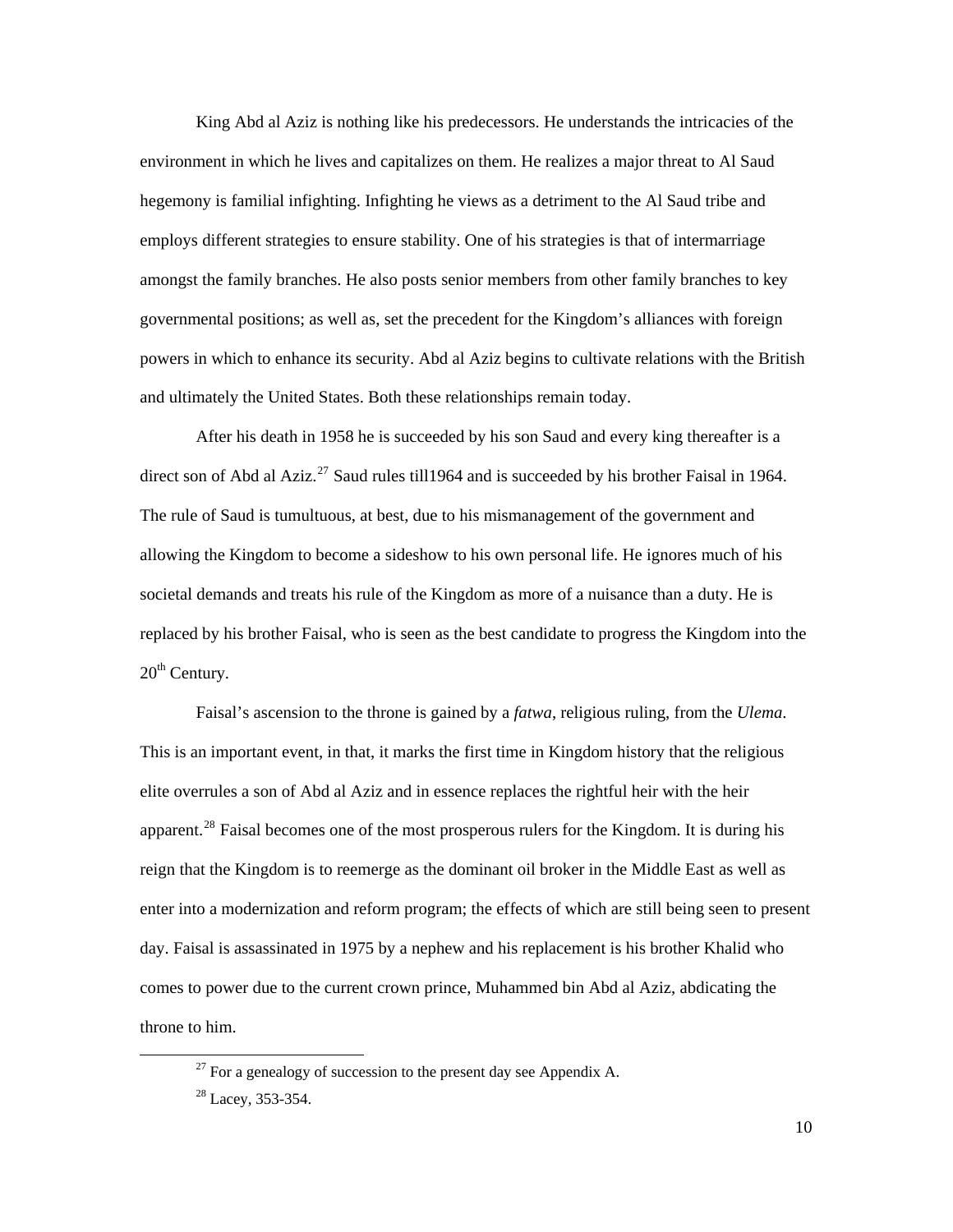Khalid is not much interested in politics and effectively relinquishes rule to Crown Prince Fahd.<sup>[29](#page-15-0)</sup> During his reign the Kingdom gains unprecedented economic prosperity. He also faces the reemergence of Islamic traditionalism/extremism, epitomized by the 1979 uprising at the Grand Mosque in Mecca and the Shia uprising in the Eastern Province.

On Tuesday, 20 November 1979, Sunni Wahhabi zealots believing the return of the *Mahdi*<sup>[30](#page-15-1)</sup>, redeemer, assault and occupy the Grand Mosque in Mecca. The leader of this uprising is a former Saudi Arabian National Guard, SANG, Corporal by the name of Juhayman.<sup>[31](#page-15-2)</sup> Juhayman and his followers detest Westernization and the way they believe Saudi society is heading. They derive their inspiration from old *Ikhwan* ideals and the recent Iranian revolution by Ayatollah Khomeini<sup>[32](#page-15-3)</sup> Juhayman's intent is to bring the downfall of the house of Saud. He sees the Al Saud as pawns of the West and deviators from the teachings of Muhammad ibn Abd al Wahhab. As a

<span id="page-15-0"></span> $29$  Ibid., 68 and 174. Fahd was the eldest of the "Sudairi Seven", a moniker referring to seven sons of Abd al Aziz by Hussah bint Ahmad Al Sudairi. Abd al Aziz's mother was also a Sudairi. The seven brothers, the largest contingent of sons of Abd al Aziz, aided each other's political careers and were acknowledged as being the most powerful group within the Al Saud family. Among his full brothers, Prince Sultan bin Abd al Aziz has been the Minister of Defense and Aviation since 1962 and Second Deputy Prime Minister since 1982; he is currently also the Crown Prince. Prince Nayif bin Abd al Aziz, who succeeded Fahd as Interior Minister in 1975, Prince Salman bin Abd al Aziz, the Governor of Riyadh, and Deputy Interior Minister Prince Ahmed are also considered potential future kings.

<span id="page-15-1"></span><sup>30</sup> Trofimov, 45-52. The legend of the *Mahdi* or redeemer is not found in the *Quran* but has been foretold by some Muslim scholars as the coming of a redeemer sent by God to right the world and make it a just Muslim society. He will bring peace and justice. He will be known, in that, he will look like the Prophet Mohammad, have a fair complexion and a large birthmark on his cheek, he will be tall and come from the Quraysh tribe, tribe of the Prophet. He is to receive the *baya* on the holiest of ground, the Kabaa right after the Hajj at the turn of a new Muslim century. In 1978 the Muslim calendar was turning from 1398 to 1399.

<span id="page-15-2"></span><sup>31</sup> Ibid., 18. His father was a follower of Sheykh Bijad during the *Ikhwan* Rebellion. Juhayman broke with the Saudi *Ulema* after a 1977 meeting where the senior clerics were deciding what was religiously best for the Kingdom. Their outcome was that the Al Saud was better than the rest and this enraged Juhayman. He openly crosses into sedition and proclaims that to be a true ruler of Muslims one had to be a Muslim, be a member of the Al Quraysh [Prophet Mohammad's tribe], and be a man who applies religion. He points out that the monarchy is only the first of the three. He also makes claim that a Muslim scholar in the Kingdom has only three options: agree with Al Saud, remain quiet, or oppose the regime. He chooses the latter, Ibid., 33-34.

<span id="page-15-3"></span> $32$  Lacey, 481-482. Juhayman and his followers were by no means adherents of the Ayatollah but they gained inspiration for their cause through the Ayatollah's actions that showed how a man preaching the word of God could bring down a mighty ruler such as the Shah.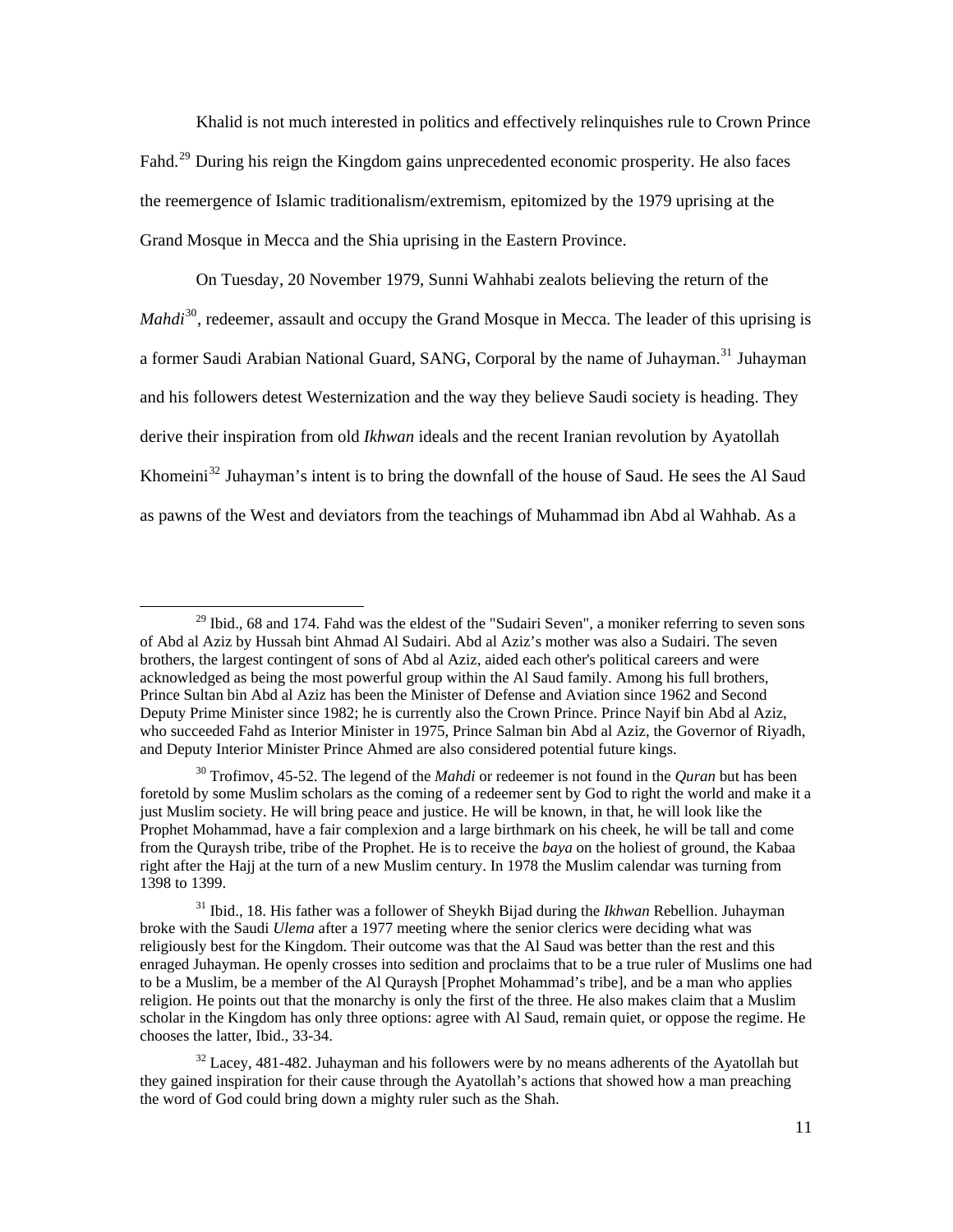former student of Sheykh Abd al Aziz bin Baz<sup>[33](#page-16-0)</sup>, Chairman of Saudi Arabia's Department of Scientific Research and Guidance, Juhayman sees himself as a reformer to bring the Kingdom back to its conservative Wahhabi values and the guardian of the *Mahdi*, whom he identifies as Muhammad ibn Abd Allah al Qahtani, a former university student he claims to see in a dream which revealed him as the *Mahdi*. To his dismay, almost none of the thousands of Muslims he confines in the Grand Mosque want anything to do with the proclaimed *Mahdi*. The Kingdom does not rise in response to his calls for reform and with that his revolt is in ruins. After ten days of fighting he and those of his followers still alive are arrested. Sixty three prisoners are executed; Juhayman is the first.  $34$ 

The outcome of this uprising effects are felt in the Kingdom today. It is because of this uprising the Kingdom reverses their modernizing ways. King Khaled, in return for *Ulema* support, compromises with Bin Baz and other senior clerics and begins the imposition of strict adherence to Wahhabi fundamental beliefs. Women bear a good brunt of this compromise and their liberties are restricted. The Committee to Promote Virtue and Prevent Vice, *Mutawaa*, is given broader leeway when dealing with Westerners and instilling Wahabbi orthodoxy. Alcohol is another target, which in itself is against the practices of Muslims, had been overlooked in years past now became *haram*, forbidden. The Saudi government's stance is to embrace Wahhabi orthodoxy to the extent that besides the belief in a *Mahdi* is exactly what Juhayman wanted.<sup>[35](#page-16-2)</sup> In 2004, Prince Khalid al Faisal, governor of Asir states, "I believe we have made a mistake in this Kingdom…We have eliminated the individuals who committed the Juyhaman crime, but we have

<span id="page-16-2"></span><span id="page-16-1"></span><span id="page-16-0"></span> $33$  Trofimov, ix. This is a ministerial level clerical body in charge of interpreting Islamic law. Bin Baz, as he is often referred, started his early protests in the 1940's. He expressed the same objections to Western influences as did Al Qaeda is voicing today. Jailed by King Abd al Aziz for opposing royal policy, he was later released and through a lengthy career he would always temper his criticisims of modernazation by backing the Al Saud regime in times of adversity.

<sup>34</sup> Ibid., 239.

 $35$  Ibid., 243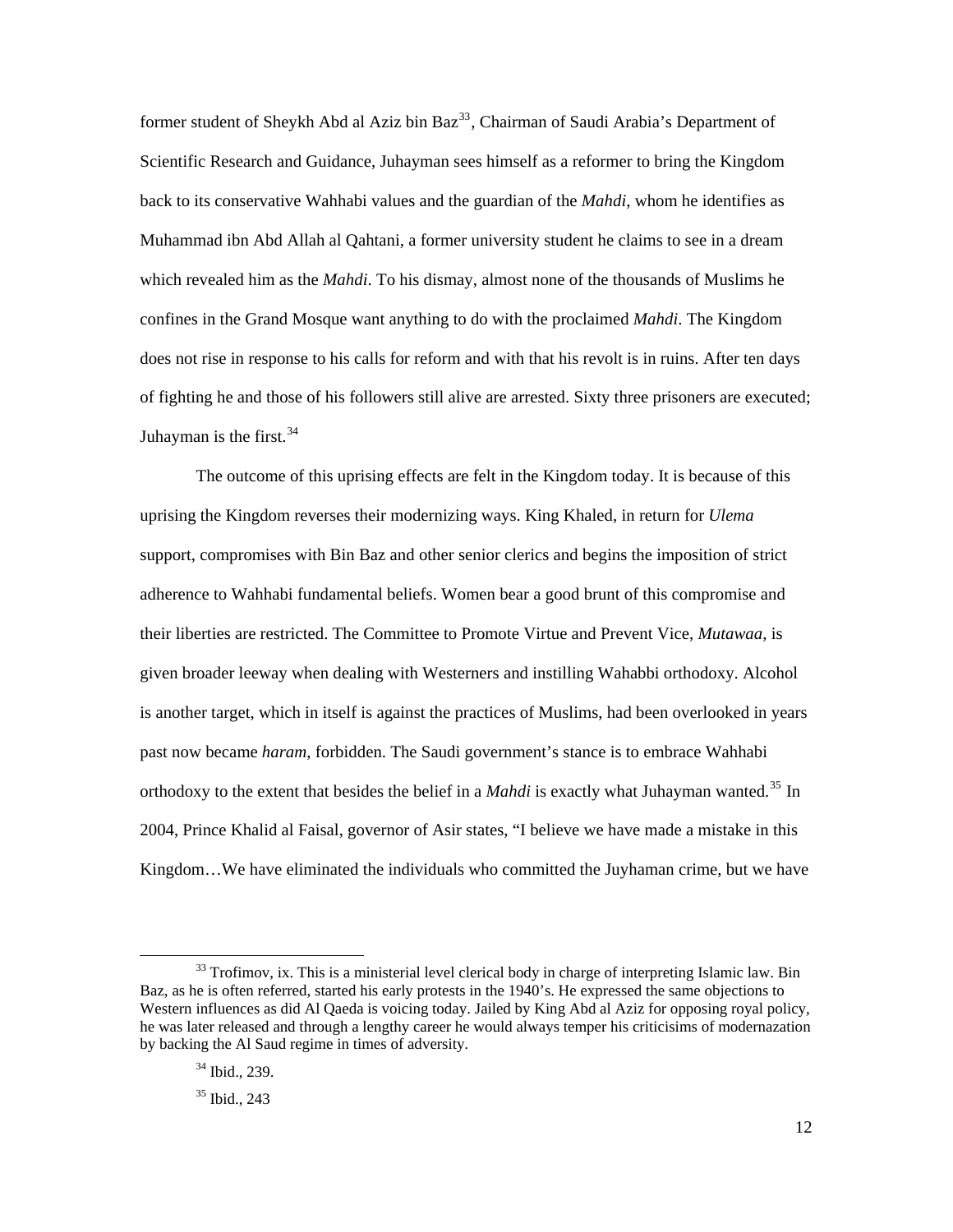overlooked the ideology that was behind the crime. We let it spread in the country, ignoring it as it if it did not exist."<sup>[36](#page-17-0)</sup>

Consequently, in December of 1979 the Shia in the Eastern Province riot against inequality. Though not related to Juhayman's siege of the Grand Mosque they do share similar inspiration due to the Ayatollah's Iranian revolution. The Saudi Shia are not trying to seek a separate state but seek equality within the Kingdom.<sup>[37](#page-17-1)</sup> Many Saudi Shia return from Karbela with propaganda to rise against the tyranny oppressing them; this all comes to a head during the first month of the Islamic new year, *Muharram*. The Saudi Shia utilize this fervor to march in processions commemorating the death of the Prophet's grandson Hussayn. This procession is a Shia tradition which has been banned by the Al Saud in order not to provoke Wahhabi beliefs. The Shia underestimate the Kingdom's response and SANG responds vehemently and puts down the riots. Many Shia are killed and jailed. By the end of December 1979 the Eastern Province is quieted and this the Saudi government begins rebuilding the Kingdom's security apparatus to insure against these types of incidents in the future.<sup>[38](#page-17-2)</sup> King Khalid dies in 1982 and is succeeded by his brother Fahd.

 Fahd rules the Kingdom till his death in 2005. During his reign he is held responsible by Osama bin Laden and Al Qaeda for being the catalyst that unites Muslim extremist and terrorist against the Al Saud royal family and the west. King Fahd becomes a staunch supporter of the U.S. led coalition in 1991 to oust the Iraqi Army out of Kuwait during Operation Desert Storm. He suffers a stroke in 1995 and effective rule of the Kingdom resides with then sitting Crown Prince Abd Allah who becomes King upon Fahd's death.

<sup>36</sup> Ibid.

<span id="page-17-2"></span><span id="page-17-1"></span><span id="page-17-0"></span> $37$  Lacey, 489. This inequity goes back centuries. The Eastern Province at this time is almost like a fiefdom run by Abd Allah bin Jaluwi and his sons. The Eastern Province was traditionally kept docile by the Jaluwis and remained underdeveloped.

<sup>38</sup> Ibid., 489-490.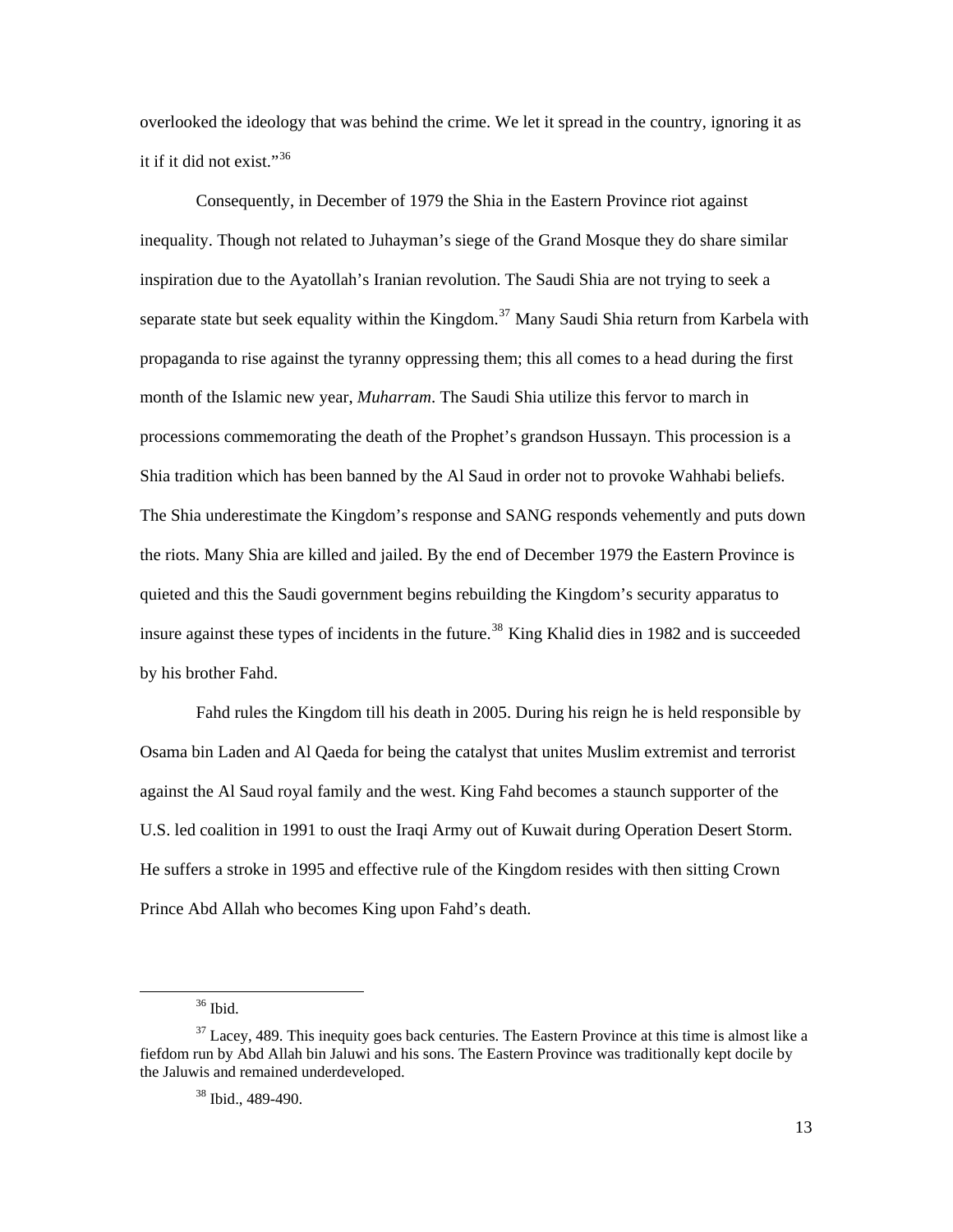The current ruler of the Kingdom is His Royal Highness (HRH) and Custodian of the two Holy Mosques, King Abd Allah bin Abd al Aziz. He continues to lead the Kingdom into the new millennium and is a staunch ally of the U.S. led Global War on Terror (GWOT). His reforms and progressive attitude have become at odds with certain members of the ruling elite. He is said to be a believer in the concept of *Taqarub*, accomadation or living in harmony with non-Muslims, versus the much more traditional Wahabbi belief of *Tawhid*, uncompromising monotheism, which its advocates utilize *takfir*, labeling of fellow Muslims as apostates, if they choose to deviate from the approved Wahhabi message of strict adherence to the Islamic version of God.<sup>[39](#page-18-0)</sup> To date he is an advocate for reform and Saudization, or the restoration of Saudi citizens to the professional workforce within the Kingdom. The issue of Saudization is a major concern in reinvigorating support for Al Saud rule and is also the main argument of Saudis who are at odds with the current government. This issue is a priority for King Abd Allah and influences the strategies the Kingdom utilizes to combat deviant threats.

 A major concern for the Al Saud is many conservative and progressive Saudis see the Al Saud family as being an outdated and corrupt regime.<sup>[40](#page-18-1)</sup> There are many who want to see the rule of the Al Saud abolished and see a conservative Islamic state emplaced in its absence, this concern is why the monarchy maintains formidable internal security measures. The difficulty with this notion owes to the lack of consensus on what a replacement government would be or who would best be able to control the Arabian Peninsula. Since 1932, the Kingdom has been an absolute monarchy ruled by the male members of the Al Saud family or more precisely the hereditary sons of Abd al Aziz. The sons of the first king, Abd al Aziz ibn Abd ar Rahman, are currently the sole heirs to the throne.<sup>[41](#page-18-2)</sup> The king's decree is law. He is both head of state and head

<span id="page-18-0"></span><sup>39</sup> Sherifa Zuhur. *Saudi Arabia: Islamic Threat, Political Reform and the Global War on Terror* (SSI Monograph, Carlisle: Strategic Studies Institute, U.S. Army War College, 2005), 16-17.

<sup>40</sup> Ibid., 32-38.

<span id="page-18-2"></span><span id="page-18-1"></span> $41$  Burke, 39-40. This form of succession is becoming an issue within the royal family as the sons of Abd al Aziz become smaller in number. King Fahd established the *Bayah* Council in the 1990's to look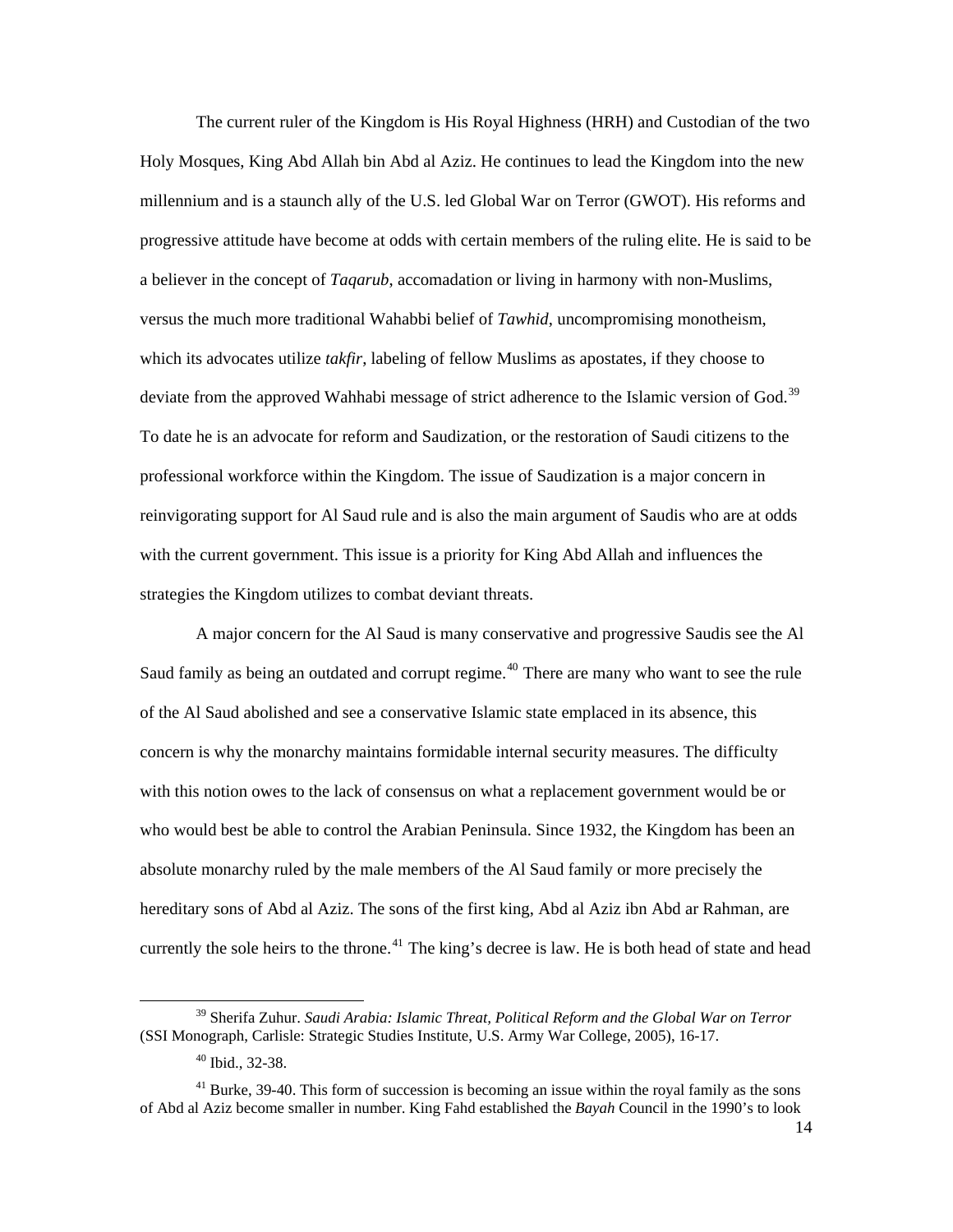of government. He maintains a Council of Ministers, created by King Abd al Aziz in 1953 prior to his death, which has the authority to issue ministerial decrees but only with the approval of the sitting monarch. The main focus for the government is on internal issues not foreign policy. Because of the Kingdom's small population and size and the effectiveness of its security forces and military, it approaches many of its external issues through the cultural and religious fundamentals of patience, persistence and negotiation; usually behind closed doors. $42$ 

 The organization of the Council of Ministers consists of the king, the crown prince, three royal advisers, five ministers of state and 20 other ministries. The crown prince also holds the title of first deputy prime minister with the next prince in the line of succession as the second deputy prime minister.<sup>[43](#page-19-1)</sup> Currently the crown prince and first prime minister is HRH Crown Prince Sultan ibn Abd al Aziz who is also the minister of the Ministry of Defense and Aviation, Saudi version of the U.S. Department of Defense. The second deputy prime minister is currently HRH Prince Nayif ibn Abd al Aziz, the minister of the Ministry of the Interior; responsible for the internal security of the Kingdom. Some argue he is the most powerful prince in the Kingdom and more influential than the crown prince.

 Together with the monarchy and the Council of Ministers are the *Ulema* or religious council. This group once exercised enormous influence on matters concerning the state but has been in decline over the past few decades. Much of this decline is due in response to their ultra conservative slant after the 1979 uprising that some argue paved the way for Al Qaeda. The *Ulema* are religious scholars who trace their descent to Al Wahhab or the supporters of his teachings. This group decides which laws are in compliance with *Sharia* Law. The Kingdom takes great pride in being an Islamic state.

into new rules of succession that would allow male members of the royal family to be chosen as heir after the rule of the next king. On 1 March 1992 he enacted the Law of Government which describes the system of government and the rules for succession.

<span id="page-19-1"></span><span id="page-19-0"></span><sup>42</sup> John Peterson. *Saudi Arabia and the Illlusion of Security* (London: Oxford University Press for the International Institute for Strategic Studies, 2002), 30.

<sup>&</sup>lt;sup>43</sup>Countrywatch. 53-58.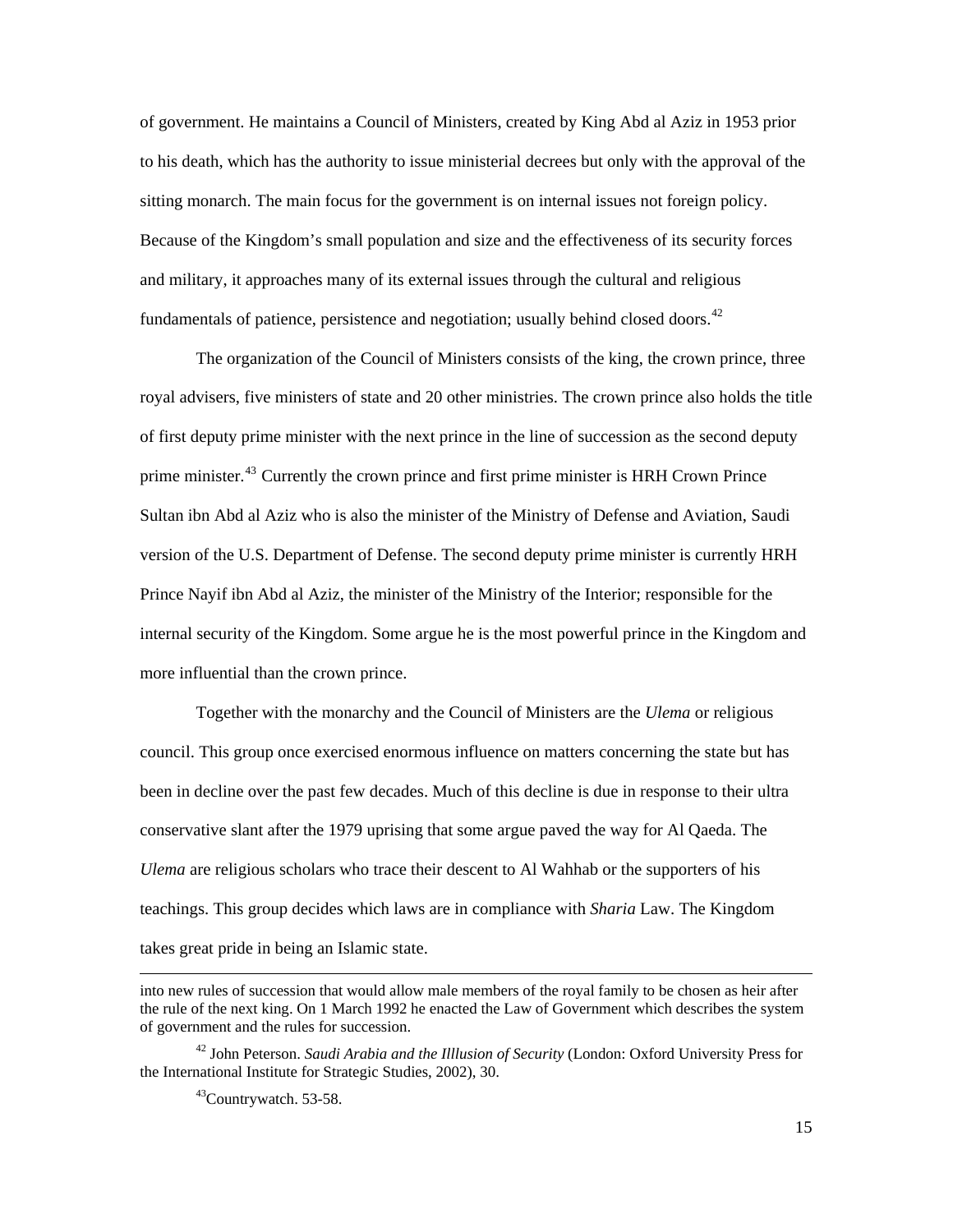Of particular note in relation to the authority of the monarchy are the tribes and how their association with the Al Saud family aid in Al Saud hegemony of the Arabian tribes on the peninsula. The tribes of Saudi Arabia acknowledge the political authority of the monarchy as being above their own tribal groups.<sup>[44](#page-20-0)</sup> Though, loyalty to the state is a more modern notion that is catching on with younger Saudi generations; as far as the tribes are concerned, their loyalties are to the Al Saud family not necessarily the state. The loyalty the tribes have given the Al Saud is based on the concept of the Islamic nation and the security the monarchy provides in assuring its existence.

 The Saud family is often placed under scrutiny because the Kingdom is under its absolute rule. This fact leads to the contentious issue of disenfranchisement. Many of the youth believe there is a dual law system that exists within the Kingdom. This dissent is detrimental to Al Saud hegemony remaining in place. It is also one of the major concerns for security within the Kingdom and one of the main places extremists and terrorists find recruits.

 According to Sherifa Zuhur, author of *Saudi Arabia: Islamic Threat, Political Reform, and the Global War on Terror*, "young people, speaking anonymously, saying that there are two laws in the country; one for the ruled and one for the rulers.<sup>[45](#page-20-1)</sup> This is indicative of the growing dissent of the younger generation. Familial patronage, *wasta*, is a fundamental aspect to Arab culture and this cultural norm is what is being affected by the size of the Al Saud family.<sup>[46](#page-20-2)</sup> In a system where the patronage system is a prevailing feature of life, any threat to this system is a fundamental threat to the Kingdom. Within the *wasta* system lie the informal, pragmatic and trusted methods of lobbying, mediating and distributing political goods.<sup>[47](#page-20-3)</sup> Much of the technical workforce in the Kingdom is outsourced to foreigners, in recent years Saudi disenfranchisement

<span id="page-20-3"></span><span id="page-20-2"></span><span id="page-20-1"></span><span id="page-20-0"></span><sup>44</sup> Doumato and Metz, 69-70. The sheykhs of the tribes continue to support the Al Saud as long as the Al Saud appease the tribes concerns.

 $45$  Zuhur, 10.

 $46$  Ibid.

 $47$  Ibid.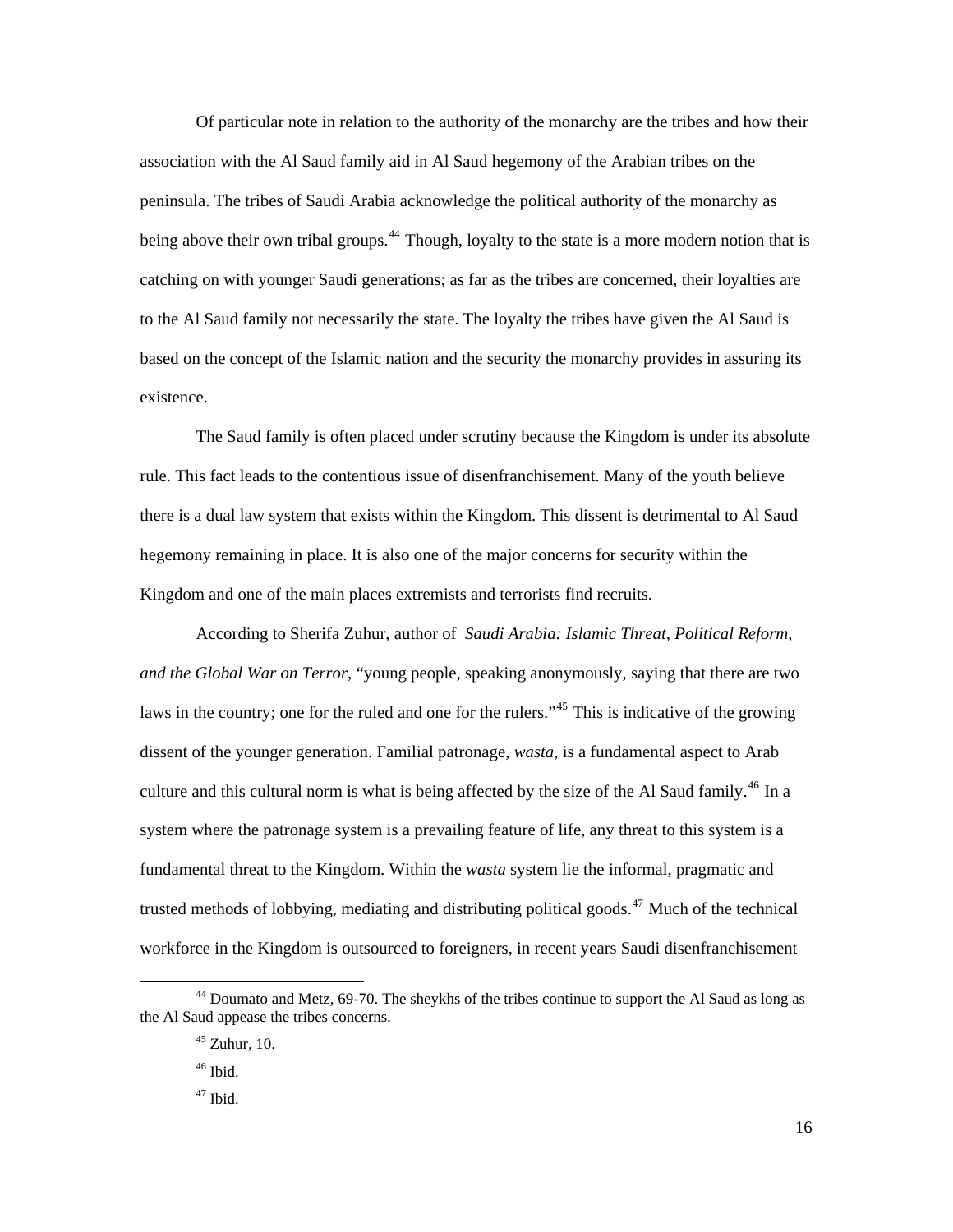<span id="page-21-0"></span>has led to internal security concerns in countering extremist rhetoric calling for dissolution of the royal family and a reversion to a totalitarian Islamic state.

 The inequity of financial resources continues to be a grave source of discord within the Kingdom with many extremist and moderate reformers. It is due to this concern; King Abd Allah has taken measures to redistribute wealth amongst the royal family as well reinvigorate the Saudi workforce. He has begun internal programs to re-Saudize the Kingdom's industry through offering professional skills education and academic education opportunities to offer Saudi citizens a way to progress into the modern world.<sup>[48](#page-21-1)</sup> King Abd Allah understands that in order to counter deviant behavior he must appease his citizenry. He accomplishes this by remaining true to the Arab custom of allegiance or *bayah*. It is the responsibility of the Al Saud to provide for the prosperity and security of the tribes. Above all King Abd Allah understands that allegiances within the Arab tribes are earned not given.

#### **What it means to be a Saudi Arabian**

It is not an Arab norm to concede ones tribe to the rule of a single family or person.<sup>[49](#page-21-2)</sup> Therefore, it is of the utmost importance that one comprehends the significance that this is what Abd al Aziz accomplished. Arabs are extremely proud people and it took a man of incredible charisma and influences to bring them together and form the Kingdom. His ancestors never accomplished what he did. This is due to their lack of strategic vision in unifying the Arab people and strengthening their position in the region by becoming an established Arab nation. Abd al Aziz understood the nuisances of what it would take to unify the tribes as a state and utilized this understanding to solidify his position as not only King of the Najd but most of the Arabian Peninsula as the king of unified Arab state under rule of the Al Saud. It is important to understand

<span id="page-21-2"></span><span id="page-21-1"></span><sup>48</sup> Anthony H. Cordesman and Nawaf Obaid. *Saudi Counter Terrorism Efforts: The Changing Paramilitary and Domestic Security Apparatus* (Washington, D.C.: Center for Strategic and International Studies, 2005), 20. As of February 2005 the Saudization program has just begun to meet internal stability and security means. Saudis filled only 13% of the 45% recommended.

<sup>49</sup> Doumato and Metz, 69-71.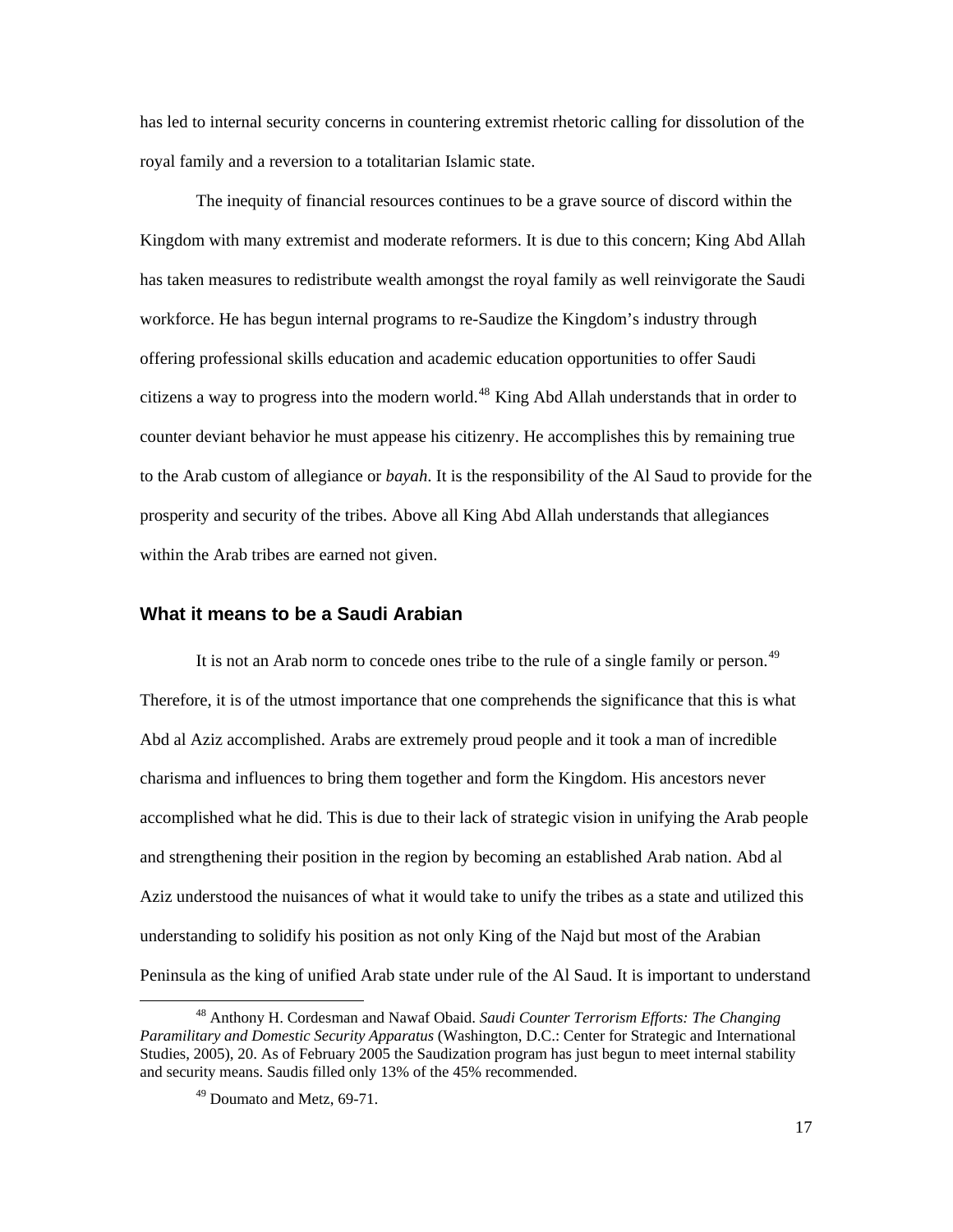who the Arabs are as a people so that we can better understand why it is they believe what they do and approach deviants the way they have.

 The people of Saudi Arabia are commonly referred to as Saudis; this is a misnomer. To truly be a Saudi refers to being a descendant of the Al Saud family. With the establishment of the Kingdom and the evolution of Saudi Arabia as a nation state; the fact the people of the Kingdom adopts the familial name of their monarch to refer to themselves as a whole is proper and in contradiction to Arab custom.<sup>[50](#page-22-0)</sup> Arabs are very proud people and familial and tribal ties mean everything. Ethnically and culturally the people of Saudi Arabia are Arabs or Bedouins, the nomadic tribes that roamed the Arabian Peninsula, much akin to Native Americans.<sup>[51](#page-22-1)</sup>

 The term Arab, refers to the genealogical lineage of the tribes that inhabited the Arabian Peninsula and Syria in pre-Islamic times, as well as, to those who speak the Arabic language. It is important to understand that to be considered Arab is not merely an ethnic, religious, or cultural identity but most importantly a lingual identity.<sup>[52](#page-22-2)</sup> The majority of native Saudi people trace their heritage to the early Arab/Bedouin tribes; though the current Kingdom of Saudi Arabia is much more diverse in its demographic.

 The most important social institution in the Kingdom is the family or tribe. Familial and tribal ties mean everything. Alignments are formed through inter and intra marriage with families that share common lifestyles and interests. This is important to note, in that, loyalties to family and members of one's tribe usually supersede that of the state. Tribes are patriarchal in construct with each tribe answering to a *shaykh*. The *shaykh* in turn governs by consensus and gains influence through his ability to mediate; essentially he is arbitrator and is usually effective as long as he conforms to the tribe's expectations.

<sup>50</sup> Ibid., 70.

<span id="page-22-2"></span><span id="page-22-1"></span><span id="page-22-0"></span><sup>51</sup> Raphael Patai, *The Arab Mind* , Revised 1983 edition (New York: Hatherleigh Press, 2002), 78. Today only about 10 percent of the Arab world can claim Bedouin status.

 $52$  For a detailed explanation of what is an Arab see Ibid., 9-15.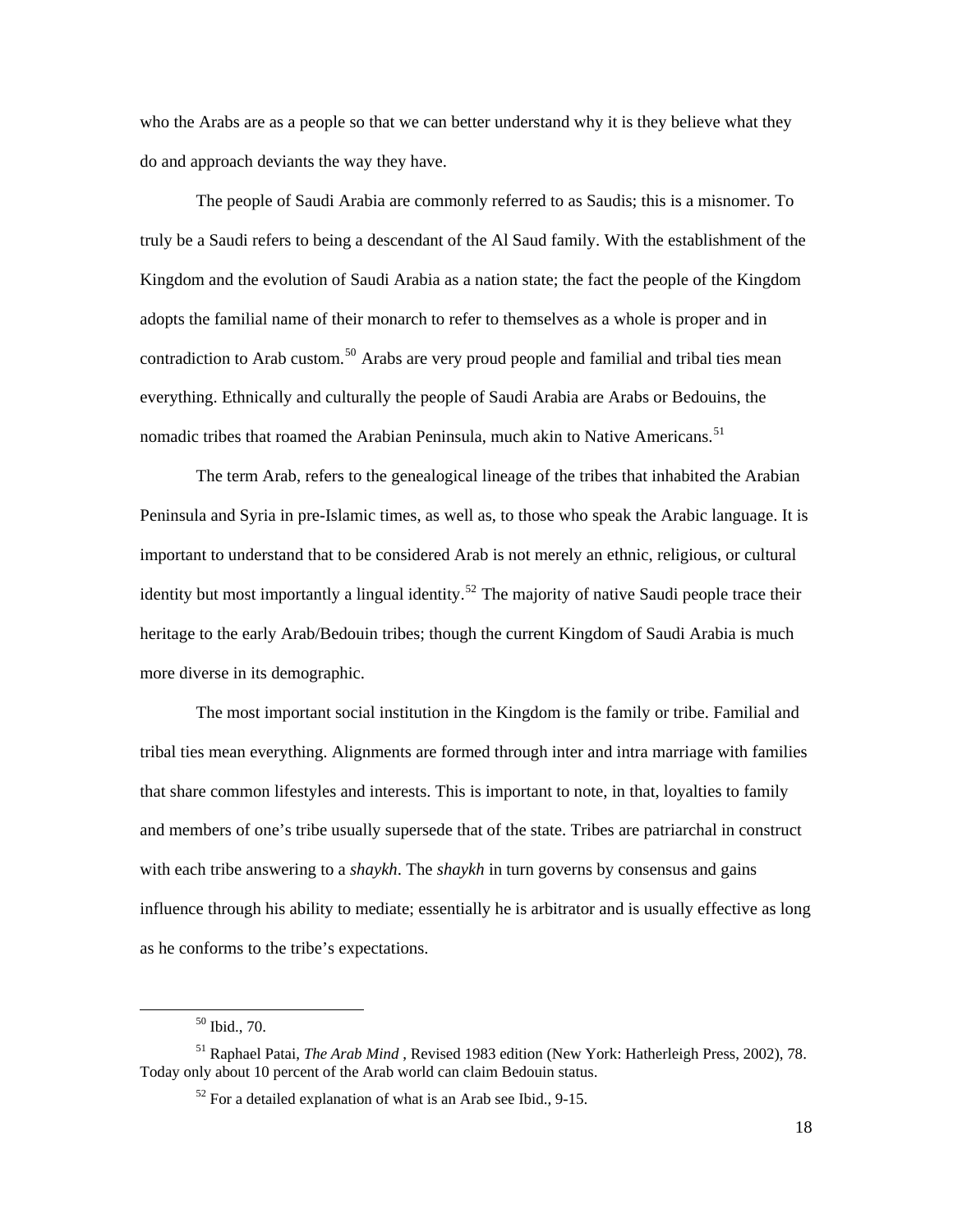Arab culture is prominent in the norms and mores of the Kingdoms citizenry. Though Islam is infused with the culture to make the two indistinguishable there are prevailing Arab ethics that Saudis hold dear that pre-date Islam. Raphael Patai summarizes these ethics in his book, *The Arab Mind*. He argues there are three syndromes which best describe Arab virtue: the courage-bravery syndrome; the hospitality-generosity syndrome; the honor-dignity syndrome.<sup>[53](#page-23-0)</sup> The values expressed in each of these syndromes are crucial in understanding how peninsular Arabs view themselves. Saudis, as do other Arabs, hold the virtues of bravery and manliness, hospitality and generosity, and the honor syndrome in the highest of regard. Important to note is that these ethics of virtue are not part of the ethical system of the *Quran*, thus distinguishing Arab culture from Islamic culture. In fact, Arab culture surpasses Quranic culture in the institution of these virtues. The only virtue which is equitably shared by both is sexual modesty of women or *fitna*, sexual temptation, which is usually attributed to women.<sup>[54](#page-23-1)</sup> When it is all boiled down, the main moral aim of the Arab is the preservation of self-respect. This above all else is paramount: the importance of being respected by others.<sup>[55](#page-23-2)</sup>

 Today, the people of Saudi Arabia are an amalgamation of peoples from diverse ethnicities and races. Saudi Arabia has residents from Africa, Asia, and Western nations. The binding factor that makes all Saudi citizens equal is that they speak Arabic, accept the Al Saud as their protectors and believe in the religion of Islam. For years, there has been growing tensions in the Kingdom based on this dynamic and external influence. Many young Saudis are seeking a modern state while there are opponents who seek to revert back to an earlier age where *sharia* law is the only law that no government or monarchy can dispute. This latter attitude is best observed from the teachings and books written by Sheykh Abd al Aziz bin Baz, once Chairman of Saudi Arabia's Department of Scientific Research and Guidance. Sheykh bin Baz's teachings

<sup>53</sup> Ibid., 103-104.

<span id="page-23-2"></span><span id="page-23-1"></span><span id="page-23-0"></span><sup>54</sup> Doumato and Metz, 67. This objectification of women is not uncommon to the Arabs or the Middle East; though it is seen as being subjugating too many Western societies.

<sup>55</sup> For more information on this subject see Patai, 105-107.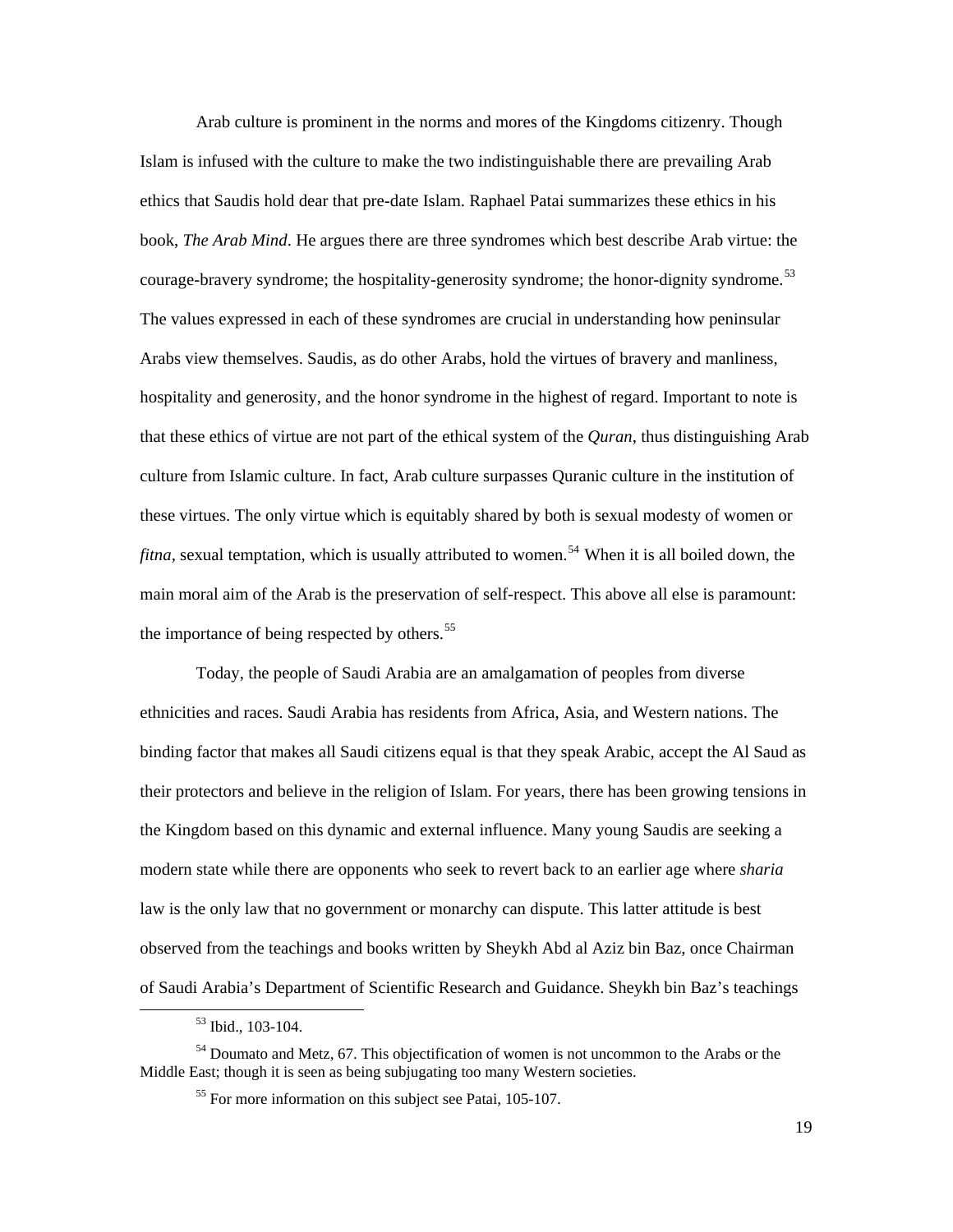<span id="page-24-0"></span>and those of other traditional Wahhabi scholars give rise to the reformist movement or Neo-Ikhwan within the Kingdom.<sup>[56](#page-24-1)</sup> These diverging opinions create much of the internal strife within the Kingdom's religious community.

#### **Islam and the Kingdom**

 The most important guideline for social life within the Kingdom is religion. Islam influences all aspects of Saudi and Muslim culture and it is the cornerstone of Saudi identity. As stated, the special relationship between the Al Saud and Al Wahhab families is the catalyst responsible for the formation of the Kingdom. The allegiance between these two families led to the first institution of Islam, not only as, a unifying state religion but as a political power. The Kingdom not only holds the distinction of being the birthplace of Islam but is also seen as the guardian of two of its holiest sites, Mecca and Medina. This exclusive association affects Kingdom policies and practices in that the Kingdom only recognizes, "the one true religion"; Islam. To have an appreciation for what drives fundamental Islamic beliefs is to have insight into the heart of the Kingdom's decision making process.

 There are two preeminent divisions of Islam, Sunni and Shia. Both sects are practiced within the Kingdom with the majority of Muslims in the Kingdom being Sunni or more precisely Sunni Wahabbi. The fundamental split between Sunni and Shia is in the belief of separation with regards to Imam Ali, son-in-law of the Prophet. In essence, the Sunnis believe there are no hereditary heirs to the Prophet Muhammad; whereas, the Shia believe that all Imams must trace their heritage to Imam Ali through his son Husayn. $57$ 

Islam is established by the Prophet Muhammad in the early  $7<sup>th</sup>$  Century in the town of Mecca. It is there that he receives the *shahada*, testimony, which explicitly states the central

<span id="page-24-1"></span><sup>56</sup> Trofimov, 27-30.

<span id="page-24-2"></span> $57$  For a full explanation of the two sects see Doumato and Metz, 74-77.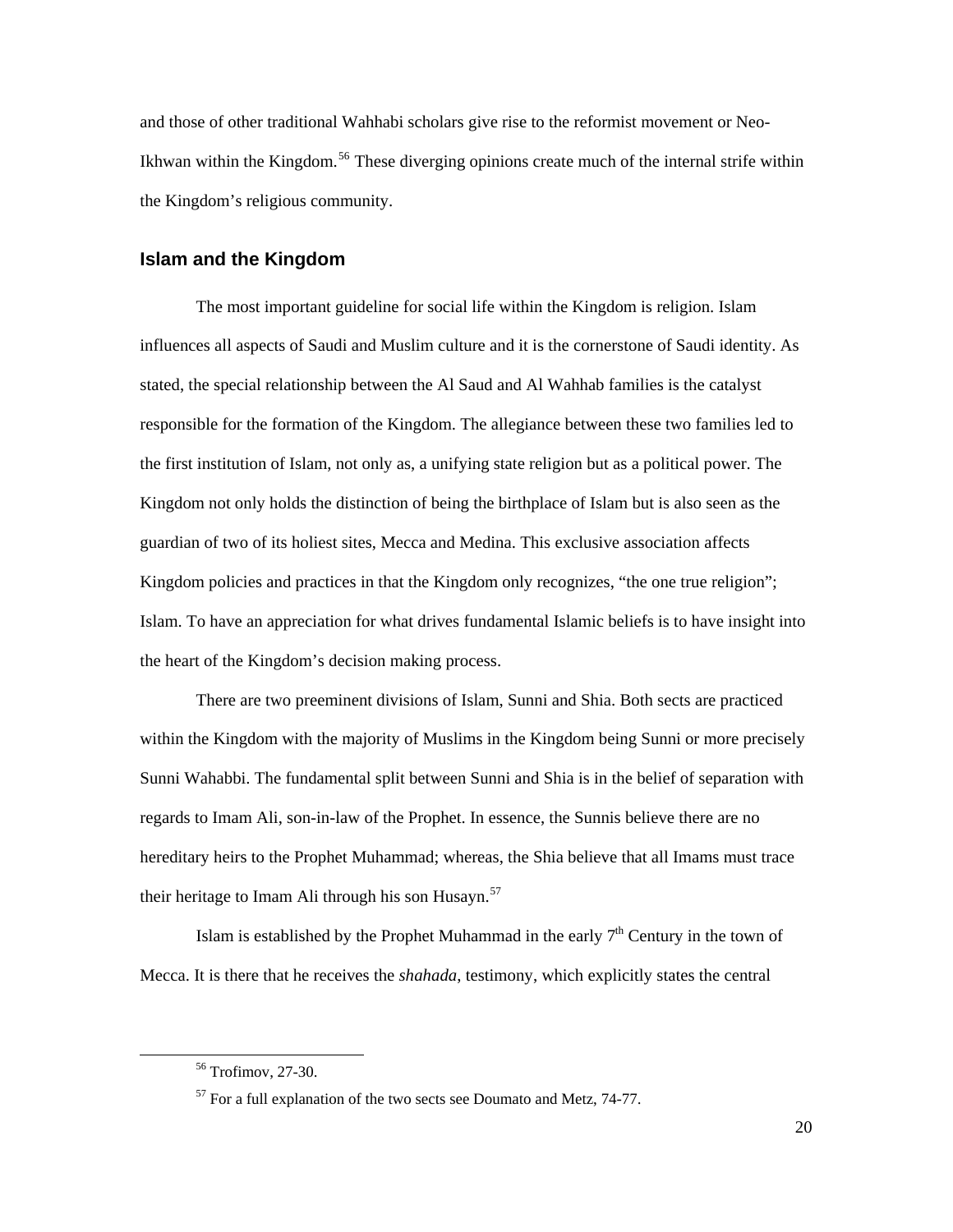belief of Islam, "There is no god but God and Muhammad is his Prophet". Islam means submission to God and one who submits is a Muslim.

 In 613 A.D. Muhammad receives a series of revelations by God through the angel Gabriel that stress monotheism and denounce polytheism.<sup>[58](#page-25-0)</sup> His followers compile his teachings, which they believe come directly from Allah, into the *Quran*, literally translated as recitation, the holy book of Islam. Other teachings and sayings of the Prophet are published in the *hadith*, which serve as the basis of Islamic law. The precedent of his personal deeds and utterances are published as the *sunna*. These three manuscripts serve as the comprehensive guide to the spiritual, ethical and social life of orthodox Sunni Muslims. All Sunni Muslims believe in the Five Pillars of Faith, *Arkan al Islam*: The pronouncement of oneness with god/*Shahada*, Prayer /*Salat*, Fasting/*Sawm*, Almsgiving/*Zakat* and the Pilgrimage/*Hajj*. [59](#page-25-1) These are seen as the five most important obligations of a Sunni Muslim. The Shia deviate in that not only do they incorporate the Five Pillars, which they call the 'principles of religion', but add an additional three.<sup>[60](#page-25-2)</sup>

 Earlier the origin of what has become known as Wahabbism is detailed. To reiterate, the term Wahabbi is a derogatory term originally used by the enemies of the *Muwahhidun*. Today it has become commonplace and is even used by some of the movements own scholars. To understand Wahabbism is to understand the what and the why of fundamental Saudi Islamic belief. The *Muwahhidun*/Wahabbist movement is a puritanical form of Sunni Islam founded by Muhammad ibn Abd al Wahhab. The adherents of this sect believe themselves to be the only true Muslims. The central theme to the *Muwahhidun* movement is the *tawhid*, essential oneness with

<span id="page-25-0"></span><sup>58 622</sup> A.D. is recognized as the *hijrah* or emigration and it is the chronological date which muslims trace their calendar. This is done by the lunar calendar of 354 days. see Marmaduke William Pickthall, trans., *The Koran.* Ninth Printing (New York: Alfred A. Knopf, 1992), xiii.

<sup>59</sup> Patai, 162.

<span id="page-25-2"></span><span id="page-25-1"></span><sup>60</sup> Important.ca. *Five Pillars of Islam.* 2005. http://www.important.ca/five\_pillars\_of\_islam.html (accessed December 13, 2008). The first is *jihad*, which is also important to the Sunni, but not considered a pillar. The second is *Amr-Bil-Ma'ruf*, the "Enjoining to Do Good", which calls for every Muslim to live a virtuous life and to encourage others to do the same. The third is *Nahi-Anil-Munkar*, the "Exhortation to Desist from Evil", which tells Muslims to refrain from vice and from evil actions and to encourage others to do the same.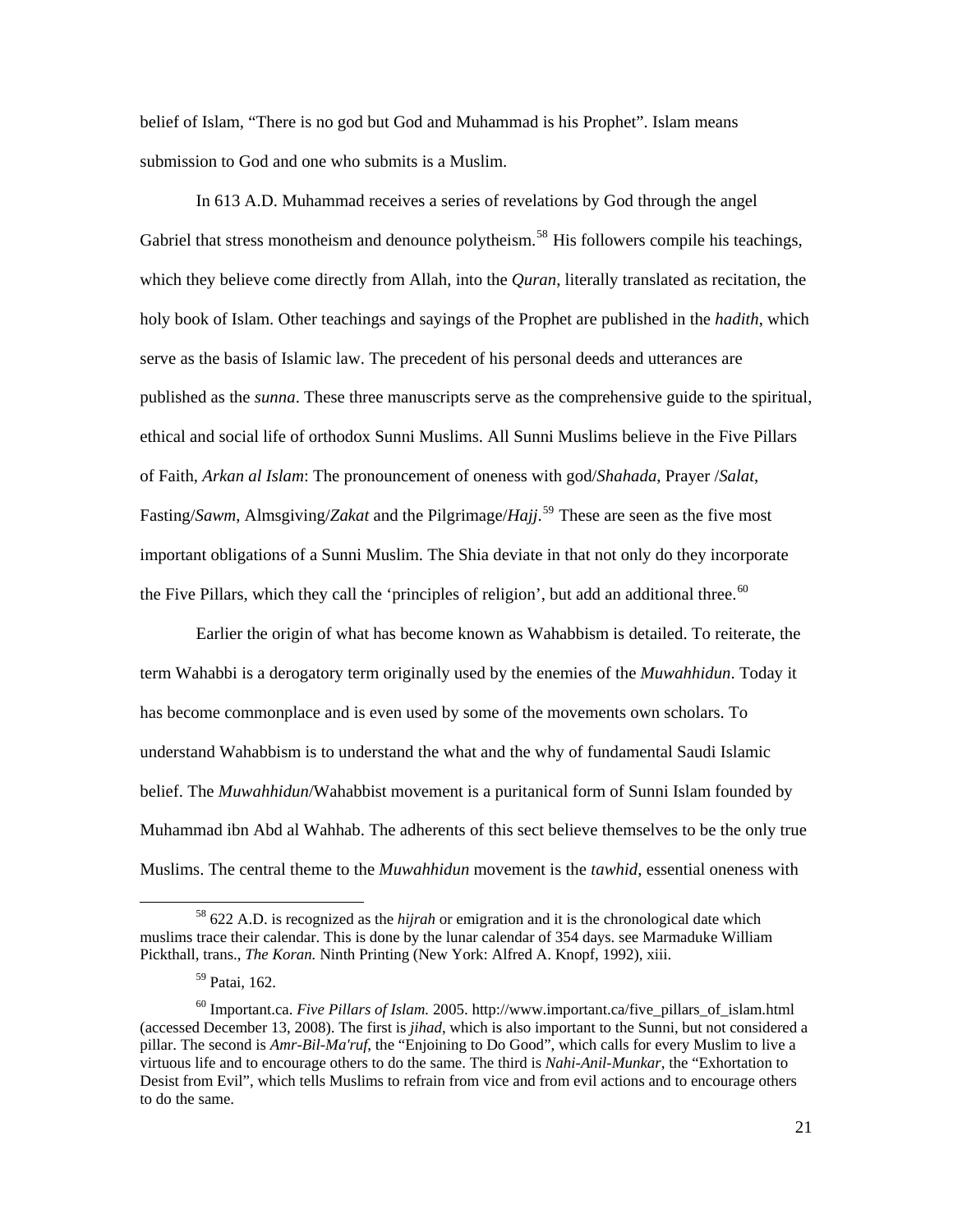God or uncompromising monotheism. Its discipiles refer to it as *ad dawa lil tawhid*, the call to unity, and those who follow the call are known *asahl at tawhid* , the people of unity, or muwahhidun .<sup>[61](#page-26-0)</sup>

 The emphasis on *tawhid* is in opposition to *shirk*, further defined as any act associating any person, object or thing with powers that are only those of God. The condemnation of acts such as sectarian offerings, praying at graves or saints' tombs, ritual prayer to a third party to intercede with God is considered *haram*, forbidden. Particularly heinous are certain religious festivals, such as celebrating the Prophets Birthday, Shia mourning ceremonies, and Sufi mysticism. The condemnation of *shirk* is the movements main focus as is the literal interpretation of the *Quran* and *sunna*. This puritanical view of Islam is what sets the Sunni Wahabbist aside from moderate and reform Muslims. $62$ 

 In the Kingdom, Wahhabism is synonymous with *Salafiyya or Salafi*, follow or precede, movement; a reference to the followers of the Prophet Muhammad. Many Muslims consider Wahhabism to be Saudi Arabia's form of *Salafiyya*. [63](#page-26-2) Unlike Wahabbism the modern *Salafi* movement grew from reform oriented Muslims in the late  $19<sup>th</sup>$  early  $20<sup>th</sup>$  Century. This movement has grown more conservative with time. The distinction with *Salafiyya* is its adherent's belief the *Quran* and *hadith* are the ultimate religious authority in Islam and not the subsequent interpretations or comments by Islamic Scholars.<sup>[64](#page-26-3)</sup> Another distinct characteristic of *Salafiyya* is that it is not a unified movement and is attractive to many Muslims who wish to return to a puritanical form of Islam.

 $61$  Zuhur, 16-17.

<span id="page-26-1"></span><span id="page-26-0"></span><sup>62</sup> Doumato and Metz, 82. These Muslims would like to reinterpret the *Quran* and *sunna* to conform to western standards; namely relating to gender relations, family law, and in some cases participatory democracy.

<span id="page-26-3"></span><span id="page-26-2"></span><sup>63</sup> Christopher M. Blanchard. *The Islamic Traditions of Wahhabism and Salafiyya* (Report for Congress, Washington D.C.: Congressional Research Service, 2008), 2.

 $64$  Ibid., 3.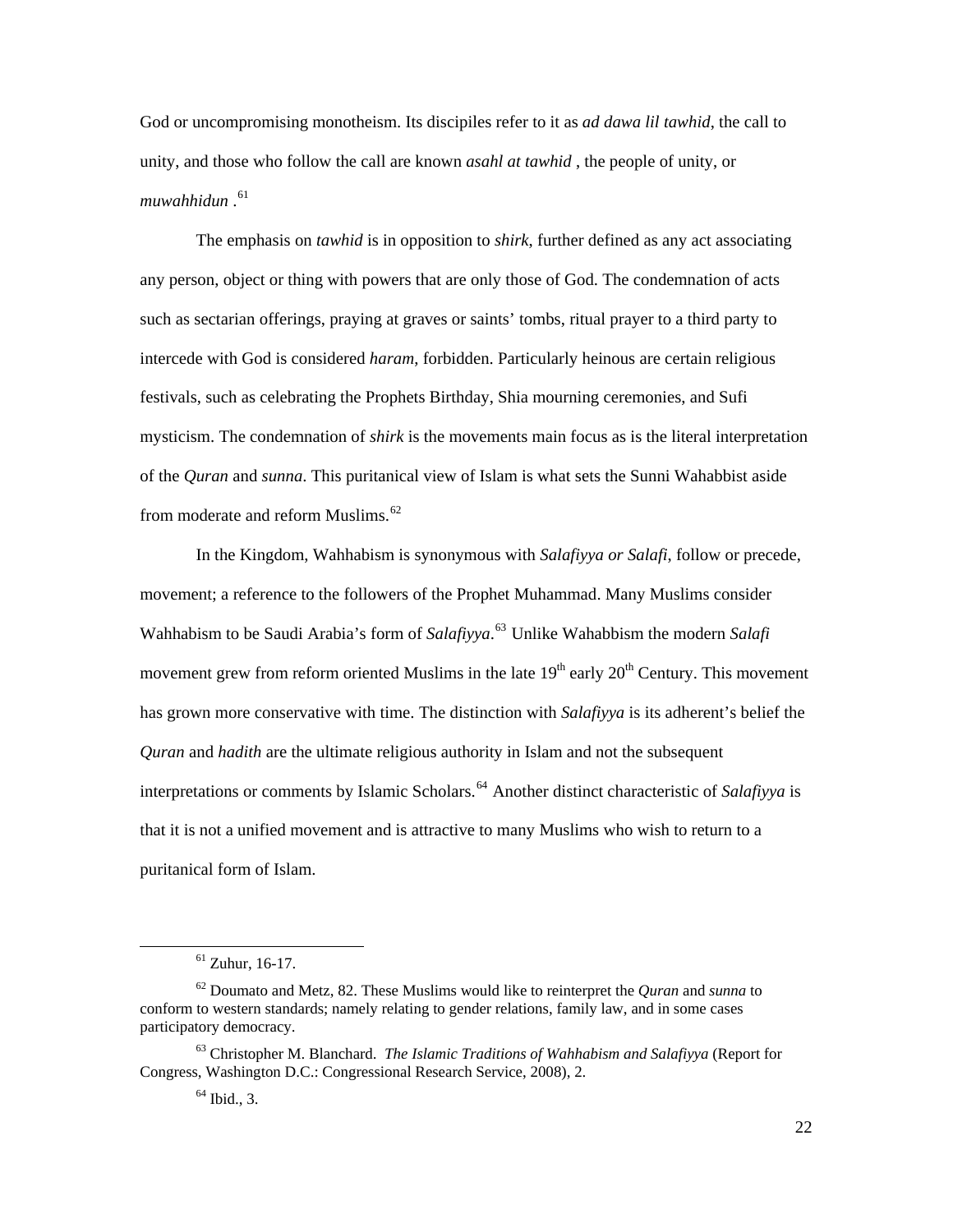Acknowledging that Sunni Wahabbism is the dominant sect in the Kingdom and that its adherents are seen as true Muslims; Shia and non-muslims are often the victims of discrimination and intolerance within Saudi society. This dichotomy is best assessed through the government's treatment of its Shia citizens. The Shia sect of Islam has long been a source of contention within the Kingdom. Again, *Muwahiddun* do not see them as true Muslims, as do many fundamental Sunni sects and their mere presence in the Kingdom are seen as an insult to Islam. The relevance of the Shia in the Kingdom is not that they are seen as the premier internal threat to Kingdom security but as nearly ten percent of the total Saudi population, about 200,000 to 400,000 people within the Kingdom, they have the largest organizational base.<sup>[65](#page-27-0)</sup> The Saudi Shia are constantly viewed through a skeptical lens. This owes in part to their religious affiliation with the country of Iran, which is dominated by believers in the Twelver sect of Shia Islam<sup>[66](#page-27-1)</sup>, and is the primary external concern to the Kingdom. This also stems from the 1979 uprisings in which Sunni extremists seize the Grand Mosque in Mecca which leads to Shia in the Eastern province seeking equality in the Kingdom, religiously and economically, to rebel against the government which results in governmental embarrassment as well as violence and instability in the Eastern province of the Kingdom. Both uprisings are quelled but the Shia fare worse than their Sunni contemporaries due to their religious affiliation and Kingdom fear of an Iranian style revolt.<sup>[67](#page-27-2)</sup>

 $65$  Zuhur, 15.

<span id="page-27-1"></span><span id="page-27-0"></span><sup>66</sup> Doumato and Metz, 76, 85. Again, the Shia part from the Sunni in their belief that all rightful religious leadership must be able to trace its lineage back to Imam Ali (through his son Husayn). The Shia in the Kingdom are mostly believers in the sect known as the Twelvers. It is their belief that there were 12 rightful rulers, known as Imams, the last of whom went into hiding in the 9<sup>th</sup> Century and did not die but will return in time as the *mahdi* (messiah) and create a just and righteous Muslim society. This belief system not only is in contradiction to Sunni beliefs; but, is a direct abomination to Wahabbist beliefs as it is the epitome of *shirk*. 67 Toby Craig Jones. "Rebellion the Saudi Periphery: Modernity, Marginalization, and the Shi'a

<span id="page-27-2"></span>Uprising of 1979." *International Journal Middle Eastern Studies* (Cambridge University Press), no. 38 (2006), 215-16.The Saudi's believed the Saudi Shia were influenced by the Ayatollah Khomeni in Iran and were going to stage the same style revolt in the Kingdom. Though inspired by Khomeni he was not their catalyst. Saudi Shia issues remained internal reflected local grievances and objectives not the overthrow of the sitting monarch.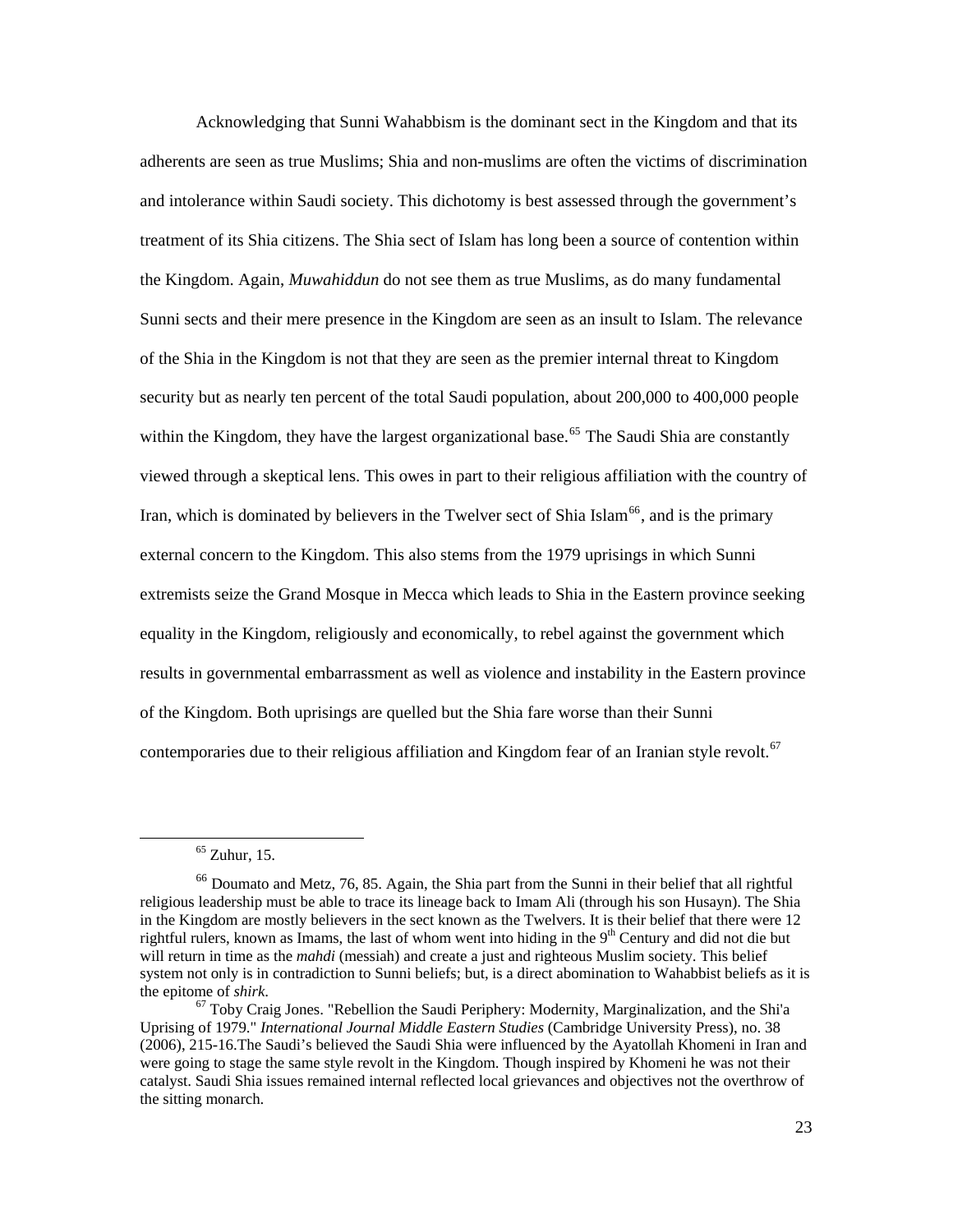<span id="page-28-0"></span> The majority of Shia, 40 percent, live in the Eastern province along the Arabian Gulf. This province maintains the rich oil fields of the Kingdom as well as a strategic geographic location with relation to Iran.<sup>[68](#page-28-1)</sup> Also, the majority of the employees of the oil conglomerate known as the Arabian American Oil Company or ARAMCO are Shia. This unique relationship has many Wahhabis untrusting of Shia intentions. Relations between the government and the Shia have continually become more strained; especially, with the looming threat of Iran to national security. This belief affects Saudi internal security responsibilities between combating deviant threats and securing their Eastern Province from perceived possible Shia insurrection.

 In the contemporary Kingdom, the current threats affecting the Kingdom mainly come from extremist Islamic organizations who recruit disenfranchised citizens, mostly youth, utilizing their own brand of Islamic interpretation. According to Sheykh Abd al Aziz Aal Al Sheykh, Grand Mufti of Saudi Arabia, in a *fatwa* he issued on 1 October 2007, "Setting forth to wage jihad without authorization the ruler is a serious transgression…Saudis are being mislead by suspicious elements from the east and the west, who are exploiting them in order to accomplish their own aims...causing serious damage to Saudi Arabia, Islam, and the Muslims".<sup>[69](#page-28-2)</sup> This statement thus establishes official Kingdom stance on those who wish to deviate from approved religious doctrine and set the stage for Saudi response.

### **Saudi Strategies to Countering Deviants**

"…And one who attacketh you, attack him in like manner as he attacked you. Observe your duty to Allah, and know that Allah is with those who ward off (evil)." The Quran, Surah II,  $190^{70}$  $190^{70}$  $190^{70}$ 

<span id="page-28-1"></span> The strategies being implemented by the Kingdom in order to counter the current extremists/terrorists threats are borne out of practical experience. The Saudis make a distinction, as do many of their brother Muslim countries, between dealing with those they consider to be

<sup>68</sup> Doumato and Metz, 76 and 85.

<span id="page-28-2"></span><sup>69</sup> Ansary, 124.

<span id="page-28-3"></span> $70$  Pickthall, 48.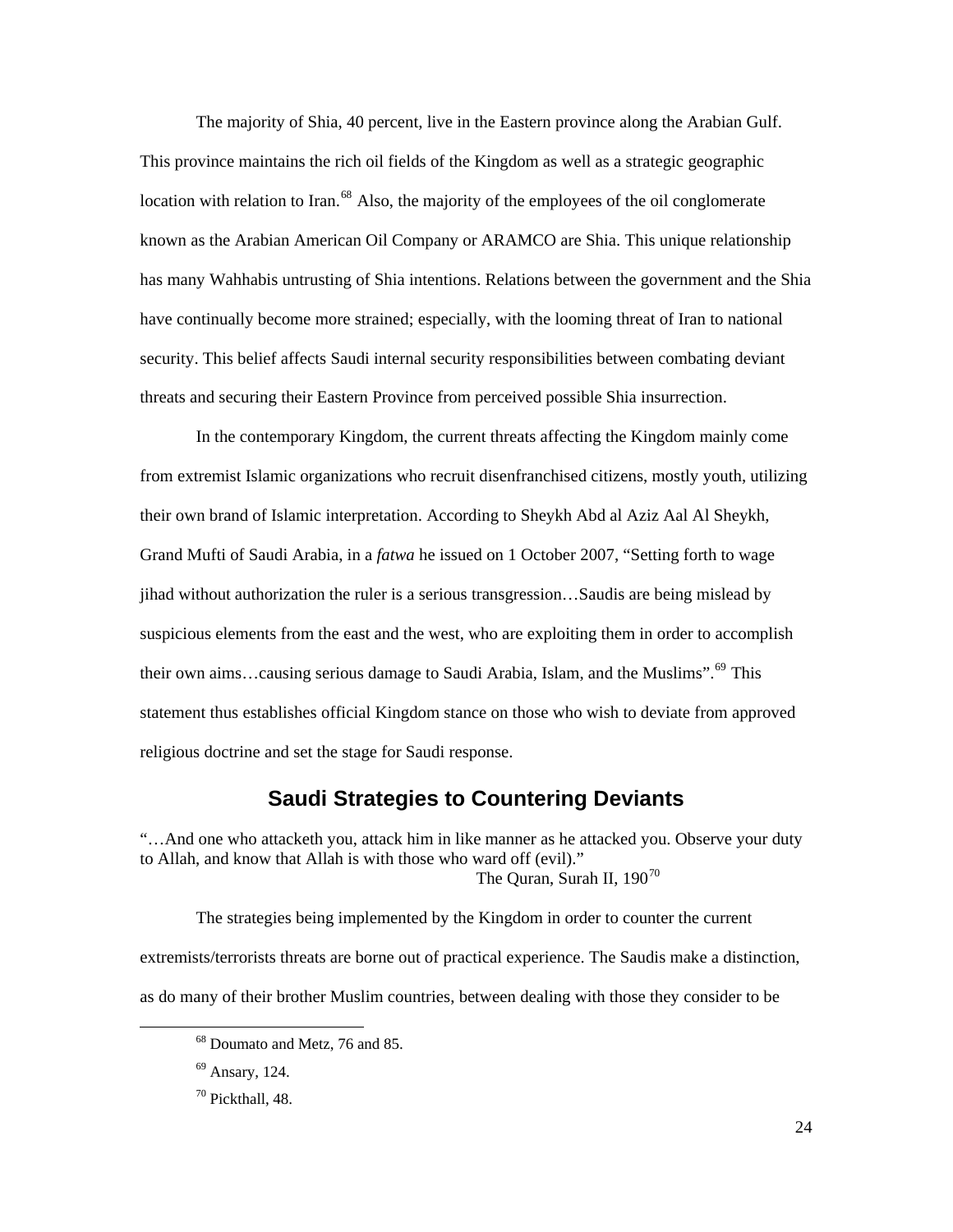terrorists and those they consider to be extremists or radical moderates. Monte and Princess Palmer, authors of *Islamic Extremism: Causes, Diversity, and Challenges*, best explain the difference in that terrorists or jihadists test the limits of Islamic theology and use acts of terror in order to achieve their ends; whereas, radical moderates or extremists are those who can actually alter their societies through penetrating all reaches of society to include the military and security services. This they do in order to gain credibility for their causes, as did the Muslim Brotherhood in Egypt in the 1970's. They utilize violence as the last resort and offer a state that is seductively modern. $71$ 

 The Saudis are hardly inexperienced at dealing with extremists/terrorists threats to their Kingdom. The first threat to the Kingdom is stifled in the 1920s during the *Ikhwan* Rebellion. In 1979, the Islamist Revolt in Mecca and seizure of the Grand Mosque and Shia uprisings in the East lead to a suppression of Sunni extremists and Shia Saudis that turn the Islamic world on its head.<sup>[72](#page-29-1)</sup> In the 1990's terrorist bombings intensify due to Kingdom involvement in Operation Desert Storm and the stationing of western troops within the Kingdom is seen by some extremists groups as being a "slap in the face" to the *Dar al Islam*, house of Islam or Muslim soil.[73](#page-29-2) It is not until the 2003 bombings in Riyadh on Kingdom governmental establishments and widespread terrorist attacks against Muslims in the Kingdom that there is significant action taken by the Saudi government in retaliating against the extremist/terrorist threat.

<span id="page-29-0"></span><sup>71</sup> Monte Palmer and Princess Palmer. *Islamic Extremism: Causes, Diversity, and Challenges*  (Lanham, Maryland: Rowman and Littlefield Publishers, Inc., 2008), 249.

<span id="page-29-1"></span> $72$  See Trofimov, 1-7 and 187-197. This revolt was lead by fundamental Sunni elements in the Hijaz at the holy city of Mecca. The Saudi's responded by laying siege to the Kaba and entering with commandos (presumably French led) to retake the holy site and quell the leadership of the revolt. In the East, the Shia chose this as a time to rise up and establish their demand for equality in the Kingdom. This too was put down by troops.

<span id="page-29-2"></span><sup>73</sup> Patai, 14-15. This all relates to how Arabs view their self-image. The Arab nation, *qawm*, the *Dar al Islam* and the *Dar al Harb,* house of war, are the three views Arabs hold of their world; the dilemma being that Arabs see themselves first as a nation of people. Second, Islam or *Dar al Islam* as the inner circle where peace resides and third, the outer circle, being non-Muslim controlled lands or *Dar al Harb*, which are lands where infidels reside and thus subject to conflict because they do not represent Muslim interests.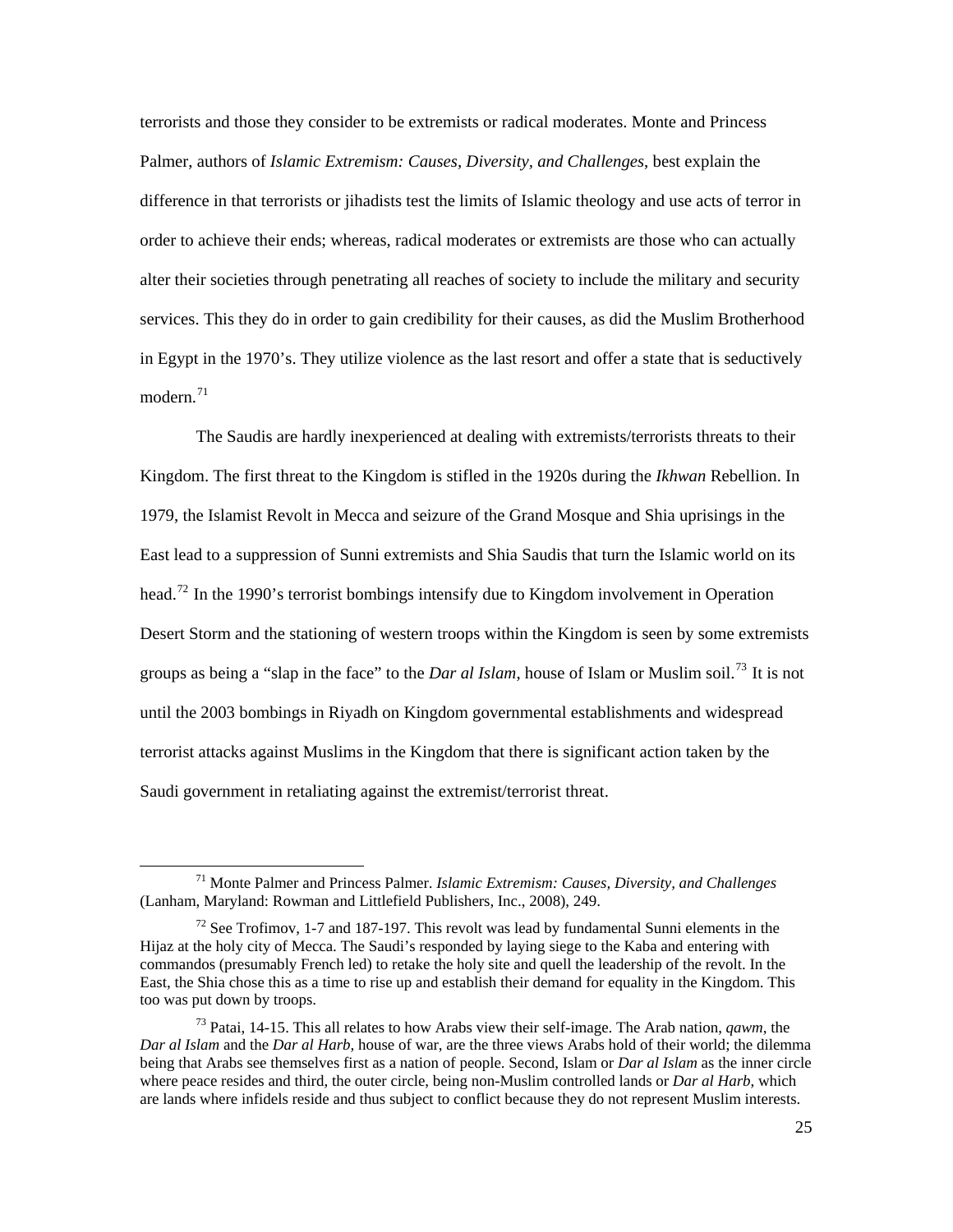Many of the Kingdom's critics place the blame on the Saudi security apparatus for failure to act appropriately prior to the attacks of 9/11. The Kingdom has been held accountable by many western officials, i.e. Senator Ron Wyden  $(D-Ore.)^{74}$  $(D-Ore.)^{74}$  $(D-Ore.)^{74}$ , for less than aggressive methods in assisting the global community in countering these threats that many view as home grown. The Kingdom has also been accused of a lack of diligence in attacking Al Qaeda in the 1990's and instead appeasing these organizations, allowing for numerous terrorist attacks in the Kingdom and finally that of 9/11. The Saudi Security Apparatus does not support this view; though they have assumed some responsibility for not being as proactive as their critics would like; for them the effort was in countering not only Al Qaeda but other extremist threats to the Kingdom such as the Egyptian Islamic Jihad and remnants of the Muslim Brotherhood as well as Shiite groups supported by Iran in their Eastern Province.<sup>[75](#page-30-1)</sup> Though this argument has validity, research shows that critics of the Kingdom arguments are just as valid.

 The Kingdom's approach to the extremist/terrorist threat is not fully understood by their western allies. Their approach has been less of what we, in the west, understand to be a "hard" or direct approach. The Saudi governments' way of combating these threats is not the conventional approach that those in the west would be most comfortable. The Saudi government initially utilized the hard or direct approach and did not achieve much success in ridding themselves of extremist/terrorist threats to the Kingdom. In fact, what the government quickly came to understand is that the hard/direct approach will only work when you have actionable objectives that are validated being in violation with *Sharia* Law, as defined by the *Ulema*, and definitive enemies of the state. They learn that constantly taking the hard approach leads to the alienation of those who may not necessarily be deviants and in turn lead these moderates to become threats due

<span id="page-30-0"></span><sup>74</sup> Josh Meyer. "Saudis Faulted for Funding Terror." *latimes.com.* April 2, 2008. http://articles.latimes.com/2008/apr/02/nation/na-terror2 (accessed October 3, 2008).

<span id="page-30-1"></span><sup>75</sup> Cordesman and Obaid. *Saudi Counter Terrorism Efforts: The Changing Paramilitary and Domestic Security Apparatus*, 4. Cordesman and Obaid have written extensively about the efforts of Saudi Arabia; this article is the most recent and concise read on Saudi security efforts.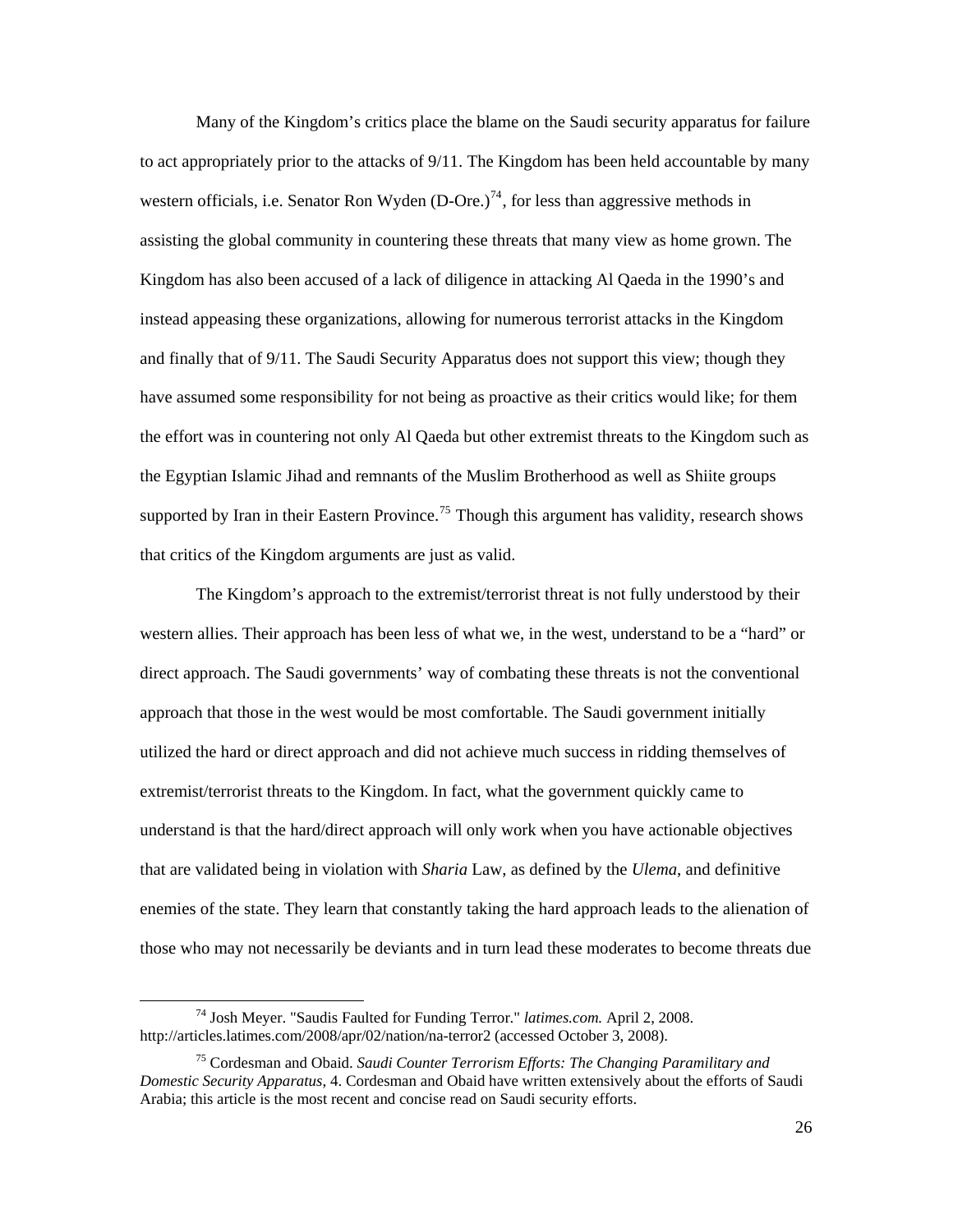<span id="page-31-0"></span>to governmental actions. The Saudi quickly uncover, in order to defeat these threats you not only have to take the direct approach but an indirect or "soft" approach when dealing with the flawed or deviated ideology and beliefs of these deviants.<sup>[76](#page-31-1)</sup>

 The current governmental approach is what most westerners consider to be asymmetric or unconventional. This approach leads to the development of two strategies which the government believes will achieve their objectives in defeating extremist/terrorist threats within the Kingdom and aide the global community in eliminating these threats. It also offers the global community alternate approaches to countering these threats that may be utilized in their societies.

 Each of the strategies is unique in its application and execution; the Saudi government accepts that solely focusing on the elimination of terrorists, rather than on their radical ideology, was misguided and counterproductive<sup>[77](#page-31-2)</sup>. The two strategies they have developed have been best described in an article by Dr. Abdullah F. Ansary, a senior fellow of the Homeland Security Policy Institute at the George Washington University, *Combating Extremism: A Brief Overview of Saudi Arabia's Approach*, He categorizes the hard and soft approaches as the "Security Strategy" and the "Advocacy and Advisory Strategy".<sup>[78](#page-31-3)</sup> These two approaches are the current way forward for the Saudi government in dealing with current and future extremist/terrorist threats.

#### **The Security Strategy: The direct approach to combating deviants**

 The purpose of the Security Strategy is to conduct direct action measures such as the arrest and/or killing of terrorists and other means, i.e. seizure of assets, to directly affect the ability of extremists/terrorists effective operations as an organization to threaten the Kingdoms internal and external security. This strategy is implemented by all elements of the Saudi security

<sup>76</sup> Ansary, 118.

<span id="page-31-3"></span><span id="page-31-2"></span><span id="page-31-1"></span><sup>77</sup> Cordesman and Obaid. *Saudi Counter Terrorism Efforts: The Changing Paramilitary and Domestic Security Apparatus*, 4.

<sup>78</sup> Ansary, 118.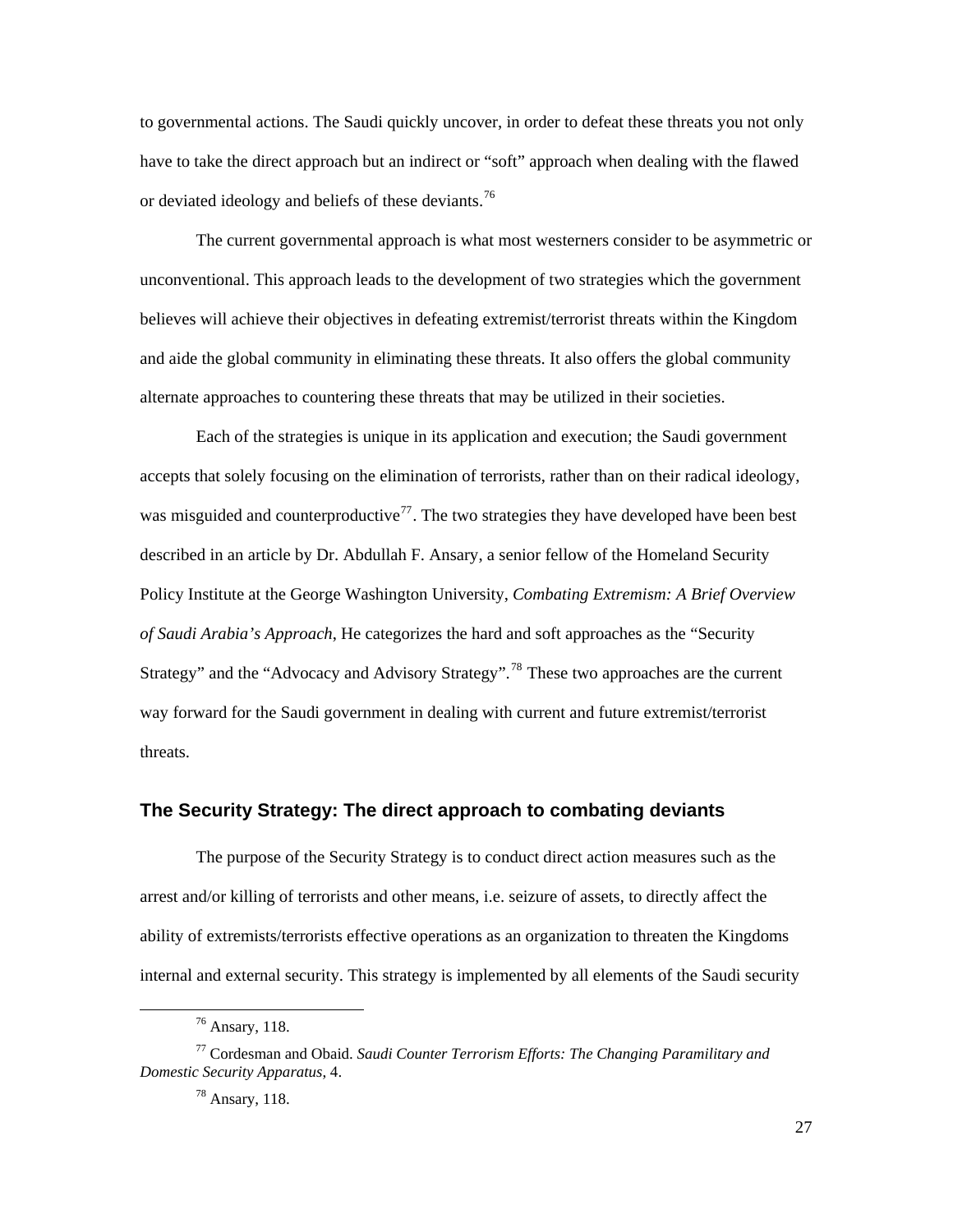forces and with cooperation of members from the Saudi community.<sup>[79](#page-32-0)</sup> The lead Saudi agency for implementing this strategy is the Ministry of the Interior (MOI) which is led by HRH Prince Nayif, who has been the minister since 1975. MOI is given the responsibility for coordinating all direct action and intelligence gathering of terrorists/extremists within the Kingdom. As such, MOI receives over \$8 billion in resources to utilize as Prince Nayif sees fit; his ministry virtually has limitless power when dealing with internal security concerns.

 Prince Nayif has long been a pivotal player in maintaining internal security within the Kingdom. His critics believe that he underestimated the Kingdom's security issues and that it is because of his inactions that Al Qaeda and other extremist organizations flourished in the 1990's. His supporters believe him to be the key figure in the Kingdom's war against deviants and give him credit for all Kingdom successes to date, i.e. hundreds of arrests, killing of senior Al Qaeda figures, foiling of bombings within and outside of the Kingdom.<sup>[80](#page-32-1)</sup> Whatever one feels about Prince Nayif the results he and his ministry have achieved are hard to dispute when it comes to successes in the current fight. He alone is given responsibility for modernizing and reorganizing elements of MOI to combat the current threat. It is under his authority that MOI has achieved prominence as the premier anti-terror ministry in the region.

 The Saudi Security Apparatus consists of all elements of the Saudi government and armed forces. There are a number of civil ministries that play an indirect role in this strategy; from the Ministry of Finance for their seizure of monetary assets of known terrorists, it was this ministry that froze Osama Bin Laden's assets in 1994, and organizations who support terrorists and extremists to the Ministry of Communication and Ministry of Education conducting their information operations and educational reforms against radical ideologies to the Ministry of Islamic Affairs conducting religious education reform and reeducation of wayward Muslim

<sup>79</sup> Ibid.

<span id="page-32-1"></span><span id="page-32-0"></span><sup>80</sup> Cordesman and Obaid. *Saudi Counter Terrorism Efforts: The Changing Paramilitary and Domestic Security Apparatus*, 23.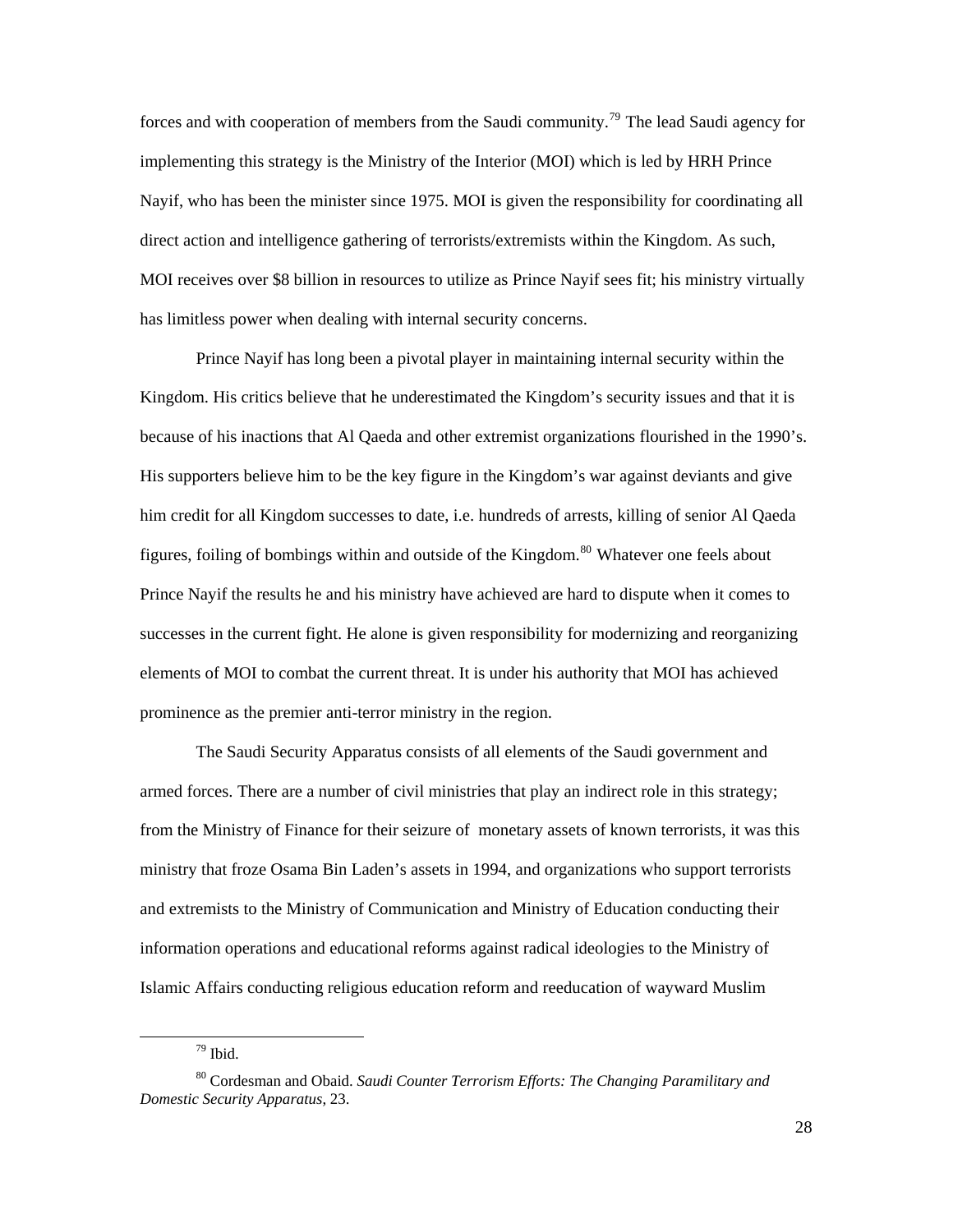clergy. All ministries are aligned to support the government it its goal to eliminate threats from the Kingdom and the international community. The U.S. government applauds the Saudi government for its efforts and remains close allies.<sup>[81](#page-33-0)</sup>

 In line with the Ministry of Finance the Saudi Arabian Monetary Agency (SAMA), the chief regulatory body for Saudi banks and financial institutions, began implementing an educational program instructing judges and investigators on legal methods to counter terrorist financing and money laundering. In 2004, the Financial Action Task Force (FATF), an international body established by the members o the G-8 countries, concluded that the Kingdom has emplaced financial controls that rival or exceed that of any other country.<sup>[82](#page-33-1)</sup> Opponents of Saudi success in the financial arena state that reliable figures are difficult to obtain due to the fact that relatively small amounts of money required for terrorists go unnoticed; the structure of the Saudi financial system makes financial transfers hard to trace and there are no tax records kept for Saudi citizens; also, charitable contributions, *zakat*, are a religious obligation and are given anonymously and these funds may be diverted from legitimate charities. Usually 2.5 percent of a Muslims wealth is set aside for *zakat*. <sup>[83](#page-33-2)</sup> The Saudis counter this argument in that they established a High Commission for Oversight of Charities in 2003 and the Financial Intelligence Unit in 2005 to counter these issues. However, their findings are not available to the public.

 $81$  Ibid.

<span id="page-33-1"></span><span id="page-33-0"></span><sup>82</sup> Royal Embassy of Saudi Arabia-Information Office. *The Kingdom of Saudi Arabia Initiatives and Actions to Combat Terrorism* (Washington, D.C.: Royal Embassy of Saudi Arabia, 2008), 7. A joint U.S.-Saudi task force on Terrorist Financing operations led to an investigation of 1,098 Saudi bank accounts for suspcious involvement in terrorist financing. Christopher M. Blanchard and Alfred B. Prados. *Saudi Arabia: Terrorist Financing Issues* (Report for Congress, Washington, D.C.: Congressional Research Service, 2007), 23.

<span id="page-33-2"></span><sup>83</sup> Blanchard and Prados, 17. The criticism of *Zakat* is that the donations are not monitored. One expert estimated Saudi charitable donations to be in excess of \$3-\$4 billion dollars with an estimated 10-20 percent disseminated abroad. Saudi officials have estimated that \$100 million in charitable donations are directed abroad each year. These donations help pay for the poor and *madrasas* or religious schools. The biggest problem in tracking donations is that they are usually made by private donors.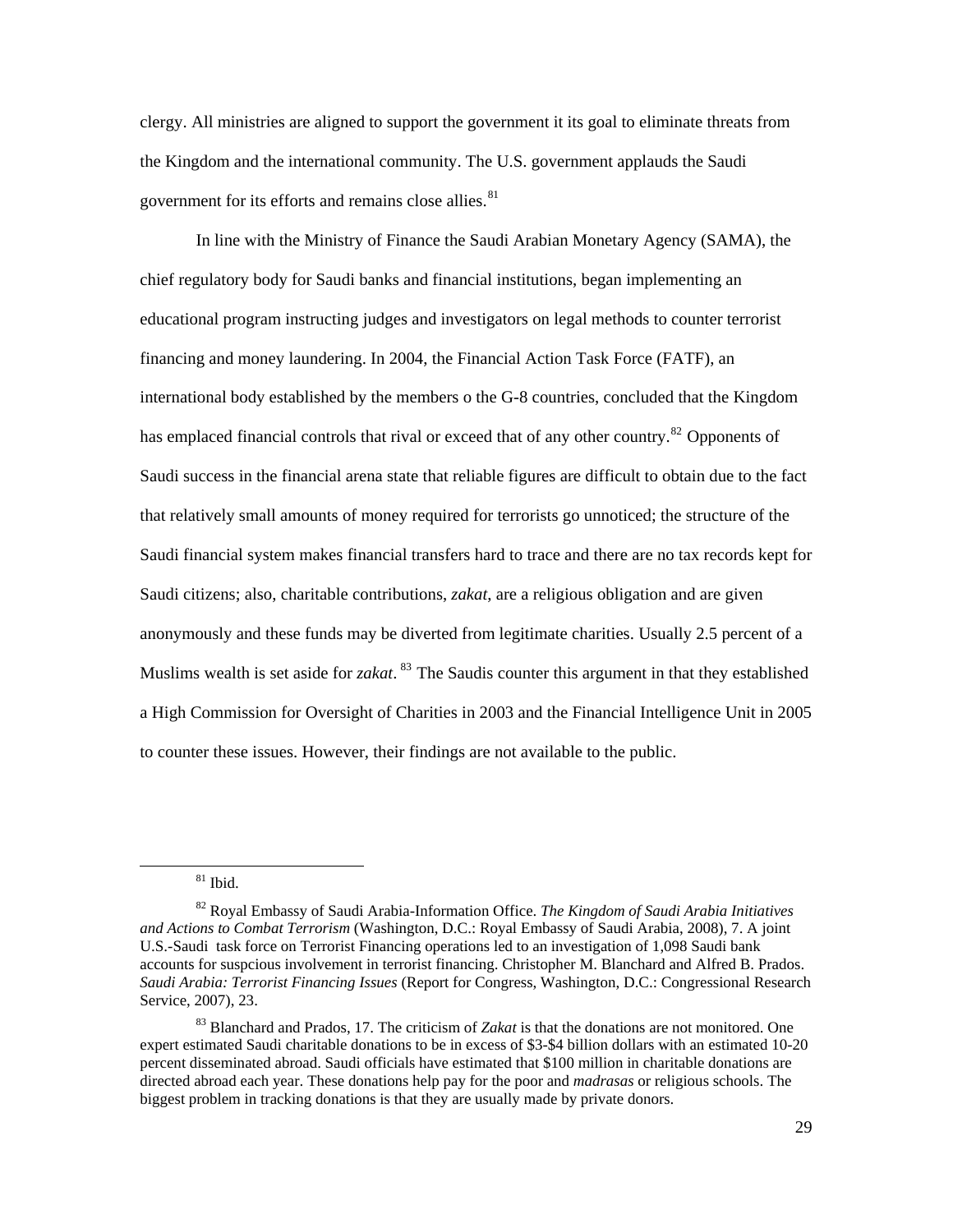The efforts of all governmental agencies are important in this strategy but the critical partner in this strategy is the Saudi security and military forces.<sup>[84](#page-34-0)</sup> The Saudi security forces are a conglomerate of internal security and intelligence services which differentiate from the conventional military forces. Elements of the Saudi Arabian National Guard (SANG), which is an internal security force or Kings Army which operates under direct supervision of the King and is responsible for internal protection of critical Kingdom facilities, serve to provide aid to MOI as does the regular Army which maintains external security responsibility and utilizes its special forces and aviation assets in support of MOI objectives. All these organizations assist in Kingdom efforts in combating terrorists and radical extremist threats.

 Again, the lead agency in combating these threats is MOI. MOI contains all the police forces, including the Border and Coast Guard, as well as the internal intelligence organizations one would expect of their western counterparts. The police security forces are responsible for public security and thus fall under the Public Security Administration. The lead unit in this organization in combating Al Qaeda is the Special Emergency Forces. This force acts a rapid response force in the event of an unexpected security threat; they number around 30,000.<sup>[85](#page-34-1)</sup>

 Another specialized service is the Special Security Force which is comparable to a Special Weapons Assault Team (SWAT) or the FBIs Hostage Response Team. They are the premier anti-terrorist service of the Kingdom and report directly to Minister of the Interior, though its operational head is HRH Prince Ahmed ibn Abd al Aziz, Assistant Minister for Security Affairs and full brother to Prince Nayif. This force is developed in 1979 after the poor performance of the SANG at the Grand Mosque in Mecca.<sup>[86](#page-34-2)</sup>

 The General Security Service (GSS) or *Mabahith*, secret police, are the domestic intelligence service of MOI; this service is the Saudi version of the FBI or Britain's MI-5. It has

<span id="page-34-2"></span><span id="page-34-1"></span><span id="page-34-0"></span><sup>84</sup> Cordesman and Obaid. *Saudi Counter Terrorism Efforts: The Changing Paramilitary and Domestic Security Apparatus*, 22.

<sup>85</sup> Ibid., 27.

<sup>86</sup> Ibid.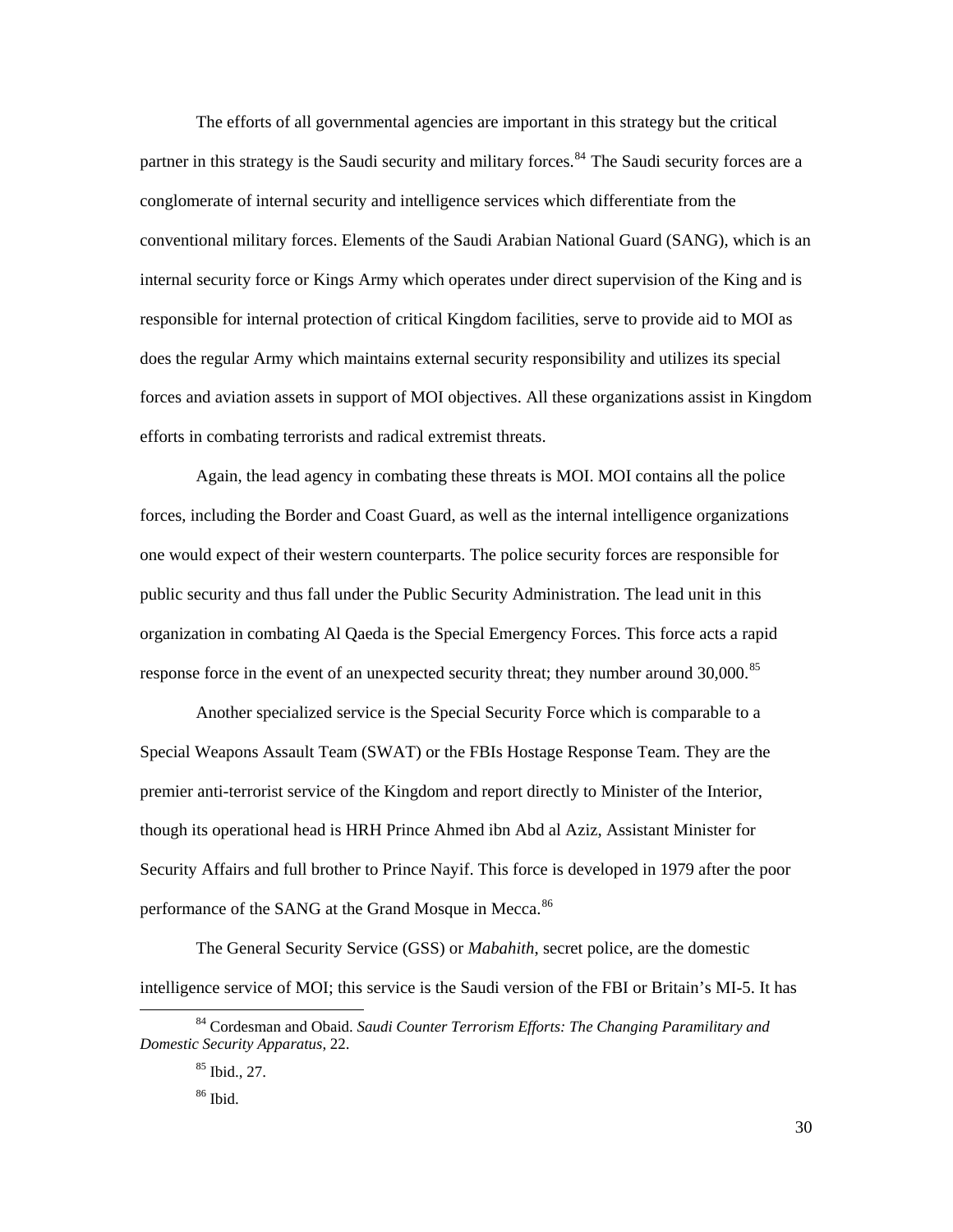long been considered the most important and one of the most secretive services in the Kingdom. Prince Mohammed bin Nayif leads this organization and under his leadership the GSS has had success in defeating many plots and continually assists in countering terrorist recruitment. The GSS is extremely well trained and works with foreign police and intelligence agencies to stem the tide of deviant threats. They quickly gained notoriety for being one of the most professional intelligence agencies in the region and their interrogation methods have been credited with thwarting numerous attacks on the Kingdom and abroad.<sup>[87](#page-35-0)</sup> This success has come with a price, many senior officers of the service have become terrorist targets and as such there have been at least 2 attacks on top officials.

 The Kingdom's premier foreign intelligence service is the General Intelligence Presidency (GIP). They alone are responsible for foreign security, anti-terrorism, foreign liaison functions, strategic analytical assessments, coordinating foreign covert networks of the Kingdom and ultimately conduct of covert operations on foreign soil if the need arises. The President of the GIP reports directly to the King with an estimated budget of \$500 million a year making it the most funded intelligence agency in the Middle East.<sup>[88](#page-35-1)</sup> The President of the GIP is responsible for all intelligence collection and analysis by all intelligence services, MOI/MODA/SANG,in the Kingdom. In reality there is no official Saudi intelligence community. One is currently being formed and as of the writing of this paper may already be in place. The GIP is reported to have a weak research department as are all the intelligence services. The critique is that they all rely too heavily on personal contacts and briefings, rather than systematic and structured intelligence.<sup>[89](#page-35-2)</sup> This is'Arabism', for lack of better term, which needs to be adjusted or reconciled if the GIP is going to be a relevant agency in the future. When all is said and done the Saudi intelligence

<span id="page-35-0"></span><sup>87</sup> Ibid., 29.

<span id="page-35-1"></span><sup>88</sup> Ibid.

<span id="page-35-2"></span><sup>89</sup> Ibid., 30.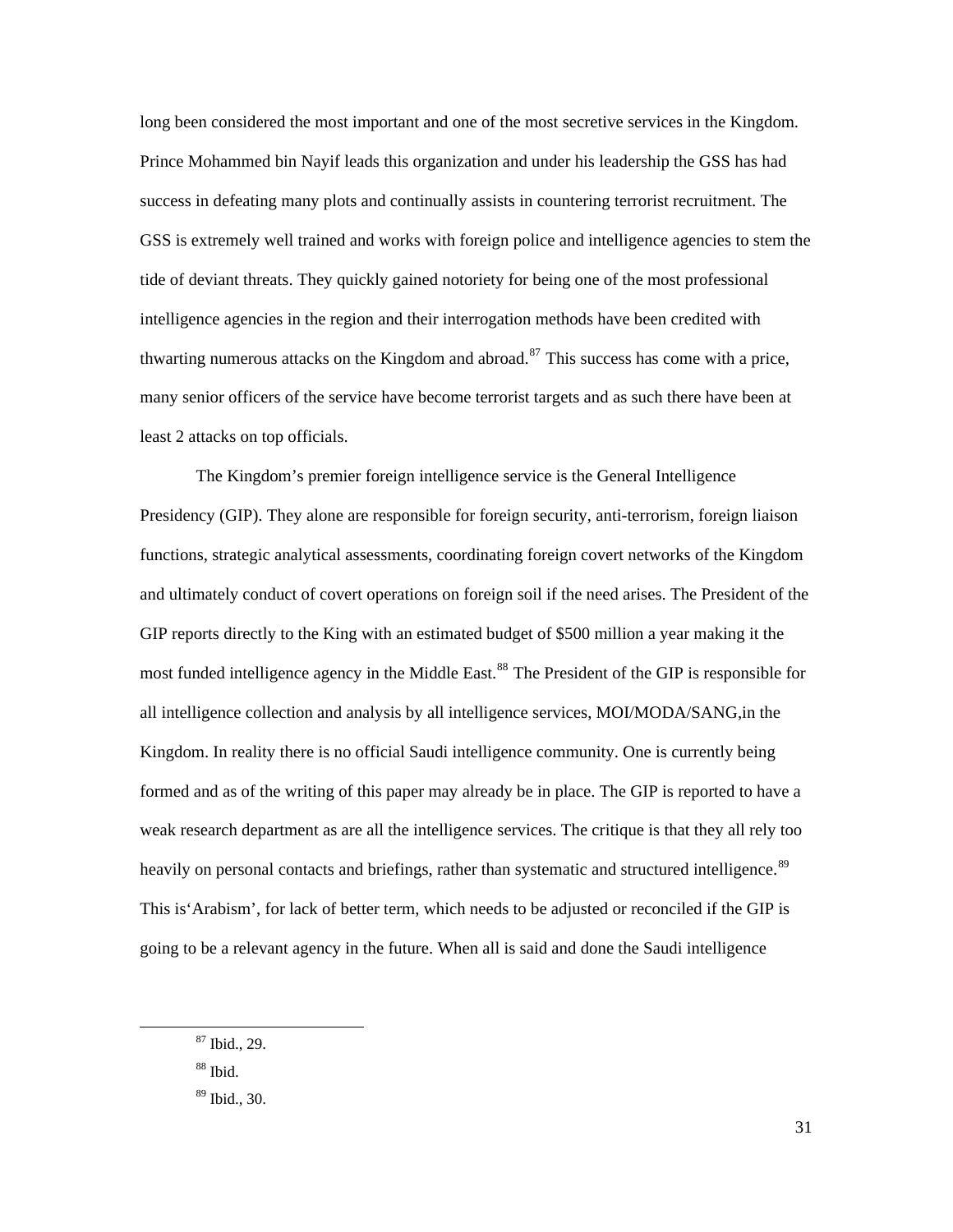community will encompass the intelligence services of the Saudi Security Apparatus as well as various ministries' research centers.

 One of the most important aspects of security operations to the Kingdom is its Border and Coast Guard.<sup>[90](#page-36-0)</sup> These organizations have long been the Kingdom's first line of defense against all threats and as such there has been a dramatic increase in their capabilities. In the past they mainly dealt with smuggling and infiltration across their borders. Today, it is much the same but with focus being on those who would profit from terrorist activities. It is virtually impossible to secure the Kingdom's borders and coastline; traffic in the Gulf and Red Sea is too high, coasts too long and sensors cannot track all small craft. The land border is too porous and there are not enough Guardsmen to accomplish this task. $91$ 

 This brings us to one of the most controversial organizations within the security apparatus and that is the Committee to Prevent Vice and Promote Virtue, better known as the *Mutawwain* or simply *Mutawwa*, religious police.<sup>[92](#page-36-2)</sup> The *Mutawwa* is an organization unique to the Kingdom, though the Taliban attempt to recreate something similar in Afghanistan in the 1990's. Their primary responsibility is to enforce compliance with Wahhabist doctrine and ensure public observances of religious practices. One can often see them during times of prayer ensuring closure of businesses and ensuring compliance of public dress. Some Saudis see them as an outdated and ultra conservative organization while others see them as a useful group that promotes secularization within the Kingdom. No matter how they are seen they are an integral part of the security apparatus and as such are utilized by the Kingdom's security service.

 Finally, the issue of "Saudization" is probably the most direct method which the government currently utilizes to counter internal security threats. The Saudi government has

<span id="page-36-0"></span><sup>90</sup> Anthony H Cordesman and Nawaf Obaid. *Saudi Internal Security: A Risk Assessment-Terrorism and the Security Services Challenges and Developments* (Working Draft May 30, 2004, Washington, D.C.: Center for Strategic and International Studies, 2004), 22.

<span id="page-36-2"></span><span id="page-36-1"></span><sup>91</sup> Cordesman and Obaid. *Saudi Counter Terrorism Efforts: The Changing Paramilitary and Domestic Security Apparatus*, 32-33.

<sup>&</sup>lt;sup>92</sup> Palmer and Palmer, 253.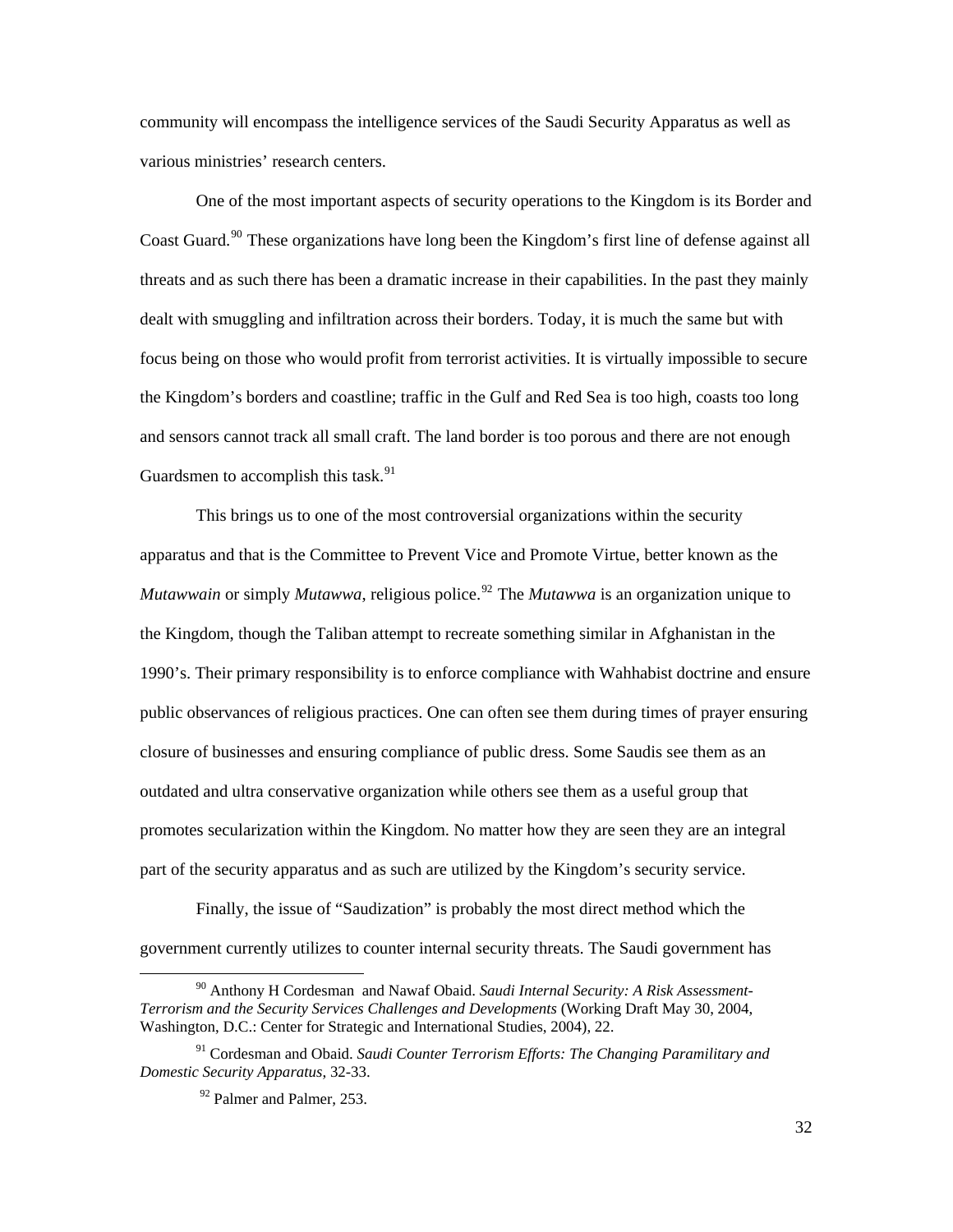<span id="page-37-0"></span>come to understand that, "emptiness leads to terrorism", and has begun to pour billions of dollars into training young Saudis for professional careers; in 2005 only 13 percent of Saudis filled private sector jobs with the goal being  $45$  percent.<sup>[93](#page-37-1)</sup> The Saudi government realizes that addressing the economic and educational needs of the people is the best way to counter recruitment of the youth into terrorists' organizations and stem the tide of disenfranchised youth to support the government.

 The successes of the Security Strategy are touted by the Saudi government in the numbers of suspects arrested, identified or killed. According to an information paper distributed by the Royal Saudi Embassy Information Office in Washington D.C., the Saudi government acknowledges over 2200 suspects arrested and more than 120 militants killed; 18 of 36 suspects on their Most Wanted list from 2005 have been killed or captured as have 24 of 26 suspects on their Most Wanted list from 2003.<sup>[94](#page-37-2)</sup> In turn the toll on the Saudi Security Apparatus has been high; 90 security officers have been killed and over 200 wounded in this fight.<sup>[95](#page-37-3)</sup>

## **The Advocacy and Advisory Strategy: The indirect approach to reeducating deviants**

 Even with all the successes attributed to the Security Strategy the Saudi government has come to the realization that solely focusing on the direct elimination of terrorism is a flawed strategy. They find the direct action approach to be counterproductive, misguided and often leads to terrorist recruitment. The Advocacy and Advisory Strategy complements the Security Strategy by implementing counseling programs and dialogue as well as advisory and advocacy campaigns

<span id="page-37-1"></span><sup>93</sup> Cordesman and Obaid. *Saudi Counter Terrorism Efforts: The Changing Paramilitary and Domestic Security Apparatus*, 20.

<span id="page-37-3"></span><span id="page-37-2"></span><sup>94</sup> Royal Embassy of Saudi Arabia-Information Office. *The Kingdom of Saudi Arabia Initiatives and Actions to Combat Terrorism*, 14. See Appendix D.

 $95$  Ibid.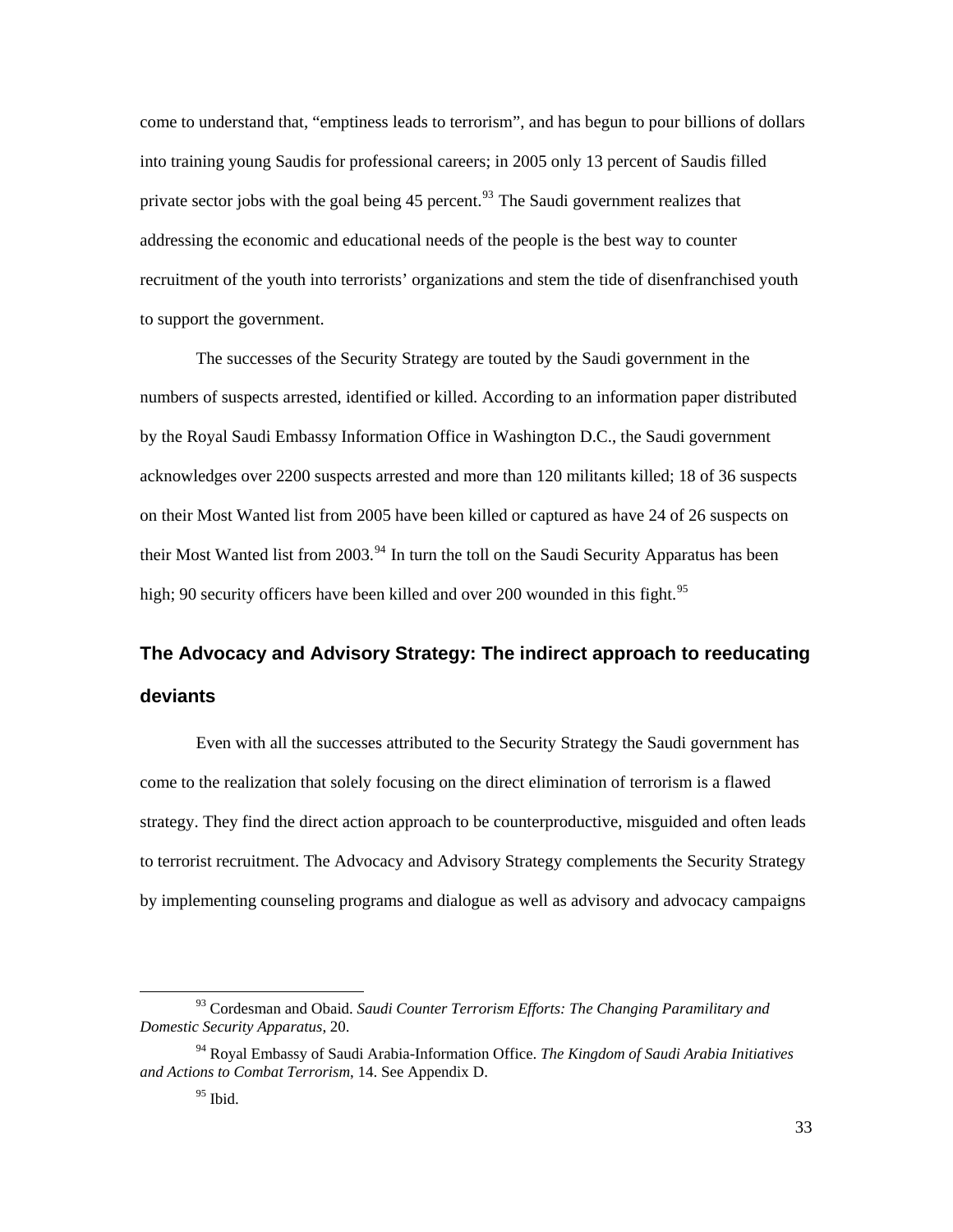aimed at combating the word and ideas of extremists and terrorists.<sup>[96](#page-38-0)</sup> The strategy is further defined by two approaches: Prevention and Treatment. The method of prevention is utilized to aide in correcting the flawed understanding of *sharia*; whereas, treatment utilizes all methods of communication available from the internet to dialogue and discussion of ideas with the intent of convincing extremists that they have deviated from the true path of Islam and the government is here to guide them back to the true path. $97$ 

 The primary focus of this strategy is to combat thoughts with thoughts and promote tolerance in accordance with the true values of Islam.<sup>[98](#page-38-2)</sup> The methods the government is implementing to ensure their success are: a counseling program, tranquility campaign, religiousauthority campaign, media campaign, national solidarity campaign against terrorism, development of public education, monitoring of preaching, review of sponsored publications, national-dialogue conventions, control of charities, internet filtering, anti-terrorism legislation and increased international cooperation.<sup>[99](#page-38-3)</sup> All these programs are monitored by MOI in conjunction with the Ministry of Islamic Affairs (MIA).

 The Counseling Program was founded by HRH Prince Muhammed bin Nayif; it is better known by its Arabic name, *al Munasahah*. The purpose of this program is to encourage security prisoners to renounce their radical ideology by psychological and sociological counseling as well as engaging them in intense religious discussion. It is not a part of the criminal investigation process.<sup>[100](#page-38-4)</sup> This program is offered mainly to prisoners who have not been involved in acts of terrorism and is tightly monitored by MOI. It works off of the presumption of benevolence not vengeance. The Advisory Committee sees the programs subjects as being victims of radicals and

 $97$  Ibid.

<span id="page-38-1"></span><span id="page-38-0"></span>l

<sup>99</sup> Ibid., See article for complete descriptions of all programs.

<sup>&</sup>lt;sup>96</sup> Ansary, 118.

<sup>98</sup> Ibid.

<span id="page-38-4"></span><span id="page-38-3"></span><span id="page-38-2"></span><sup>100</sup> Christopher Boucek. "Terrorism Monitor." *Jamestown.org* (August 16, 2007) http://www.jamestown.org/terrorism/newsuploads/TM\_005\_016.pdf (accessed January 12, 2009), 1.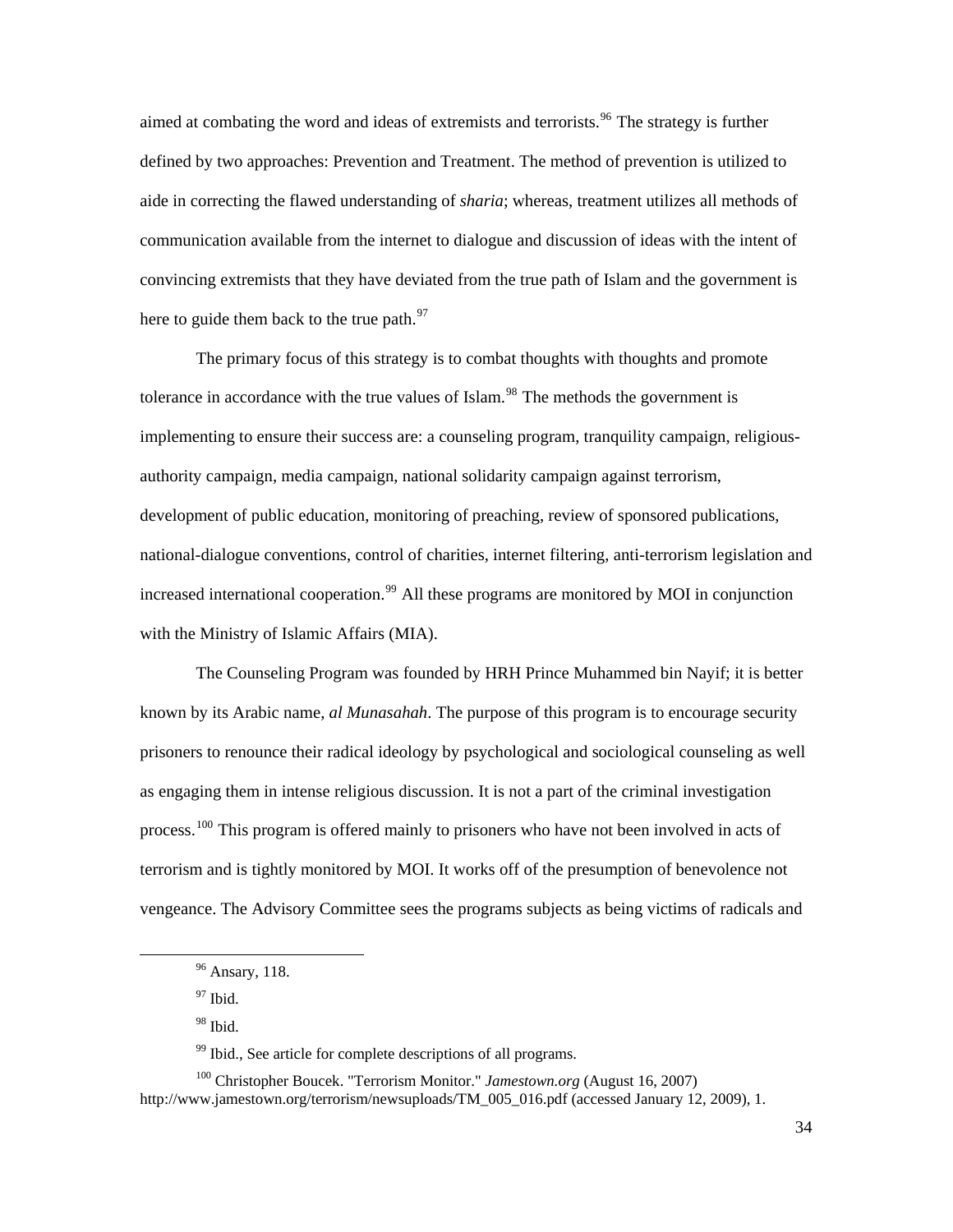not properly educated in Islamic studies. Most of the subjects became deviants based on extremist books, tapes and most recently the internet. Since its inception in 2004, more than 2,000 prisoners have participated in the program and as many as 700 have renounced their former beliefs and been released.<sup>[101](#page-39-0)</sup> In April of 2007, Dr. Muhammad Al Nujimi, a member of the program, announced that only nine of the 700 released have returned to their previous views.<sup>[102](#page-39-1)</sup> Recently, Dr. Al Nujimi reported of 3200 prisoners subject to the program 1500 have renounced their beliefs and been released.<sup>[103](#page-39-2)</sup> This program does have its detractors who believe that the program is not as successful as reported due to its initial secretive nature and the fact that most prisoners will say anything to be released and therefore they cannot be trusted.

 The Tranquility or *Sakinah* Campaign is the Kingdoms internet based project with a focus on refuting extremists' websites, chat rooms and forums to counter the spread of radicalization and recruitment over the internet.<sup>[104](#page-39-3)</sup> This program operates as an independent, nongovernmental organization supported by the government, namely the MIA. Its members are volunteers, both men and women. Its method of operation is to target individuals in chat rooms whom express deviant views then catalogs the dialogue and post it for others to view. Many of these dialogues take place over the course of hours but have been known to last months. The volunteers of this campaign infiltrate known extremists' websites and collect information on their members and also sow dissent within the website amongst its radical members. In 2008, the campaign announced that it had convinced some 877 individuals to renounce their *takfiri* beliefs; those who recant are studied by the research section to determine what approaches are valid.<sup>[105](#page-39-4)</sup>

<sup>101</sup> Ibid., 3.

 $102$  Ansary, 121.

 $103$  Ibid.

<span id="page-39-4"></span><span id="page-39-3"></span><span id="page-39-2"></span><span id="page-39-1"></span><span id="page-39-0"></span><sup>&</sup>lt;sup>104</sup> Christopher Boucek "The Sakinah Campaign and Internet Counter-Radicalization in Saudi Arabia" *CTC Sentinel (Combat Terrorism Center )* 1, no. 9 (August 2008), 1.

 $105$  Ansary, 122-123.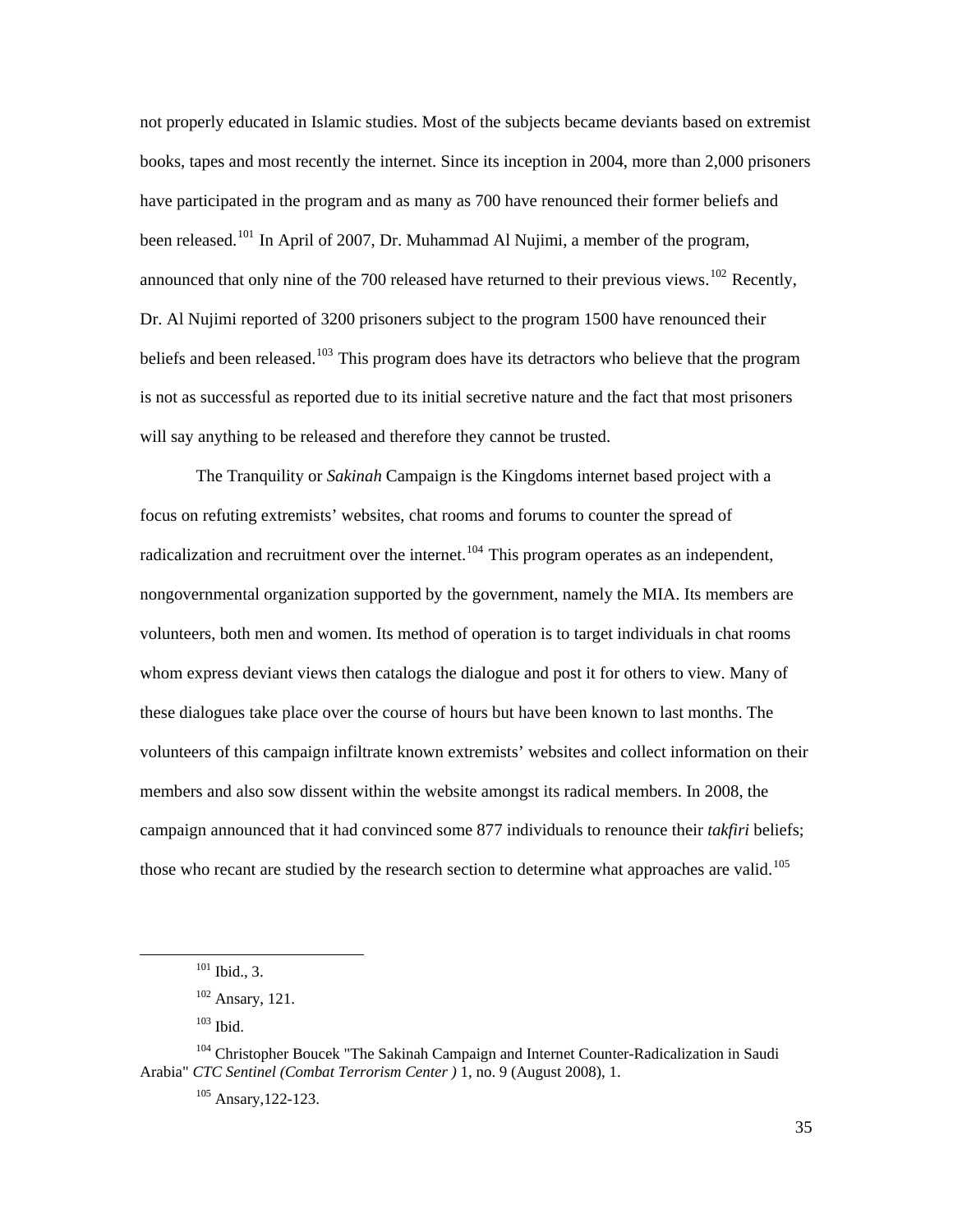Of interesting note, the MIA is sponsoring a growing number of Saudi women preachers seeing as about 60 percent of Al Qaeda sites are known to be operated by women.<sup>[106](#page-40-0)</sup> The success of the campaign is also measured by Al Qaeda attempts to keep followers from engaging with members of the *Sakinah* and also by attempts of Al Qaeda to upload viruses or steal volunteers files.

 The Religious Authority Campaign is sponsored by the Council of Senior *Ulema* and is a critical element to countering radical ideology. The main goal of this campaign is to refute illegal *fatwas*, religious decrees. A *fatwa* is declared illegal if it has not been issued with the approval of the *Ulema*. In 2004, the Council issued a *fatwa* condemning acts of terrorism and in 2007, Saudi *mufti*, supreme *Imam*, Sheikh Abd ul Aziz Aal Al Sheikh, issued a fatwa prohibiting Saudi youth from taveling abroad to engage in jihad.<sup>[107](#page-40-1)</sup> The Council recently launched a website that provides information on all *fatwas* authorized by the Council and also acts as another weapon aimed at combating radical ideology.

 The National Solidarity Campaign began in 2005 with the aim of gearing the Saudi people as a nation against the ideologies of deviants. This campaign makes extensive use of the media to disseminate the Kingdom's policy against deviance. In 2007, the Ministry of Islamic Affairs initiated a sub-campaign known as the Shielding Campaign, *al Tahseen*. *[108](#page-40-2)*

 This program is targeting radicalization through education and ministry. Where this program diverges from others is that it targets youth before they become deviants. This program stimulated the Saudi educational system to reform much of its curriculum and targets those educators who preach intolerance by either dismissing or retraining them. In May of 2007, Saudi public schools carried out an awareness campaign aimed at combating extremism and in February

<span id="page-40-0"></span>106 Ibid.

<span id="page-40-1"></span><sup>107</sup> Ibid., 124.

<span id="page-40-2"></span> $108$  Ibid., 126.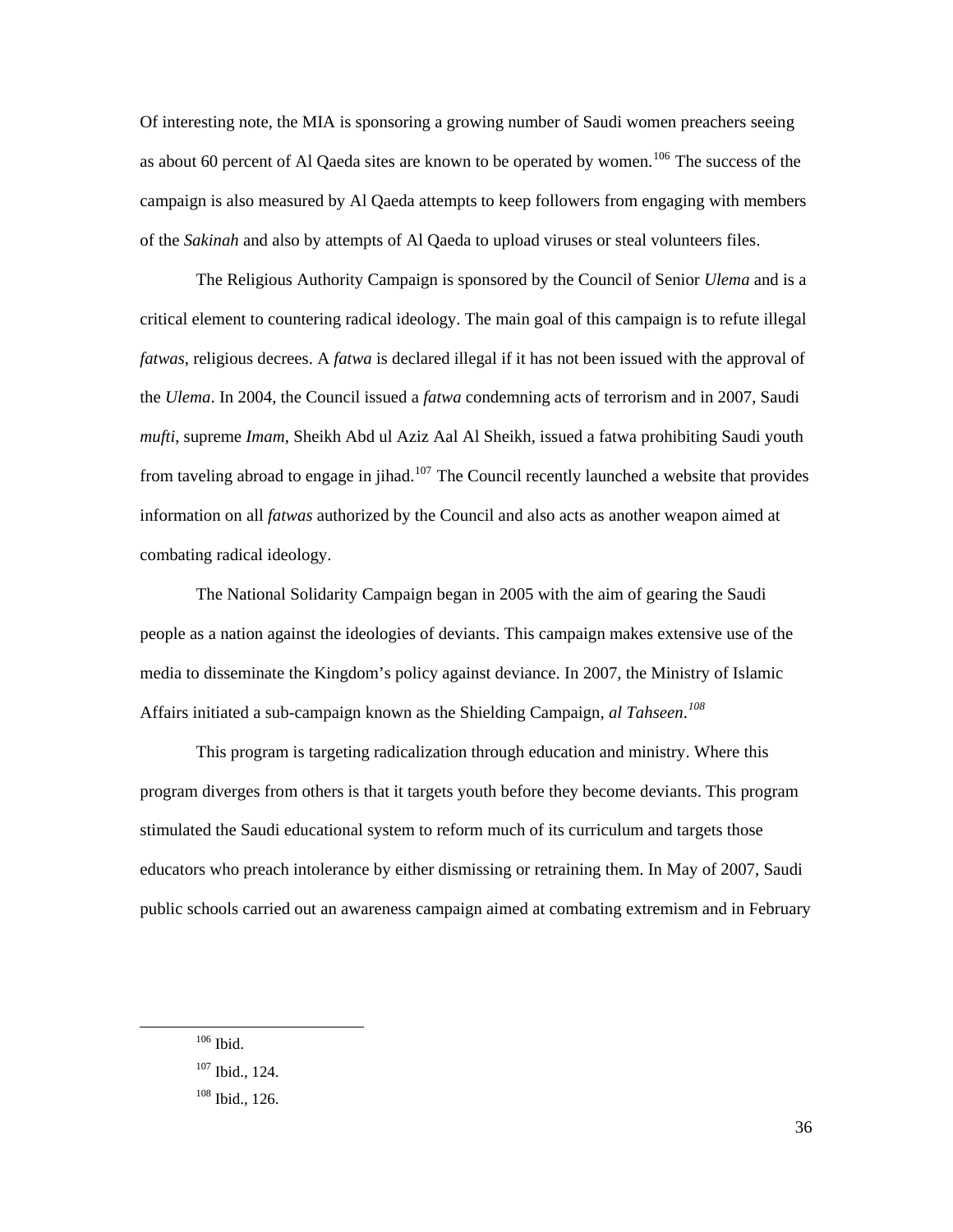<span id="page-41-0"></span>of the same year the Council of Ministers approved a \$2.3 billion project to redevelop the Kingdom's public education system.<sup>[109](#page-41-1)</sup>

 The MIA is instrumental in conducting a religious monitoring program focused on the reeducation, dismissal or punishment of radical clerics and *Imams*. Since 2003 they have fired over 353 intolerant clergy and suspended another 1367 others.<sup>[110](#page-41-2)</sup> The Ministry conducts electronic monitoring of mosques in Riyadh with the intent that by 2008 all mosques in the Kingdom will be monitored. The MIA has also started to review and redistribute Islamic heritage books and books on contemporary issues.<sup>[111](#page-41-3)</sup>

 The common theme throughout these campaigns is the recognition in the utility of negotiation. Negotiations are a cultural and religious norm and obligation. Examples of the importance of negotiation are replete throughout the *Quran* as a tool utilized by the Prophet Muhammad to end conflict, settle disputes or ward off danger from Islamic lands.<sup>[112](#page-41-4)</sup> In his article *Negotiation in Islam*, Professor Wahbah al Zuhaili discusses the religious aspects of negotiation and how they relate to the fundamental resolution of disputes and conflicts in Muslim society. He states, "negotiations are considered of major importance [in Islam] as a positive tool for promoting peace, spreading the spirit of friendship and understanding, improving international relations, and enabling parties concerned to live in security, prosperity and happiness."<sup>[113](#page-41-5)</sup>

### **The Way Forward?**

 The questions that remain unanswered are: What relevance do these strategies have in regards to U.S. policy? Is this a way forward for the U.S. in countering these threats? In order to answer these questions effectively, the U.S. must figure out where U.S. and Kingdom policies

 $110$  Ibid.

<span id="page-41-5"></span><span id="page-41-4"></span><span id="page-41-3"></span><span id="page-41-2"></span><span id="page-41-1"></span>l

 $111$  Ibid.

<sup>109</sup> Ibid, 127.

<sup>112</sup> For further insight see Wahbah Al Zuhaili. "Negotiation in Islam." (*PIN Points*, 2003), 1-4  $113$  Ibid., 2.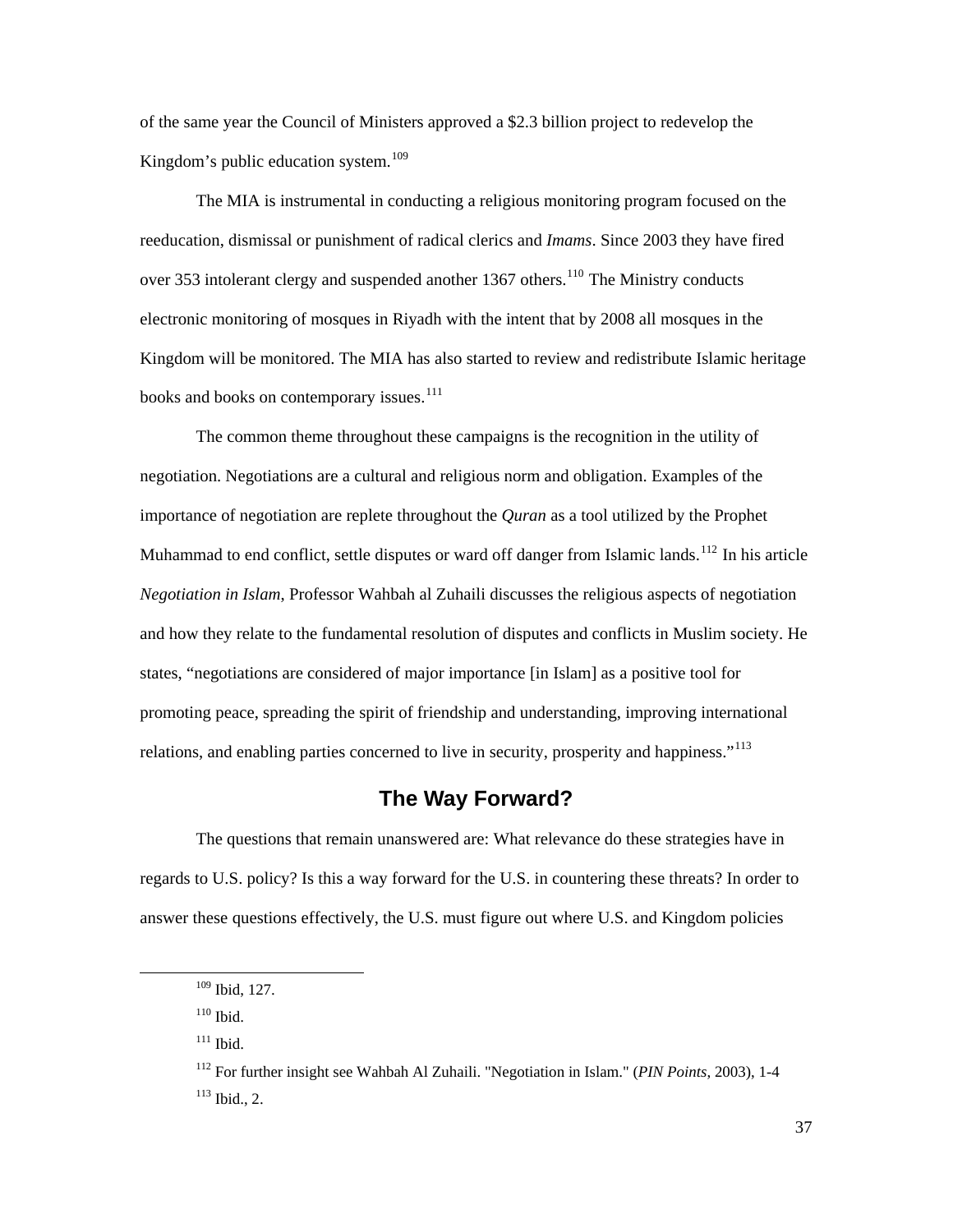converge. An argument made by Dr. Ansary is the current Saudi example is the way forward for the United States and her allies. In U.S. Joint Publication 3-0, combating terrorism is defined as, "actions, including antiterrorism (defensive measures taken to reduce vulnerability to terrorist acts) and counterterrorism (offensive measures taken to prevent, deter, and respond to terrorism), taken to oppose terrorism throughout the entire threat spectrum."<sup>[114](#page-42-0)</sup> This definition is interchangeable with combating extremism and outwardly it seems this is what the Saudis have accomplished. According to Dr. Ansary, the British security services have already approached Saudi Islamic theologians to explain *sharia* position on controversial questions and convert extremists in the United Kingdom. $115$ 

 If Dr. Ansary is correct and the British are utilizing Saudi methods this leads one to ask, has the U.S. done the same? Or is U.S. policy so stringent that even though these methods may be a "way forward", the U.S. will refuse to do so out of policy or arrogance? There is no current research to show this to be the case and as for U.S. policy the Bush administration was adamant against any form of negotiation with these groups. The Obama administration speaks of correcting errors of the past administration but it is still too early to tell if their proposed policies will be much different.

 This leaves one to conclude that the answers become a matter of opinion. Let us look at the dynamics of the U.S-Saudi relationship. This relationship has a history dating back to the 1930s with the founding of oil in the eastern desert and the establishment of ARAMCO; it is further solidified on 18 February 1943 when President Franklin Roosevelt, in Executive Order 8926, states that the defense of Saudi Arabia is vital to the defense of the United States.<sup>[116](#page-42-2)</sup> With this statement begins an over 60 year commitment from the U.S. to the Kingdom to ensure its

<span id="page-42-2"></span><span id="page-42-1"></span><span id="page-42-0"></span><sup>114</sup> U.S. Joint Forces Command. *Joint Publication 3-0: Joint Operations.* Incorporating Change 1, 13 February 2008 (Norfolk, VA: U.S. Joint Forces Command, 2006), GL-8.

<sup>115</sup> Ibid., 130.

<sup>&</sup>lt;sup>116</sup> Burke, 25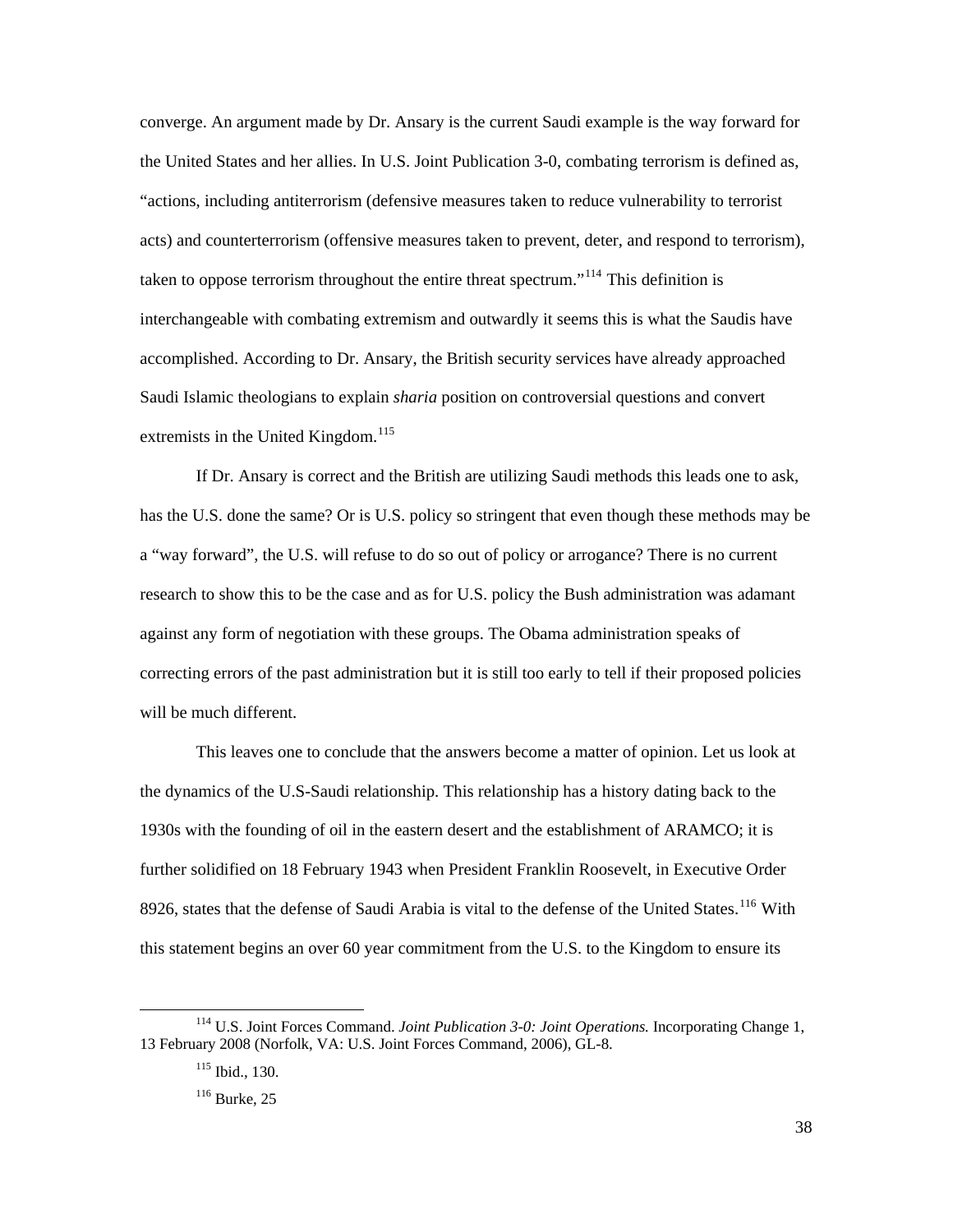security and stability. Though both countries have had their disputes with one another in the past; both still remain extremely committed to this unique partnership in the region.

 The Saudis are the United States' premier Islamic ally in the Middle East and as such the U.S. must remain devoted to this alliance. Furthermore, the Saudis are not only an ally but a major trading partner in the region. <sup>[117](#page-43-0)</sup> The U.S. spends billions in American dollars to aid in the Kingdom's defense and infrastructure; it also, remains committed to Saudi sovereignty and the preservation of the monarchy. It is no surprise that the U.S. is the largest exporter of Saudi oil nor is it a surprise that the U.S. maintains a strategic foothold in the Kingdom coalesced with the maintenance of advisory teams and military sales within the Kingdom. Both countries acknowledge the need for further cooperation in combating terrorism and the understanding is to build upon the successes the Kingdom has made within their current strategy.<sup>[118](#page-43-1)</sup> Bottom line is both profit from this relationship economically and strategically. Also, it is not in the best interest of the U.S. to alienate the unique relationship the Kingdom shares with the Muslim world.

 With the interdependence both countries share can the U.S. utilize the same methods as the Saudis? Presently, research does not support U.S. policy. The Bush Doctrine makes it very difficult for the U.S. to gain credibility in the eyes of the Muslim world for being fair and equitable. The Muslim world does not view the policy of preemptive strikes at any government the U.S. sees as a threat as being impartial and equates much of its policy creation on Israeli policy towards the Palestinians.<sup>[119](#page-43-2)</sup> In addition the U.S. is accused of embracing the Israeli list of terrorist organizations as their own and this has created much distrust amongst friendly Muslim nations and organizations such as Hamas, Hezbollah, the Muslim Brotherhood and other

<span id="page-43-0"></span><sup>&</sup>lt;sup>117</sup> Christopher M. Blanchard. *Saudi Arabia: Background and U.S. Relations* (Report for Congress, Washington D.C.: Congressional Research Service, 2008), 33. In 2007, the Kingdom was the largest U.S. trading partner in the region. Saudi exports were estimated at \$35.6 billion and imports from the U.S. were estimated at \$10.4 billion.

<sup>118</sup> Ibid., 22-23.

<span id="page-43-2"></span><span id="page-43-1"></span><sup>&</sup>lt;sup>119</sup> Palmer and Palmer, 261. The Bush Doctrine is seen as an anti-Muslim policy in that it represents a lack of concern for civil rights and views terrorists having no human rights and being the ones responsible for the suffering of Muslims not the U.S.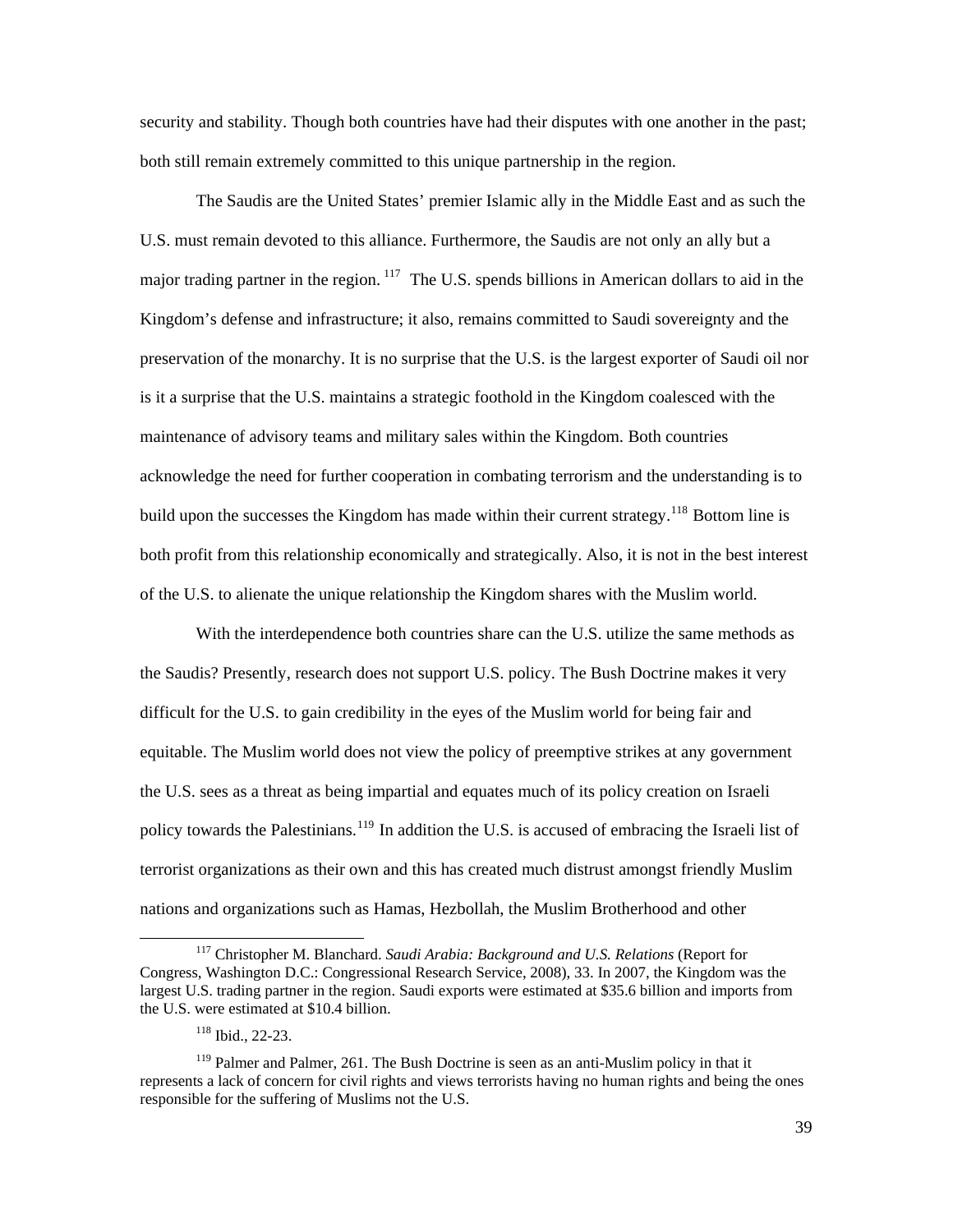organizations that seek religious reform in that there is no distinction made between terrorists and the radical moderate.<sup>[120](#page-44-0)</sup> Monte and Princess Palmer argue that the U.S. policy not only, "clearly defines war against jihadist but against all Islamic extremism in all of its manisfestations and this is a major break with America's long standig tradition of working with Islamic extremism,"<sup>[121](#page-44-1)</sup> The Palmers also argue that the U.S. need to list their threats in terms of severity and immediacy and must also counter each threat with a suitable strategy posed by the threat. This argument is valid when weighed against the response the U.S. has received from the Muslim community on the GWOT.

 When it is all boiled down, the salient point is the willingness to negotiate. The fundamental problem with negotiations is that most if not all western nations refuse to negotiate with terrorist and the fact of the matter is that the west is not the Kingdom. Negotiation is not weakness and this seems to be the prevailing attitude of the West. The United States has stated on many occasions that its policy is not to negotiate with terrorists and in essence this includes the radical extremists who are not terrorists nor have terroristic desires towards the U.S.; the U.S. does not distinguish between the two. With this attitude the United States has already forced its own hand on how it will meet with these threats; directly or not at all. There is no room for negotiation and as such no room for employing certain campaigns utilized in the Advocacy and Advisory Strategy of the Kingdom. For example, the Counseling Campaign involves clear desire to negotiate with the beliefs of radical individuals. Professor Wahbah al Zuhaili, Director of the Department of Islamic Jurisprudence and its Schools, Faculty of Sharia, Damascus University to the Saudi Arabian Foreign Ministry in Riyadh postures that negotiation, as a principle, is taught in Islam as well as Arab culture. He further states, "negotiations are part of the decisive and serious dialogue that takes place between Muslims and others to end conflicts they enable the spread of the Islamic faith, foster good neighborly relations, and strengthen the bonds of

<span id="page-44-0"></span> $120$  Ibid.

<span id="page-44-1"></span> $121$  Ibid., 262.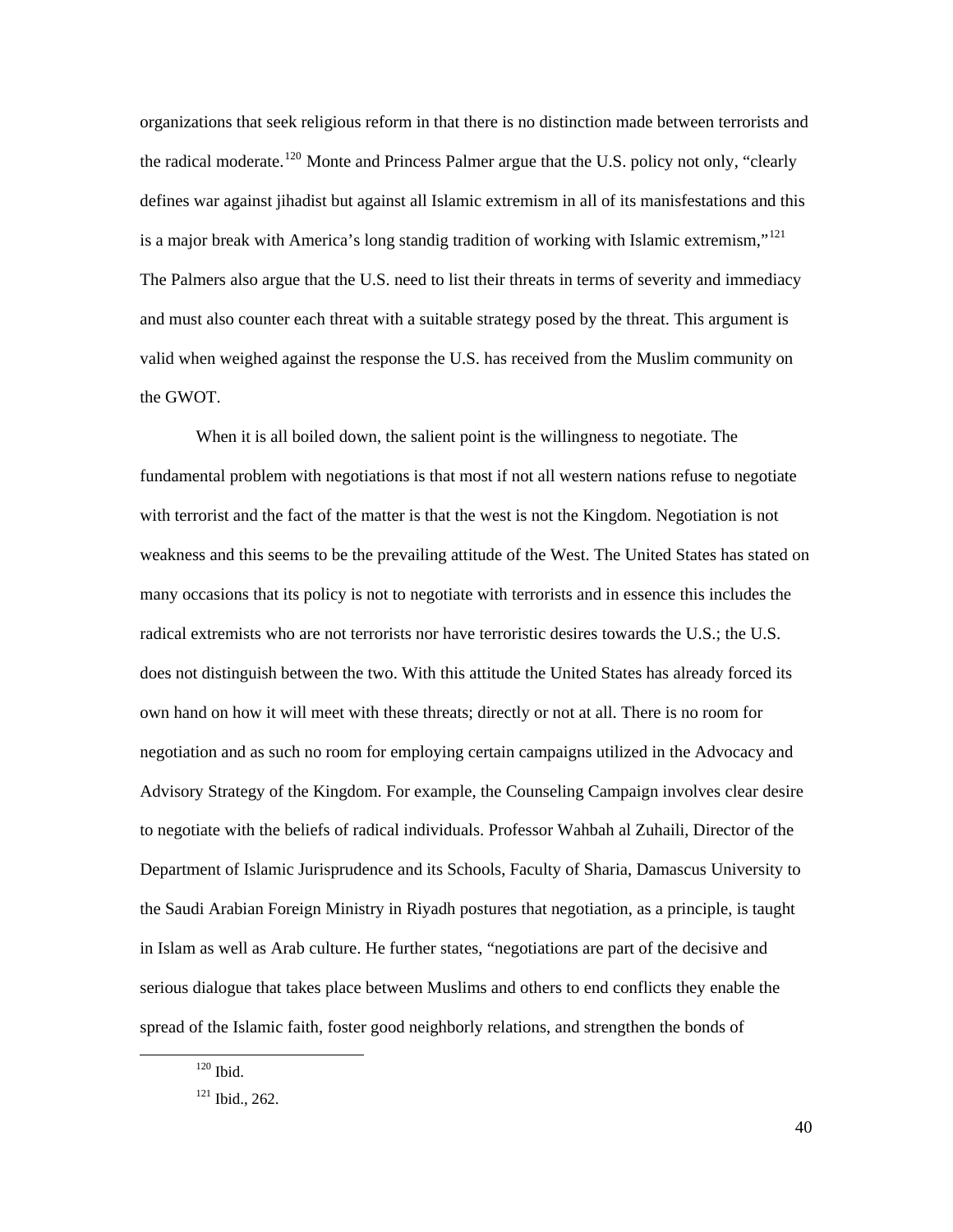<span id="page-45-0"></span>cordiality and cooperation or facilitate the conclusion of cultural and economic treaties."<sup>[122](#page-45-1)</sup> This description falls in line with Patai's Arab syndromes of hospitality-generosity and honor-dignity. The Saudis utilize this understanding in their favor and appreciate what negotiation achieves within their socio-cultural norms and mores; this willingness to compromise with deviants gives an edge to the Saudis that the U.S. cannot hope to capitalize upon until they see it the same. Also, given that Saudi *Imams* and clerics as well as the monarchy are seen as the progenitors of fundamental Islam, there is an instant credibility which the west can never hope to duplicate. The Saudis continue to utilize hard and soft methods in their approach to combating deviants in the Kingdom and by doing so achieve what has somehow become elusive to their western allies; a compromise between force and compassion.

#### **Conclusion**

 The Kingdom was founded on extremist ideology and from this knowledge they have tailored their approaches to the current threat. The Saudis have proven through a combination of both hard and soft approaches that there is an alternative to combating and prosecuting Islamic extremist and terrorist. Their approach is based on practical knowledge of the culture and religion in which terrorist and extremist operate. This understanding places them at a supreme advantage over their western allies. Though, this may be the case, the U.S. should continue to leverage the Kingdom as an example to the region of cooperation between western and eastern ideals. However the U.S. chooses to do this, they must remain aware that this use must stay in line with Islamic cultural norms and exercise patience. In our "fast food" centric society this approach may seem hard to stomach but in the end can be the most beneficial. This does not mean that the U.S. should not continue to support political and social reforms in the Middle East? No, but it must

<span id="page-45-1"></span> $122$  Al Zuhaili, 1.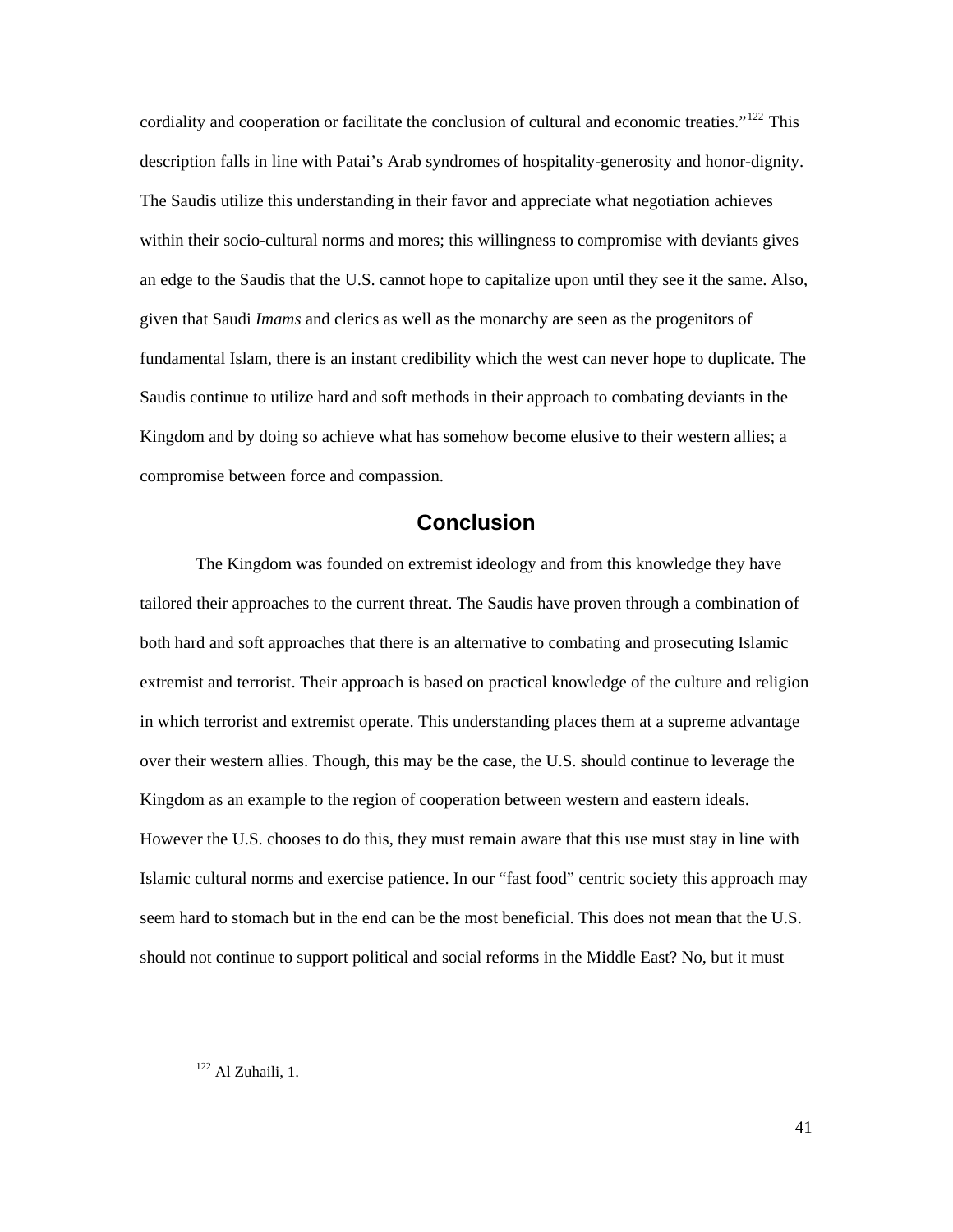take care to do so in a manner that does not alienate the region and cause resentment over perceived foreign interference.

 The challenge in conducting research on this topic is that there are very few primary resources available on the actual strategies applied by the Saudis. The main sources utilized in researching the Saudi strategy are taken from three secondary sources. One is pro-Saudi, Ansary, and the other two are moderate or favorable to Saudi successes, Cordesman/Obaid and Boucek. Though the Palmers discuss this issue briefly it is not Saudi centric and remains quite vague. With regard to contact made with the Royal Saudi Embassy, the information they provided was cursory and for public consumption. Every attempt at requesting an official definition of what is the Kingdom's definition of an extremist and/or terrorist went unanswered.

 Recommendations for further research are to examine the successes of the Counseling and Tranquility campaign. That is, confirm the credits the Saudis give themselves through thorough independent research and analysis. In addition, which of these methods apply to the U.S. and their western allies; Dr. Ansary discusses the British utilizing some of the Saudi methods but leaves to question are these methods translatable to the U.S.? No current research has shown this to be credible. Though these campaigns show promise, they are Islamic centric approaches from a Muslim nation with Islamic bona fides. Further study into U.S. ability to utilize versions of these approaches must be conducted.

 In the same respect, further research into Saudi direct action programs requires attention. It is not enough for the Kingdom to claim success through numbers of arrests or kills. Kingdom policies and procedures in the utilization, organization, training, and planning of the forces or units that conduct these operations require future study in order to validate their claims and utility.

 Regardless, the Kingdom has remained steadfast in its support to combating extremist and terrorist on the peninsula to the criticism of fellow Islamic states. Though many of their western critics question their sincerity, their methods are sound and show promise in countering

42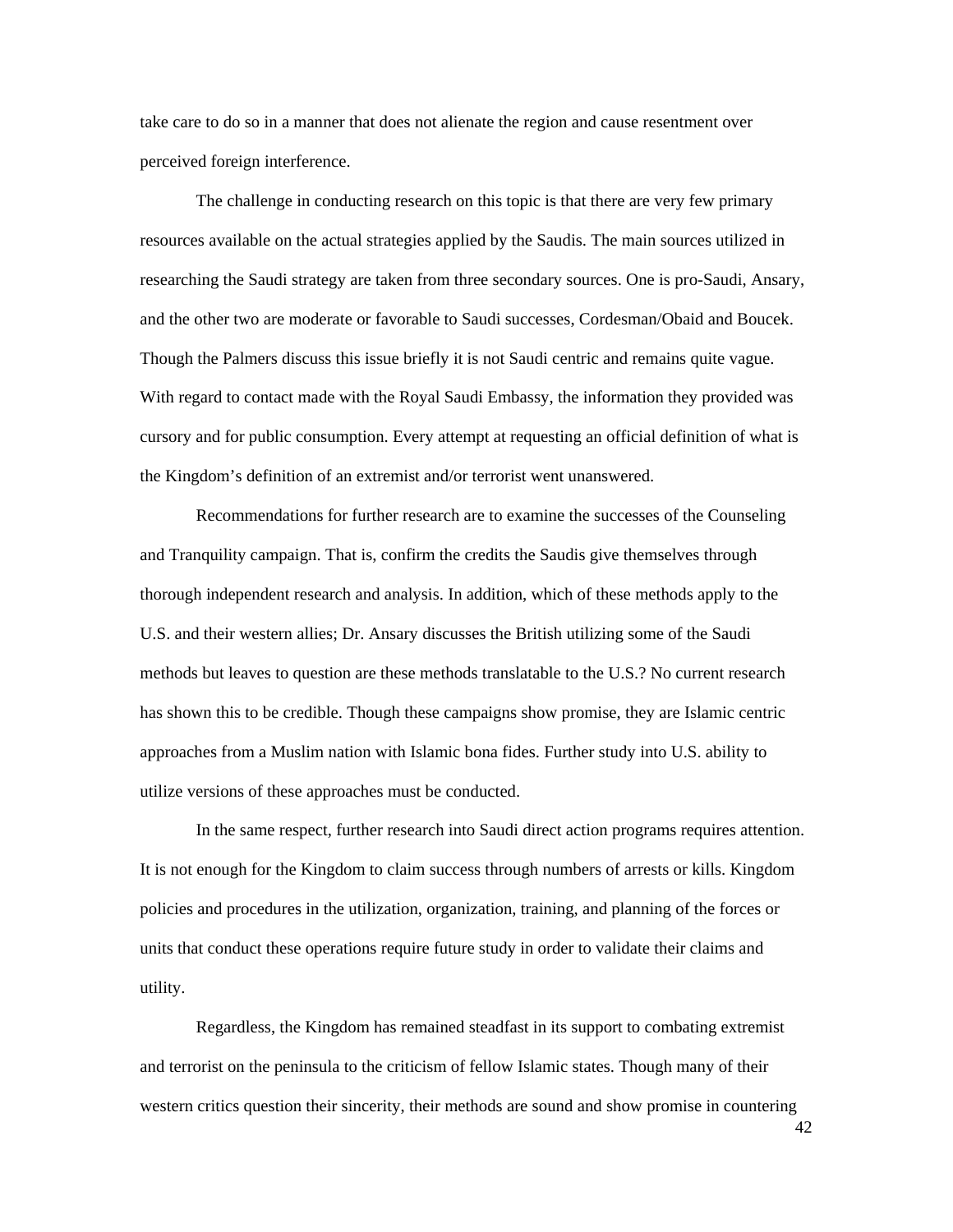these threats. Since 2005, King Abd Allah has sought to strengthen alliances with European and Asian allies as well as maintain steadfast support of U.S. efforts in the region.

 Though, when all is said and done the truth of the matter is that the Saudis have something no one in the west will ever have: Instant credibility as Muslims. More importantly as the protectors of two of the holiest sites of Islam and the birthplace of the progenitor of Islam, the Prophet Muhammad. Conservative Islamic states will follow the lead of the Saudis in how they address the issue of deviance and will always support a fellow Muslim country versus a non-Muslim ally; to not do so is an affront to God and no Muslim country would risk the perception of turning on a Muslim brother. In fact Jordan, Syria, Egypt and Lebanon have all taken official stances against terrorists and certain extremists groups, though not all organizations seen as terrorist by the U.S. are seen in the same regard in the Arab world. The Muslim Brotherhood, Hezbollah and Hamas all have a certain degree of credibility as being fundamental Muslim groups that are either seeking freedom from an oppressor or as a radical conservative faction. Does this mean that one cannot be skeptical of their purpose or function? No, it means that in order to gain trust and assistance in this region of the world the U.S. must be willing to seek alternatives to combating the threats of terrorists and extremists. Again, negotiation is a powerful tool that the U.S. needs to analyze, recognize and utilize.

 In the end what truly matters is that the threat posed by violent extremists and terrorists is ultimately neutralized if not completely eliminated. In order to aid in this accomplishment alternative measures need to be sought and exercised. The Saudis have shown us alternative methods that show promise and work within the confines of their society.

43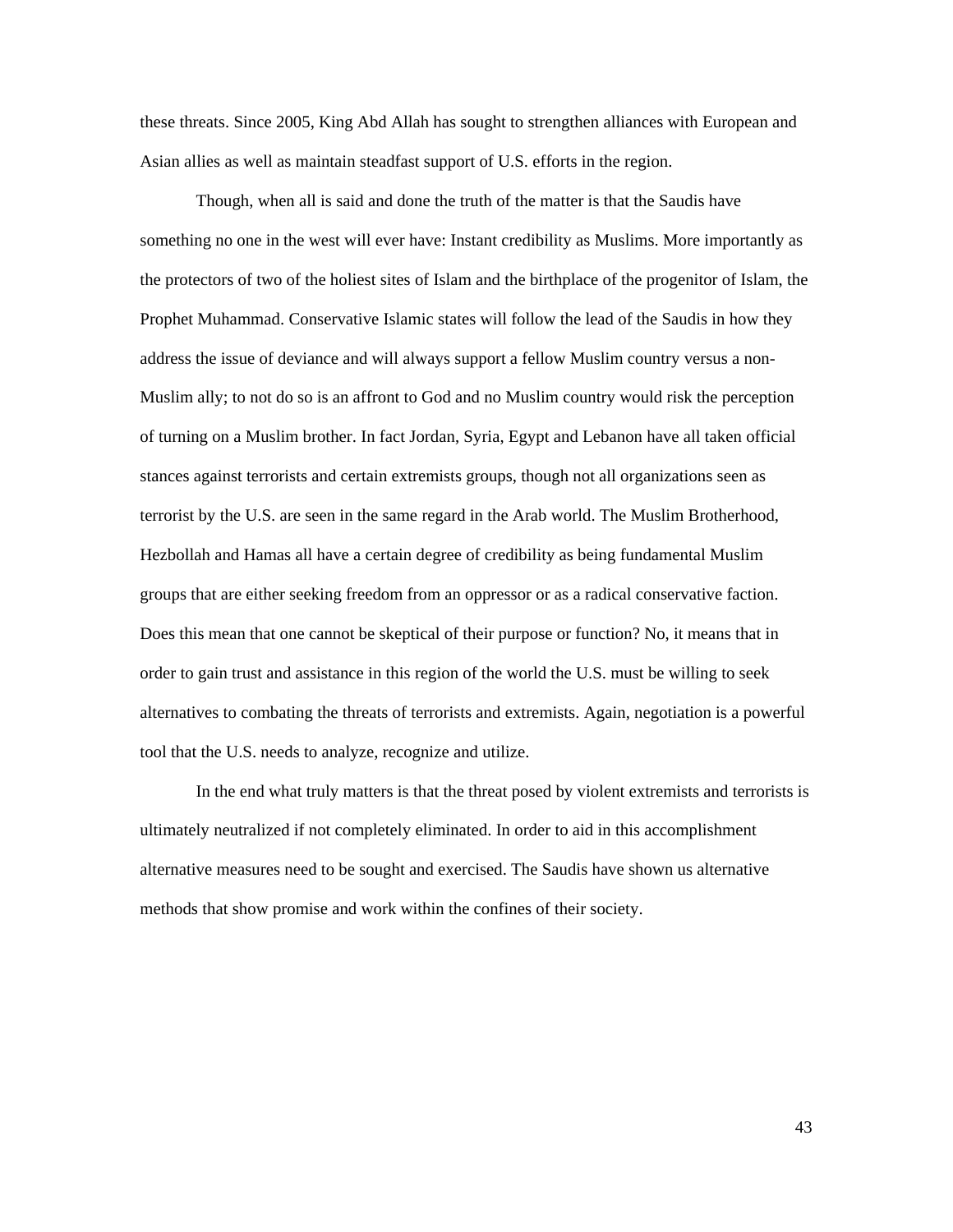## **APPENDIX A-Royal Genealogy**

<span id="page-48-0"></span>

*Source*: Data from Metz, 22.

*Note*: This genealogical table represents the House of Saud from the patriarchal begininning to the current house construct of heirs apparent. The current monarch, King Abd Allah, for all intents and purposes became *Malik* in 1996 when Fahd had a stroke which left him incapable to rule effectively. Though not officially named *Malik* (2 August 2005) until the death of Fahd; Abd Allah would be the official face of the Kingdom for nearly nine years with all the rights and privileges afforded the monarch.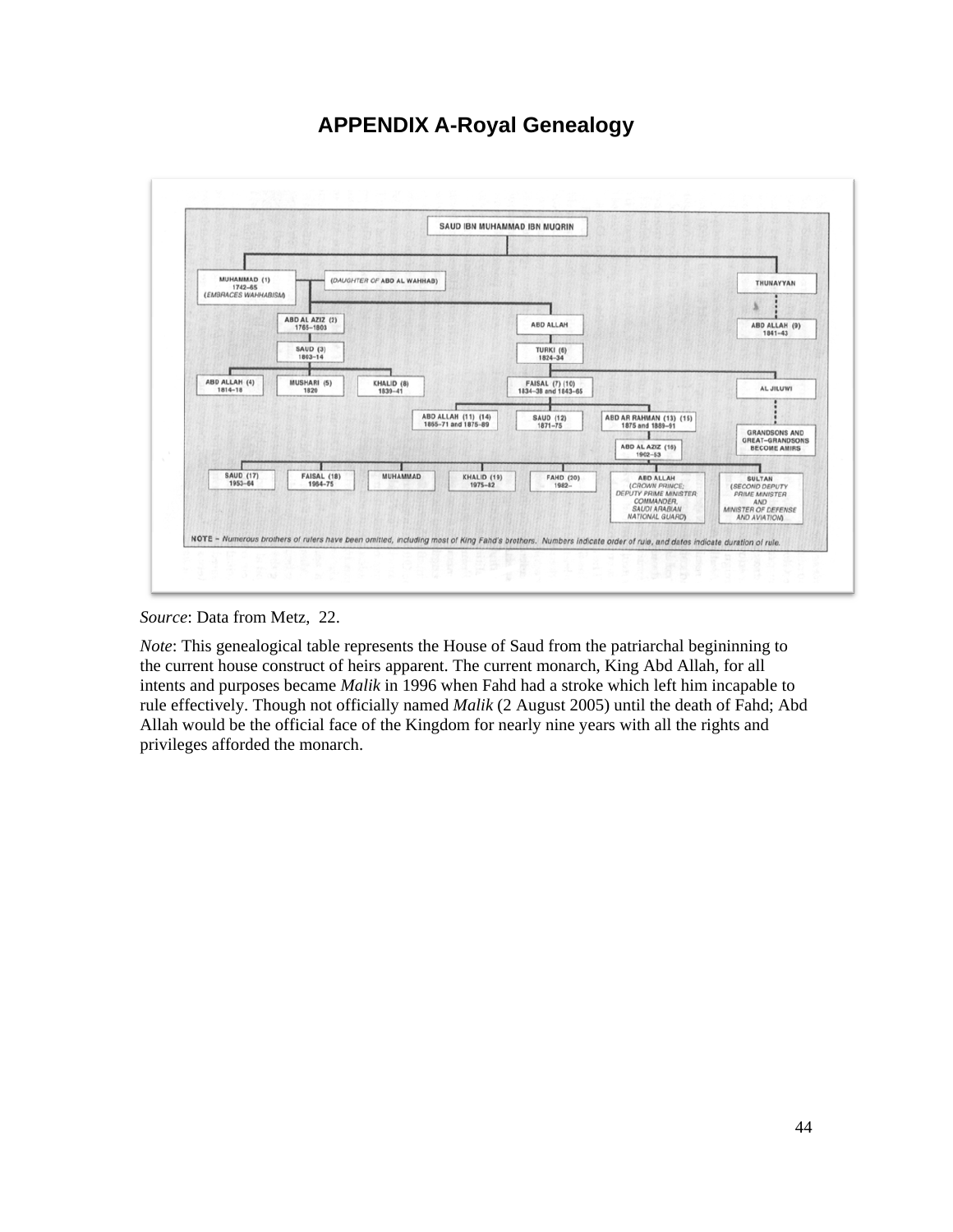## **APPENDIX B-Glossary**

<span id="page-49-0"></span>**Al Mamlakah al Arabiyah as Suudiyah**. Literally the Kingdom of Saudi Arabia.

**Al Saud**. Literally, the House of Saud; the patrilineal descendants of Muhammad ibn Saud.

**Bayaa**. The oath of allegiance sworn to those in authority.

**Bin**. Son of; sometimes referred to as ibn

**Bint**. Daughter of or refers to a girl or daughter

**Caliph**. Literally successor to the prophet Muhammad. This title was adopted by leaders of the Muslim community after the Prophet's death.

**Fatwa**. Religious decree or ruling; an authoritative legal interpretation by a mufti or religious jurist that can provide the basis for court decision or government action.

**Hadith**. The traditions or the personal acts and sayings of the Prophet.

**Ibn**. Son of.

**Ikhwan**. Brother or brotherhood. The zealot Islamic warriors whom Abd al Aziz depended upon to conquer the Kingdom. Their descendants are what is now the Saudi Arabian National Guard.

**Imam**. Literally 'one who goes before' to lead his fellow Muslims in Prayer. Currently it denotes a religious or spiritual leader. Among Shia the word takes on many complex meanings; in general, and particularly when capitalized indicates that particular descendant of the House of Ali who is believed to have been God's designated repository of the spiritual authority in that line.

**Mahdi.** The redeemer, though, not mentioned in the Quran; it is believed the Prophet Mohammed foretold of a redeemer who would be sent by God to right society and command a Muslim world. It is believed he cannot be killed by mere mortals, at least not in the first seven years of his reign. Sunni Islam does not believe he has come yet whereas the Shia believe he has come and is waiting to reemerge.

#### **Malik**. King

**Mutawwiin**. Literally, those who volunteer or obey; better known as Muttawa or the Committee for the Propagation of Virtue and Prevention of Vice. Enforcers of Wahhabi norms in public; often called the religious police.

**Muwahhidun**. Unitarian; this is the literal translation for the movement founded by Muhammad ibn Abd al Wahhab. Commonly referred to as Wahhabis

**Quran**. Literal translation is 'revelation'. The Muslim Holy Book. Gods revelation to the Prophet Muhammad containing 114 suras or chapters.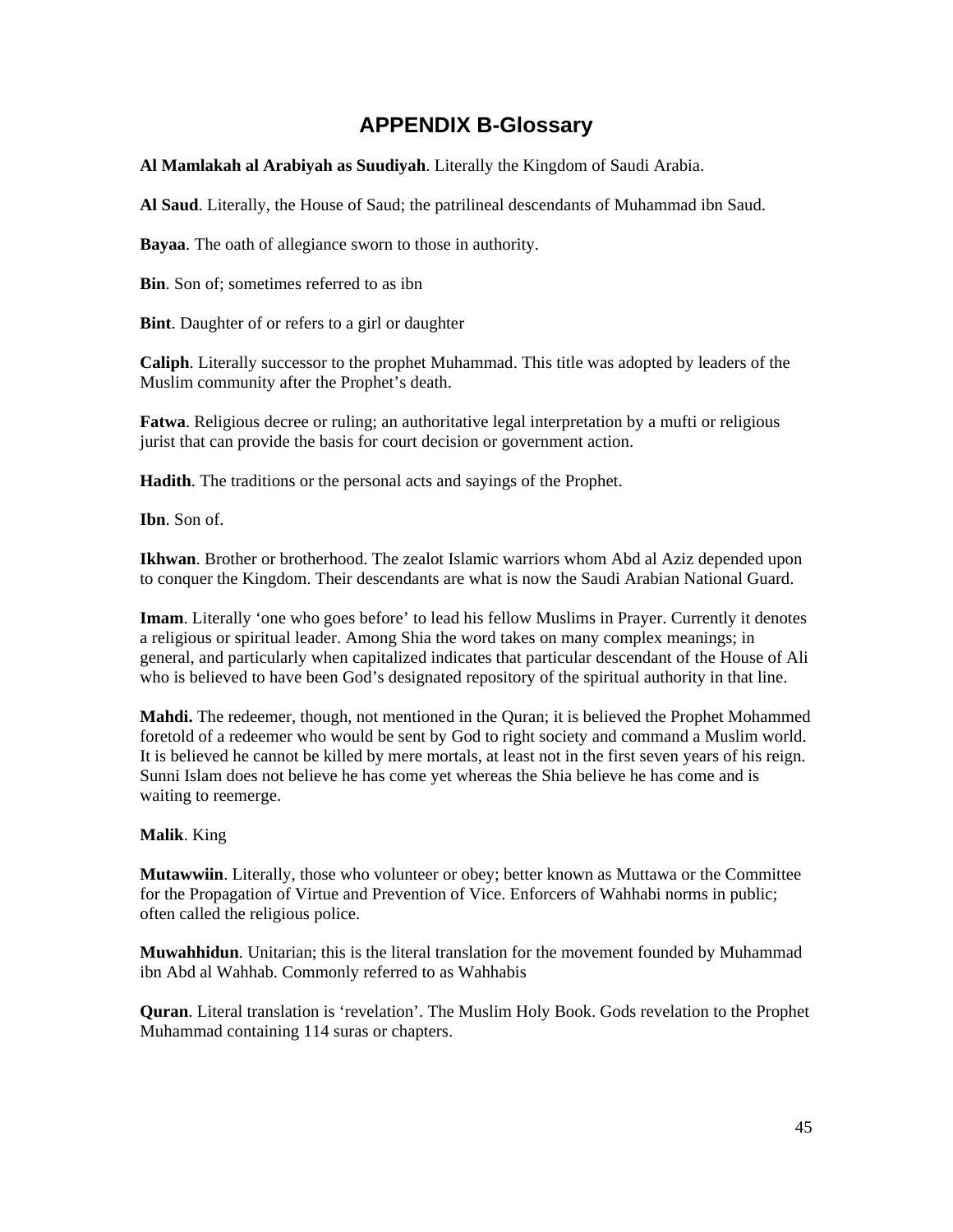**Salafi**. One who claims to base his understanding and practice on the example of the early generations of Muslims and considers later Muslim tradition a departure from Islam; a term used by Wahhabis and by several other modern revivalist tendencies with varying agendas.

**Shahada.** Testimony, which explicitly states the central belief of Islam: "There is no god but God and Muhammad is his Prophet".

**Sharia**. Islamic law.

**Shaykh**. Literally 'elder' but traditionally connotes tribal leader; contemporary Saudis use it for title for boss.

**Shia**. A member of the smaller of the two divisions of Islam. Shitte is the singular form. Believe in following the descendents of the Prophet Muhammad's son-in-law Ali, especially the bloodline of his son Hussayn.

**Shirk.** Polytheism or idolatry, associating creatures with God; a form of unbelief

**Sunna**. The guide to the proper behavior set forth by the Prophet Muhammad's persona deeds and utterances.

**Sunni**. The larger of the two divisions of Islam. The believers of this sect rejected Ali's claims and believe they are the true follower of the sunna.

**Sura**. Refers to chapter in the Quran.

Takfir. To consider somebody and infidel or apostate. Movemetn utilized by Muslims to claim apostacy on other Muslims or claiming non-Muslim behavior.

**Taqarub**. To accommodate or live in harmony with non-Muslims.

**Tawhid**. The doctrine of God's unity emphasized by Wahhab.

**Ulema**. Islamic religious scholars; today the word is utilized for the grouping or council of holy men who regulate religious live in the Kingdom.

**Wahhabism**. The faith is a puritanical concept of Unitarianism founded by Muhammad ibn Wahhab. Often referred to as Wahhabi or Wahhabis is a name used outside of Saudi Arabia to refer to the adherents of Muhammad ibn Wahhab.

**Zakat**. Alms giving; traditionally 2.5 percent of ones wealth.

*Source*: The definitions for the glossary above are taken from the works of Lacey, *The Kingdom*; Metz, *Saudi Arabia: A Country Study*; and Commins, *The Wahhabi Mission and Saudi Arabia*.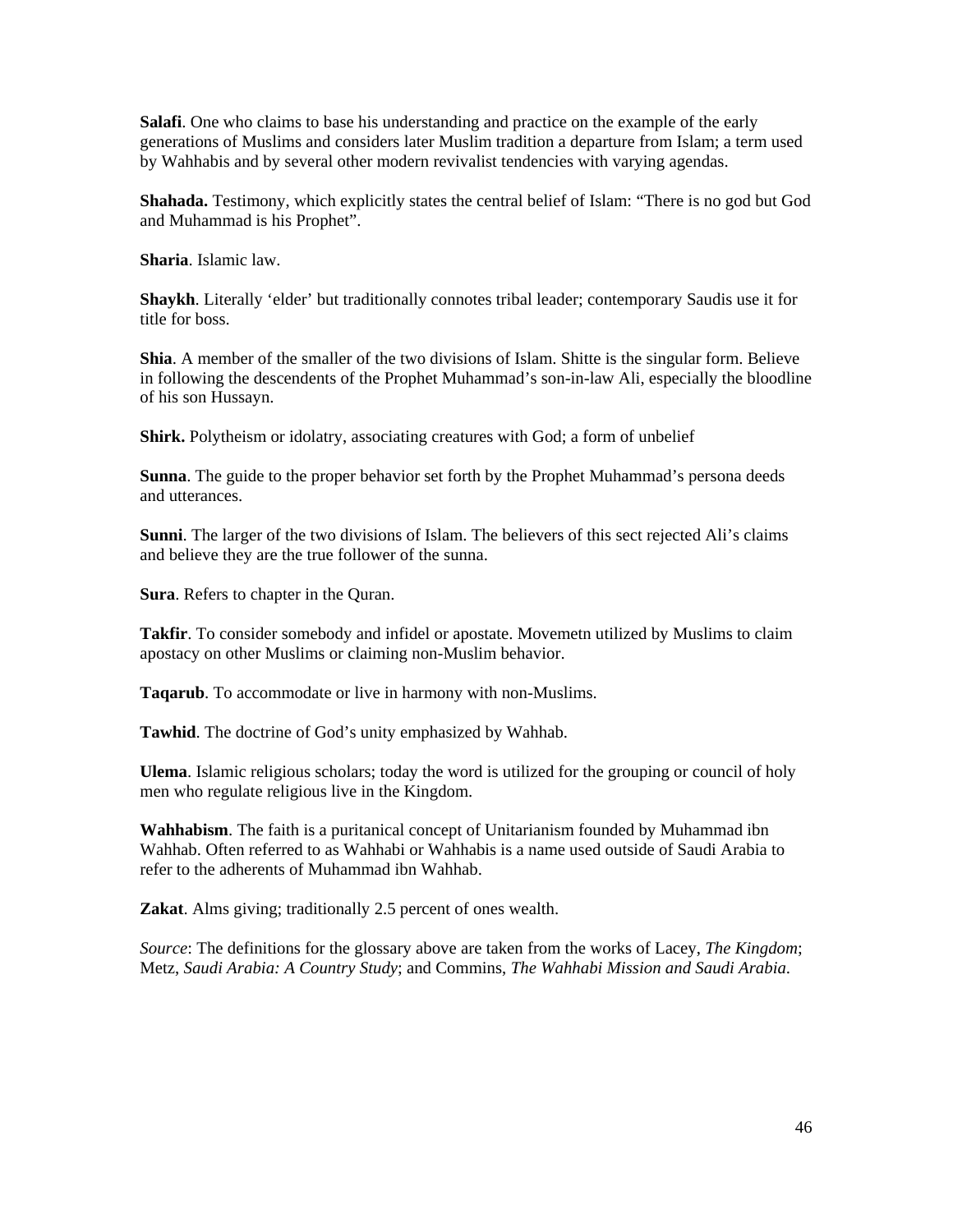<span id="page-51-0"></span>

## **APPENDIX C-Maps of the Kingdom**

*Source*: http://map.primorye.ru/raster/maps/asia/saudi\_arabia\_pol\_2003.jpg

*Note*: Map depicts the provinces and major cities within the Kingdom, 2008.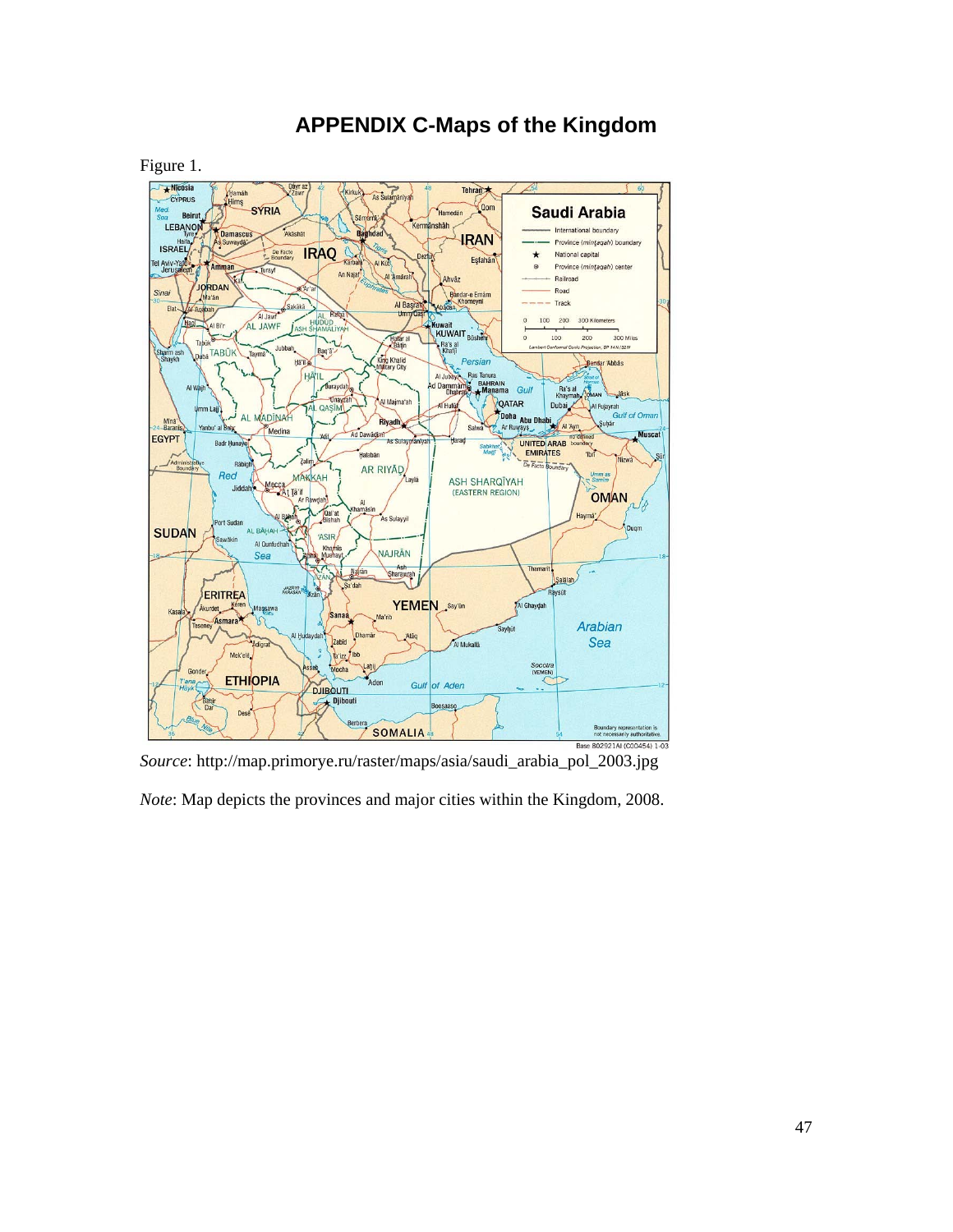

*Source*: http://commons.wikimedia.org/wiki/Atlas\_of\_Saudi\_Arabia

*Notes*: Map of the Arabian Peninsula during the rise of Abd al Aziz.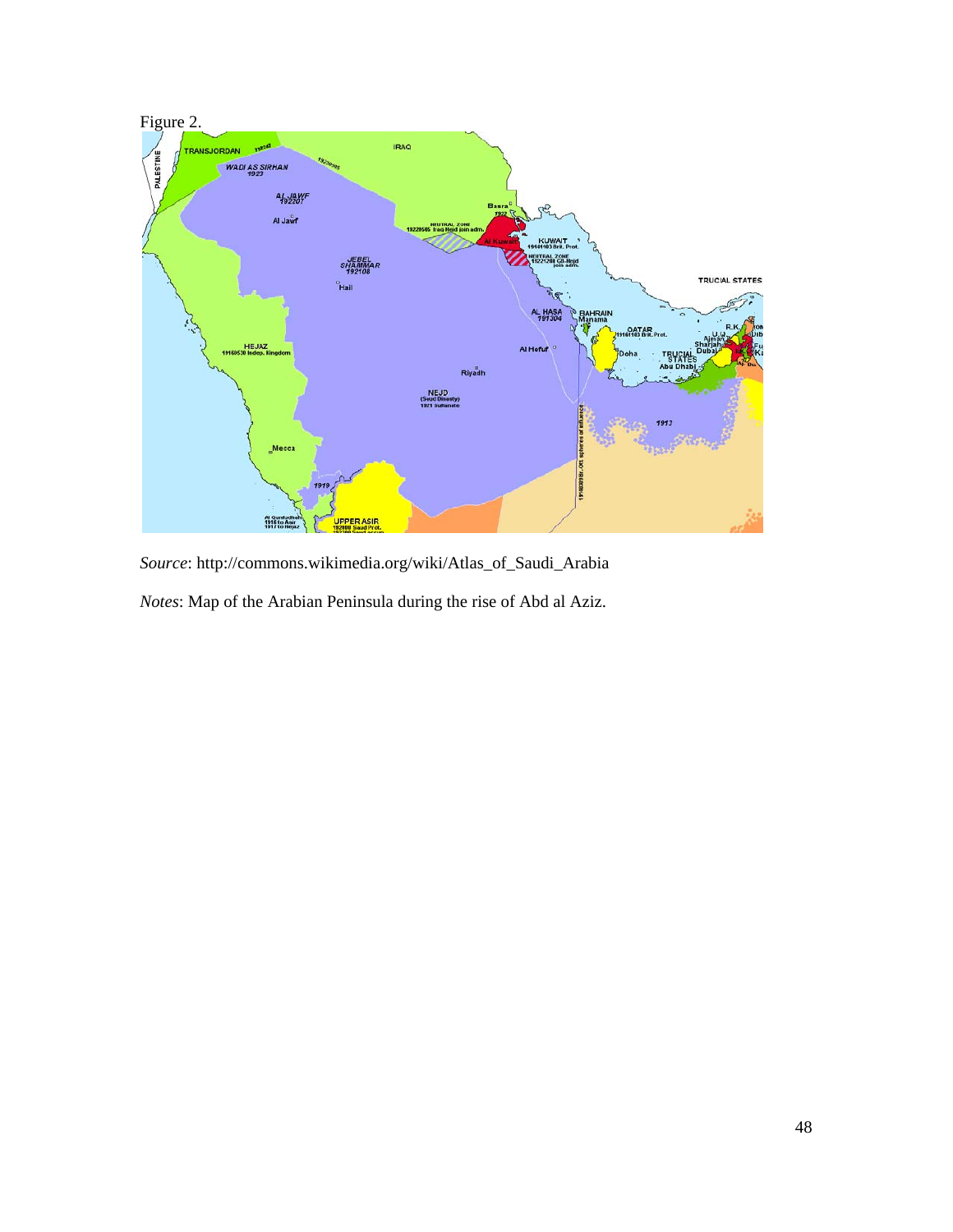## **APPENDIX D-The Kingdom's Most Wanted**

<span id="page-53-0"></span>LIST OF 36 WANTED First published June 28, 2005 Updated April 6, 2007

First: those who are known to have been involved in domestic incidents and are currently at large in the Kingdom:

(1) **Younis Mohammed Ibrahim Alhayari**, a 36-year-old Moroccan who entered the country on a Hajj visa in 1421, then overstayed; he was last known to be hiding with his wife and daughter in the eastern part of the city of Riyadh [killed July 3, 2005]

(2) **Fahd Farraj Mohammed Aljuwair**, a 35-year-old Saudi national who was born in Alzulfi and at one time was living in Riyadh [killed in raid February 27, 2006]

(3) **Zaid Saad Zaid Alsammari**, a 31-year-old Saudi who at one time was living in the area of Alkharj [killed in raid September 4-7, 2005]

(4) **Abdulrahman Salih Abdulrahman Almit'eb**, a 26-year-old Saudi who was born in the area of ALzulfi and is thought to be still resident there [killed December 27, 2005]

(5) **Salih Mansour Mohsin Alfiraidi Alharbi**, a 22-year-old Saudi who at one time was living in the city of Buraydah in Qasim Province [killed in raid September 4-7, 2005]

(6) **Sultan Salih Hosan Alhasri**, a 26-year-old Saudi who at one time was living in Madinah [killed in raid September 4-7, 2005]

(7) **Mohammed Abdulrahman Alsuwailmi**, a 23-year-old Saudi who at one time was living in the city of Riyadh, and was last seen in the area of Alkharj He is skilled in the use of computers and the Internet [killed December 27, 2005]

(8) **Mohammed Salih Mohammed Alghaith**, a 23-year-old Saudi who at one time was living in Riyadh [killed February 24, 2006]

(9) **Abdullah Abdulaziz Ibrahim Altuwaijri**, a 21-year-old Saudi who at one time was living in the city of Buraydah in Qasim Province [killed February 24, 2006]

(10) **Mohammed Saeed Mohammed Alsiyam Alamri**, a 25-year-old Saudi who at one time was living in Madinah [arrested in Madinah July 25, 2005]

(11) **Ibrahim Abdullah Ibrahim Almateer**, a 21-year-old Saudi who was born in Alzulfi, and lived there at one time He was last seen in the area of Alkharj [killed in raid February 27, 2006]

(12) **Waleed Mutlaq Salim Alraddadi**, a 21-year-old Saudi who at one time was living in Madinah; he was last seen in the area of Alkharj [killed in raid April 6, 2007]

(13) **Naif Farhan Jalal Aljihaishi Alshammari**, a 24-year-old Saudi who at one time was living in the area of Hafr-Al-Baten [killed in raid September 4-7, 2005]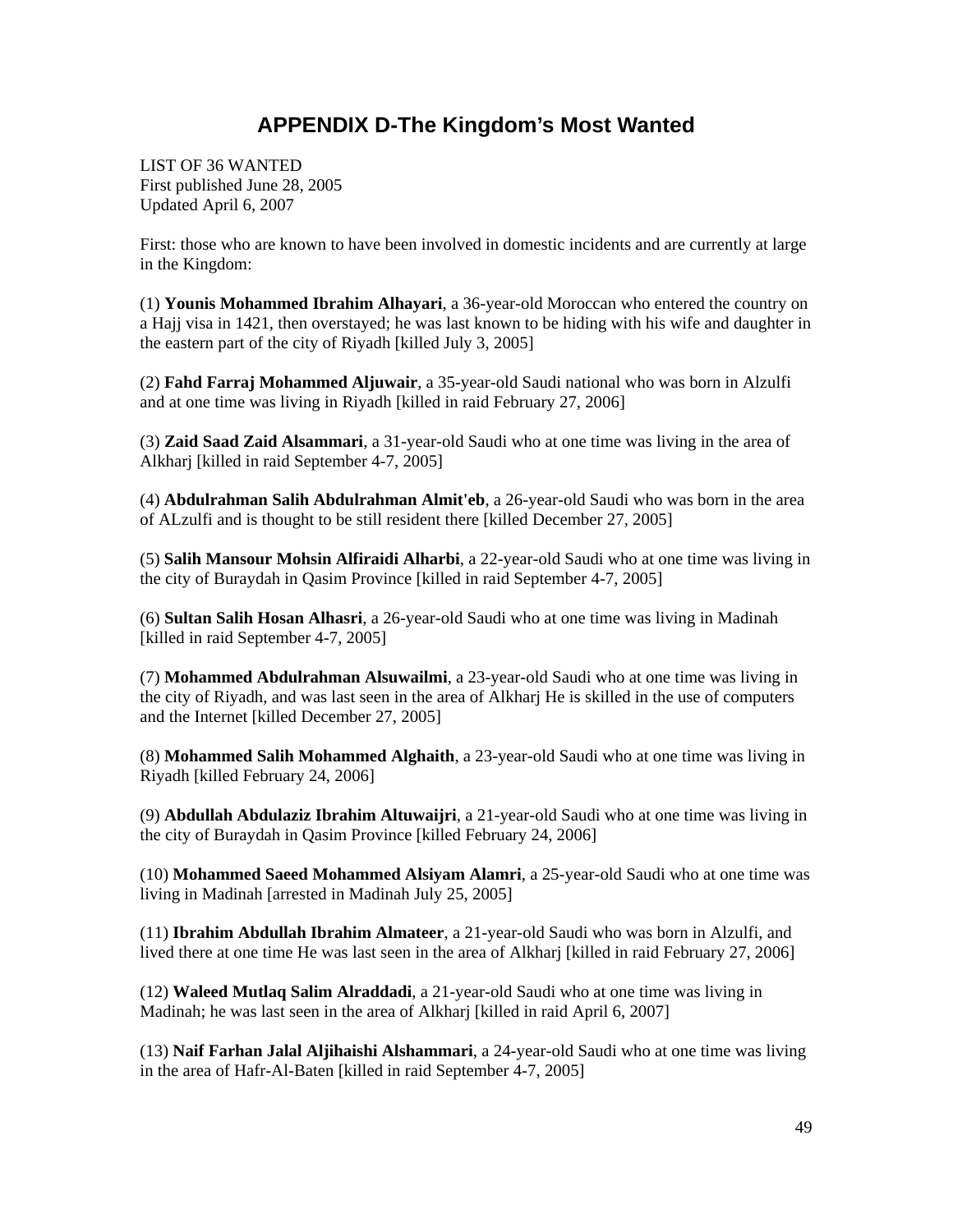(14) **Majed Hamid Abdullah Alhasiri**, a 29-year-old Saudi who at one time was living in Riyadh [killed August 18, 2005]

(15) **Abdullah Mohayya Shalash Alsilaiti Alshammari**, a 24-year-old Saudi who at one time was living in the city of Hail [killed in raid February 27, 2006]

Secondly: those who are known to have been involved in domestic incidents and are presumed to be currently outside the Kingdom:

(16) Noor Mohammed Musa, a 21-year-old Chadian national

(17) Manoor Mohammed Yousef, a 24-year-old Chadian national

(18) Othman Mohammed Hasan Korati, a 23-year-old Chadian national

(19) Mohsen Ayed Fadhel Alfadhli, a 25-year-old Kuwaiti national

(20) Abdullah Wild Mohammed Sayyed, a 37-year-old Mauritanian national

(21) Zaid Hasan Mohammed Hameed, a 34-year-old Yemeni national [reported July 9, 2005 to be under arrest in Yemen]

(22) Fahd Salih Rizqallah Almohayyani, a 24-year-old Saudi

(23) Adnan Abdullah Faris Alamri Alshareef, a 28-year-old Saudi [extradition to the Kingdom confirmed November 8, 2005]

- (24) Marzooq Faisal Marzooq Alotaibi, a 32-year-old Saudi
- (25) Adel Abdullatif Ibrahim Alsaneea', a 27-year-old Saudi
- (26) Mohammed Abdulrahman Mohammed Aldeet, a 21-year-old Saudi
- (27) Sultan Sinaitan Mohammed Aldeet, a 24-year-old Saudi
- (28) Salih Saeed Albitaih Alghamdi, a 40-year-old Saudi
- (29) Fayez Ibrahim Omer Ayyoub, a 30-year-old Saudi [surrendered July 1, 2005]
- (30) Khalid Mohammed Abbas Alharbi, a 29-year-old Saudi
- (31) Mohammed Othman Mufreh Alzahrani, a 44-year-old Saudi
- (32) Abdullah Mohammed Salih Alramyan, a 27-year-old Saudi
- (33) Mohammed Salih Sulaiman Alrushoodi, a 24-year-old Saudi
- (34) Saad Mohammed Mubarak Aljubairi Alshihri, a 31-year-old Saudi
- (35) Ali Mater Ibrahim Alosaimi, a 23-year-old Saudi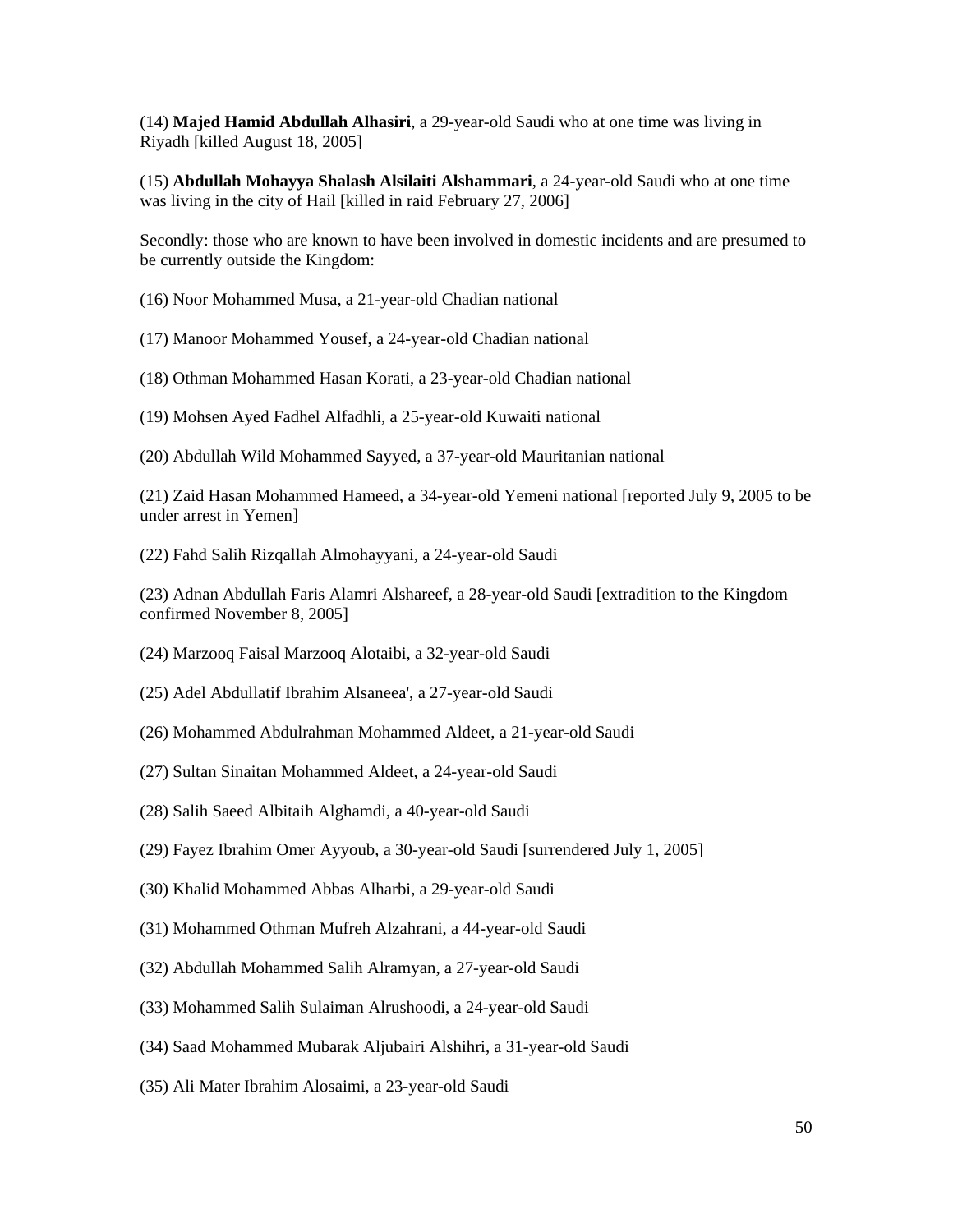(36) Faris Abdullah Salim Aldhahiri Alharbi, a 22-year-old Saudi

*Source*: http://www.saudiembassy.net/documents/most-wanted-list-June2005.pdf

*Note:* The Most Wanted List is the Saudi answer to finding those they deem responsible for terror activities within the Kingdom.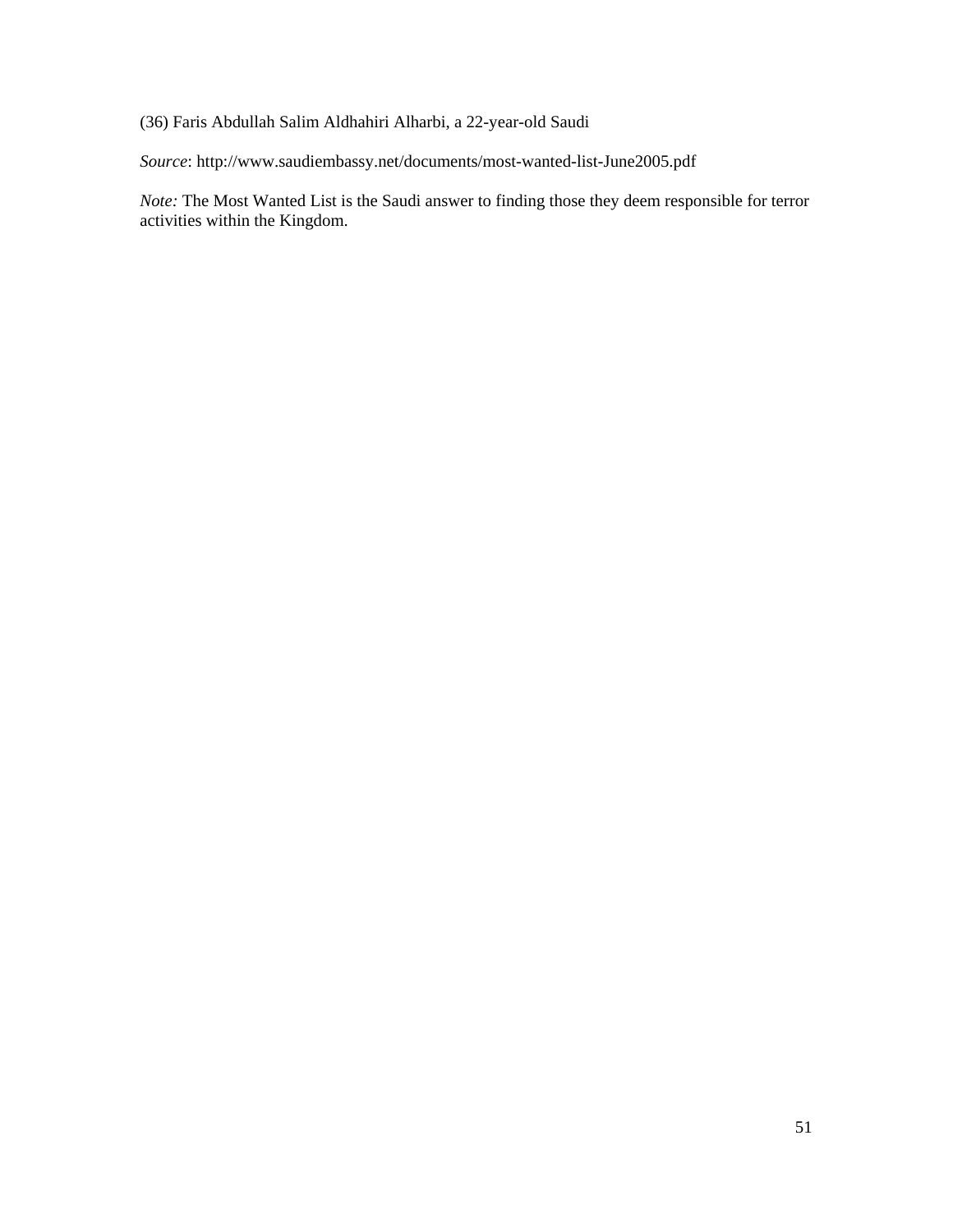### **Bibliography**

<span id="page-56-0"></span>Aarts, Paul, and Gerd Nonneman. *Saudi Arabia in the Balance: Political Economy, Society, Foreign Affairs.* New York: New York University Press, 2005.

Abdullah bin Abdulaziz, King. "Royal Embassy of Saudi Arabia: Issue-War on Terrorism." *Royal Embassy of Saudi Arabia.* May 13, 2003. http://www.saudiembassy.net/Issues/Terrorism/IssuesTer.asp (accessed January 12, 2009).

Abu Khalil, As'ad. *The Battle for Saudi Arabia: Royalty, Fundamentalism, and Global Power.* New York: Seven Stories, 2004.

Al Zuhaili, Wahbah. "Negotiation in Islam." *PIN Points*, 2003: 1-12.

- Al-Rasheed, Madawi. *Contesting the Saudi State: Islamic voices from a new generation.* New York: Cambridge University Press, 2007.
- Ansary, Abdullah F. "Combating Extremism: A Brief Overviewf Saudi Arabia's Approach." *Middle East Policy* XV, no. 2 (Summer 2008): 111-142.

Arab News. *Arab News.com.* http://www.arabnews.com/ (accessed October 3, 2008).

- Blanchard, Christopher M., and Alfred B. Prados. *Saudi Arabia: Terrorist Financing Issues.* Report for Congress, Washington D.C.: Congressional Research Service, 2007.
- Blanchard, Christopher M. *Saudi Arabia: Background and U.S. Relations.* Report for Congress, Washington D.C.: Congressional Research Service, 2008.
- Blanchard, Christopher M. *The Islamic Traditions of Wahhabism and Salafiyya.* Report for Congress, Washington D.C.: Congressional Research Service, 2008.

Blanchard, Christopher M., and Alfred B. Prados. *Saudi Arabia: Terrorist Financing Issues.* Report for Congress, Washington, D.C.: Congressional Research Service, 2007.

- Boucek, Christopher. "Terrorism Monitor." *Jamestown.org.* August 16, 2007. http://www.jamestown.org/terrorism/newsuploads/TM\_005\_016.pdf (accessed January 12, 2009).
- Boucek, Christopher. "The Sakinah Campaign and Internet Counter-Radicalization in Saudi Arabia." *CTC Sentinel* (Combat Terrorism Center ) 1, no. 9 (August 2008): 1-4.
- Bradley, John R. *Saudi Arabia Exposed: Inside a Kingdom in Crisis.* New York: Palgrave Macmillan, 2005.
- Brigadier General Al-Mufarih, Ahmed S. *The Role of the Kingdom of Saudi Arabia in Combating Terrorism.* Strategy Research Project, Carlisle: U.S. Army War College, 2004.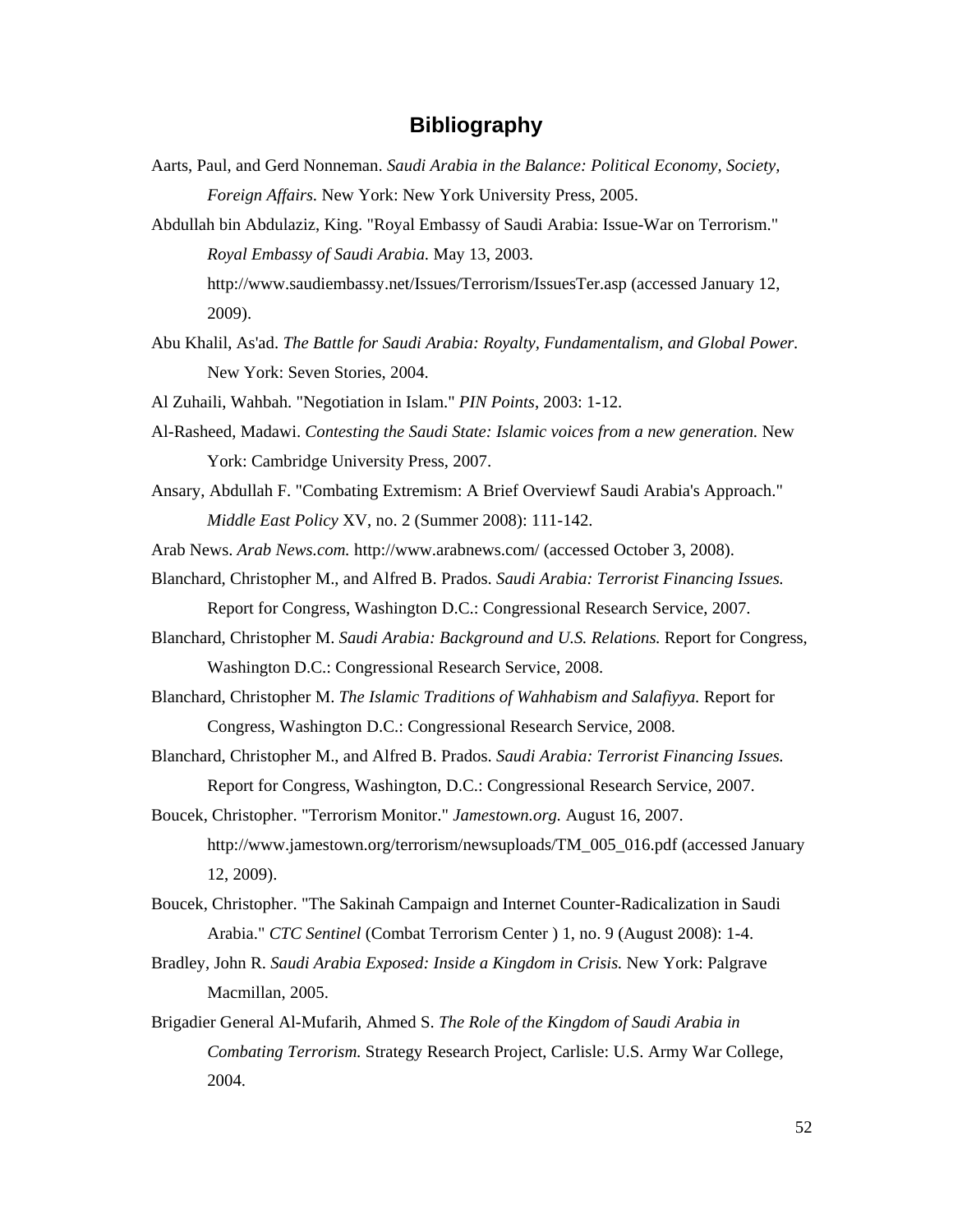- Brigadier General Malik, S.K. *The Quranic Concept of War.* First Indian Reprint. New Delhi: Himalayan Books, 1986.
- Burke, David M. *Saudi Security: Challenges for the Post-Saddam Era.* Master Thesis, Monterey: Naval Postgraduate School, 2004.
- Commins, David Dean. *The Wahhabi Mission and Saudi Arabia.* London; New York: I.B. Tauris, 2006.
- Cordesman, Anthony H. *Saudi Arabia: Friend or Foe in the War on Terror?* Testimony to the Senate Committee on the Judiciary, Washington D.C.: Center for Strategic and International Studies, 2005.
- Cordesman, Anthony H., and Nawaf Obaid. *Al-Qaeda in Saudi Arabia: Asymmetric Threats and Islamist Extremists.* Working Draft: Revised January 26, 2005, Washington, D.C.: Center for Strategic and International Studies, 2005.
- Cordesman, Anthony H., and Nawaf Obaid. *Saudi Counter Terrorism Efforts: The Changing Paramilitary and Domestic Security Apparatus.* Washington, D.C.: Center for Strategic and International Studies, 2005.
- Cordesman, Anthony H., and Obaid Nawaf. *Saudi Internal Security: A Risk Assessment-Terrorism and the Security Services Challenges and Developments.* Working Draft May 30, 2004, Washington, D.C.: Center for Strategic and International Studies, 2004.
- Cordesman, Anthony, and Nawaf Obaid. *Saudi Militants in Iraq: Assesment and Kingdom's Response.* Monograph, Washington, D.C.: Center for Strategic adn International Studies, 2005.
- Coughlin, Con. *Saudi Arabia Can Rein in Taliban and Al Qaeda-Telegraph.co.uk.* March 10, 2008.

http://www.telegraph.co.uk/opinion/main.jhtml?xml=/opinion/2008/10/03/do0304.xml (accessed October 3, 2008).

- Council on Foreign Relations. *Update on the Global Campaign Against Terrorist Financing.* Second Report of an Independent Task Force on Terrorist Financing, New York: Council on Foreign Relations, Inc, 2004.
- Countrywatch. "Saudi Arabia-2008 Country Review." *countrywatch.com.* 200. http://www.countrywatch.com/saudi arabia (accessed October 2, 2008).
- Doumato, Eleanor Abdella, and Gregory Starrett. *Teaching Islam: Textbooks and Religion in the Middle East.* Boulder: Lynne Rienner Publishers, 2007.
- Erlikh, Hagel. *Saudi Arabia and Ethiopia: Islam, Christanity, and Politics entwined.* Boulder: Lynne Rienner Publishers, 2007.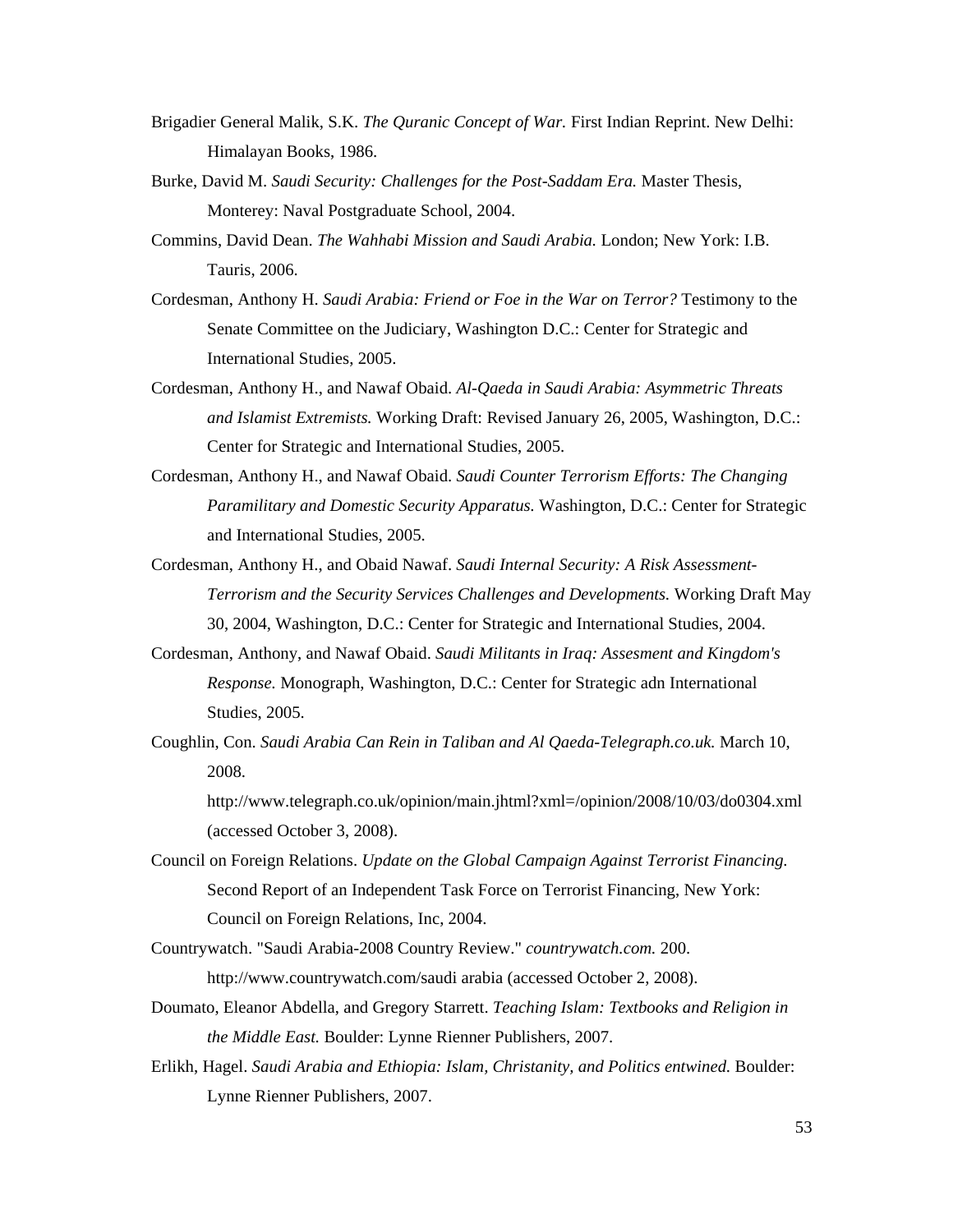- Federal Research Division-Library of Congress. *Country Profile: Saudi Arabia.* Country Profile, Washington D.C.: Library of Congress, 2006.
- Hanley, Charles J. *Saudi Arabia: Royal Family Gets Quiet Help From U.S. Firm With Connections.* March 22, 1997. http://www.corpwatch.org/article.php?id=11176 (accessed February 11, 2008).
- Important.ca. *Five Pillars of Islam.* 2005. http://www.important.ca/five\_pillars\_of\_islam.html (accessed December 13, 2008).
- Jones, Toby Craig. "Rebellion the Saudi Periphery: Modernity, Marginalization, and the Shi'a Uprising of 1979." *International Journal Middle Eastern Studies* (Cambridge University Press), no. 38 (2006): 213-233.
- Kingdom of Saudi Arabia Ministry of Islamic Affairs. *Al-Islam.* October 2, 2008. http://www.al-islam.com/eng/ (accessed October 2, 2008).
- Lacey, Robert. *The Kingdom.* First American Edition 1982. New York: Harcourt Brace Jovanovich, Publishers, 1981.
- Lewis, Bernard. *The Crisis of Islam: Holy War and Unholy Terror.* New York: Modern Library, 2003.
- Menoret, Pascal. *The Saudi Enigma: A History.* NewYork: Zed Books, 2005.
- Meyer, Josh. "Saudis Faulted for Funding Terror." *latimes.com.* April 2, 2008. http://articles.latimes.com/2008/apr/02/nation/na-terror2 (accessed October 3, 2008).
- Niblock, Tim. *Saudi Arabia: Power, Legitimacy, and Survival.* London; New York: Routledge, 2006.
- Oren, Michael B. *Power, Faith, and Fantasy: America in the Middle East, 1776 to the present.* New York: W.W. Norton, 2007.
- Palmer, Monte, and Princess Palmer. *Islamic Extremism: Causes, Diversity, and Challenges.* Lanham, Maryland: Rowman and Littlefield Publishers, Inc., 2008.
- Patai, Raphael. *The Arab Mind.* Revised 1983 edition. New York: Hatherleigh Press, 2002.
- Peterson, John. *Saudi Arabia and the Illlusion of Security.* London: Oxford University Press for the International Institute for Strategic Studies, 2002.
- Pickthall, Marmaduke William, trans. *The Koran.* Ninth Printing. New York: Alfred A. Knopf, 1992.
- Royal Embassy of Saudi Arabia-Information Office. *The Kingdom of Saudi Arabia Initiatives and Actions to Combat Terrorism.* Washington, D.C.: Royal Embassy of Saudi Arabia, 2008.